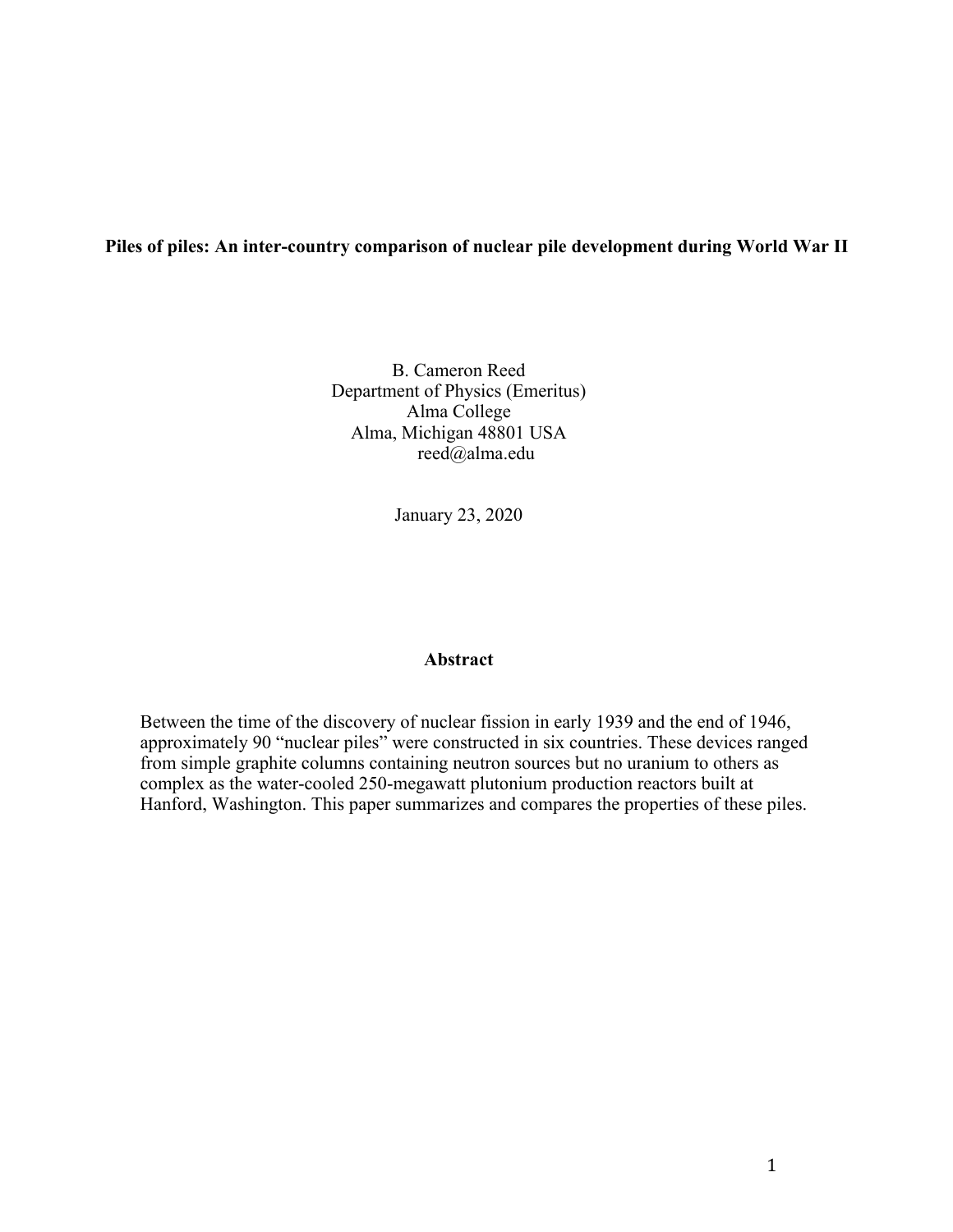#### **1. Introduction**

According to the World Nuclear Association, there were 448 operable civilian nuclear power reactors in the world with a further 53 under construction as of late 2019. <sup>1</sup> To this total can be added reactors intended for other purposes such as materials testing, medical isotope production, operator training, naval propulsion, and fissile materials production.

All of these reactors are the descendants, by some path or other, of the first generation of nuclear "piles" developed in the years following the discovery of nuclear fission in late 1938. Any historian of science possessing even only a passing knowledge of developments in nuclear physics during World War II will be familiar with how Enrico Fermi achieved the first self-sustaining chain reaction with his CP-1 ("Critical Pile 1") graphite pile at the University of Chicago on December 2, 1942, and how this achievement led to the development, within two years, of large-scale plutonium production reactors at Hanford, Washington. Those familiar with more of the story of reactor development during World War II will further know that German scientists were also conducting their own pile experiments, but that by the end of the war they had fallen far behind their Allied counterparts, not having achieved even a low-power selfsustaining reaction.

The great success of the Manhattan Project has tended to make accounts of wartime developments in nuclear physics seem a very one-sided affair. But as often happens, the real circumstances were more complex. When an acquaintance asked me how many piles had been constructed by the end of the war, my initial response was along the lines of "Perhaps a few dozen pre-CP-1 experimental models constructed by the Fermi group, plus a few on the German side." But the query piqued my curiosity, which led to a literature search and a surprising answer: Between 1939 and the end of 1946, some 90 piles had been developed in six countries. The vast majority, about 60, were indeed located in the United States, but some 20 were constructed in Germany, with a few others in France, Britain, Canada, and Russia. I took the end date of my search to be the end of 1946 in order to include the first Russian pile.

While the individual-country stories of these piles are accessible to various degrees, they have not to my knowledge been gathered in one place. This is the purpose of this paper: To summarize the characteristics and purposes of the  $\sim$  90 piles, and to provide readers who may wish to explore the details of particular ones in more depth with a list of appropriate references.

A number of caveats need to be stated here. First, this survey is surely incomplete. It is known, for example, that Samuel Allison had initiated pile experiments at the University of Chicago before Enrico Fermi arrived there, but I have not been able to find any detailed descriptions of his work. Second, enumerating exactly how many piles were developed depends on how one counts. Should a pile which contained no uranium but was used for the important job of testing neutron diffusion through different types of graphite be counted? Should a pile which was dismantled and then re-built, say with a different configuration of uranium or graphite, be counted as one or multiple contributions to the total? My figure of  $\sim$  90 is based on answering both of these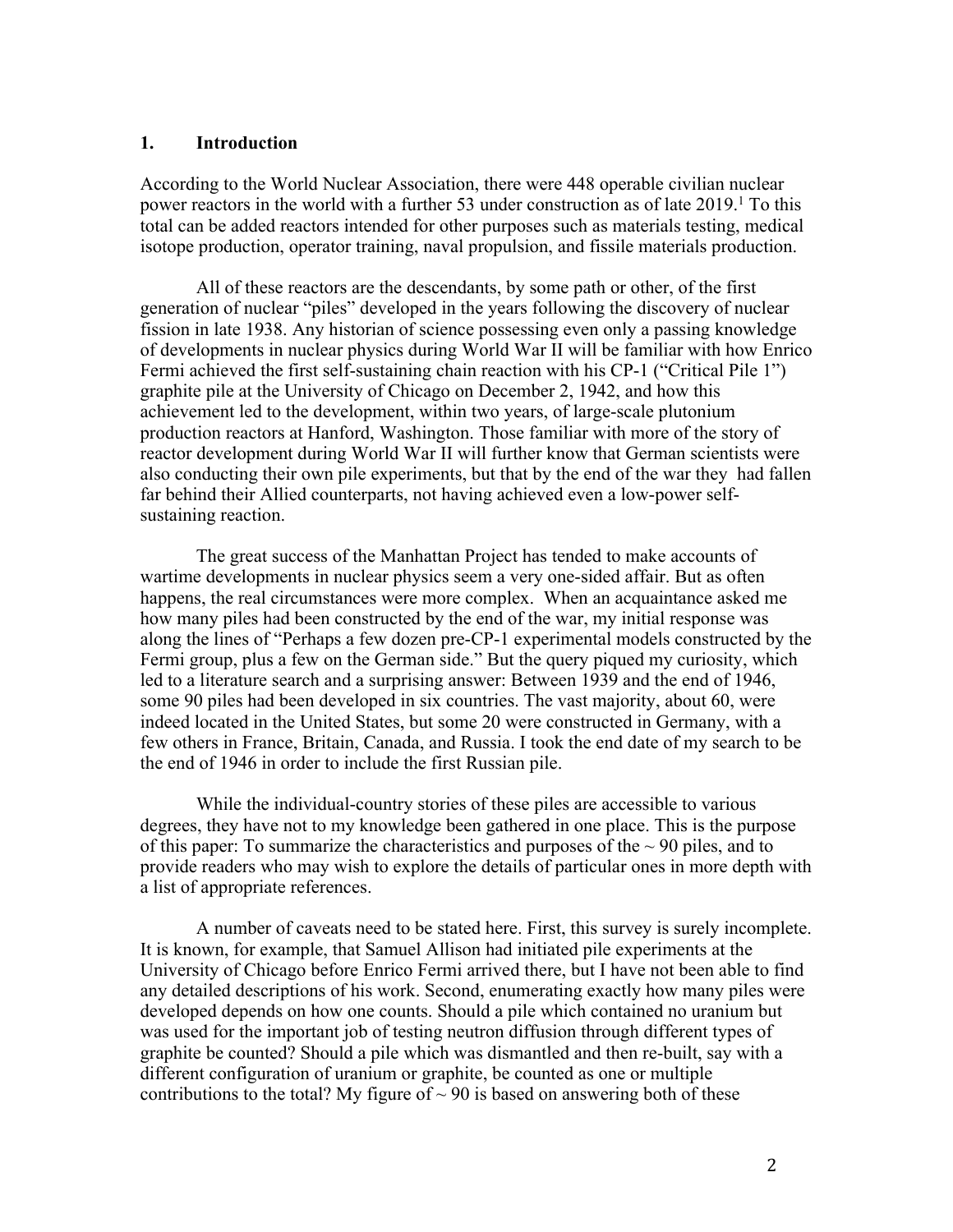questions in the affirmative on the rationale that the work demanded real planning and physical effort on the part of the investigators involved and that each pile played a role in informing future research. Third, the level of information available for individual piles can vary widely. Dates of construction can sometimes only be estimated to on the order of a season or a month; dimensions and amounts of materials were sometimes reported in metric units, sometimes in customary American units, and sometimes not at all or had to be inferred; "uranium oxide" could mean  $UO<sub>2</sub>$  or  $U<sub>3</sub>O<sub>8</sub>$ ; and some piles could be assigned an identification only by the number of a report in which they are discussed. I have tried as much as possible to retain the units reported in original documents and to make clear what quantities have been estimated after-the-fact.

With so many piles involved, there is also the question of how to organize the information. A chronological ordering would be attractive from the point of view of comparing developments at different locations, but this would be extremely confusing as so much parallel development went on in the United States and Germany (see the timeline in Fig. 1). I decided on a country-by-country approach of three tables: One for France, Britain, Canada and Russia (Table I), one for the United States (Table II), and one for Germany (Table III). I have available a large spreadsheet comprising all accumulated information, which I would be happy to share with interested readers.

The structure of this paper is as follows. In Section 2 I summarize the sources of information on each country's piles, give a brief discussion of the process of nuclear fission and how nuclear reactors differ from nuclear weapons, and also a present a summary of the fundamental organization structures of the German and American nuclear programs. As the history of fission and the administrative aspects of these programs are well-covered in other sources, these summaries are intended to serve as brief introductions for readers who are unfamiliar with these aspects of this history; readers familiar with these issue will likely want to skip over these sections. Section 3 forms the heart of this paper: Essential data are summarized in Tables I-III, and details are elaborated in the text. To keep the Table for the United States piles to a reasonable length I have grouped some piles according to the original report wherein they are summarized. Section 4 offers a few closing remarks.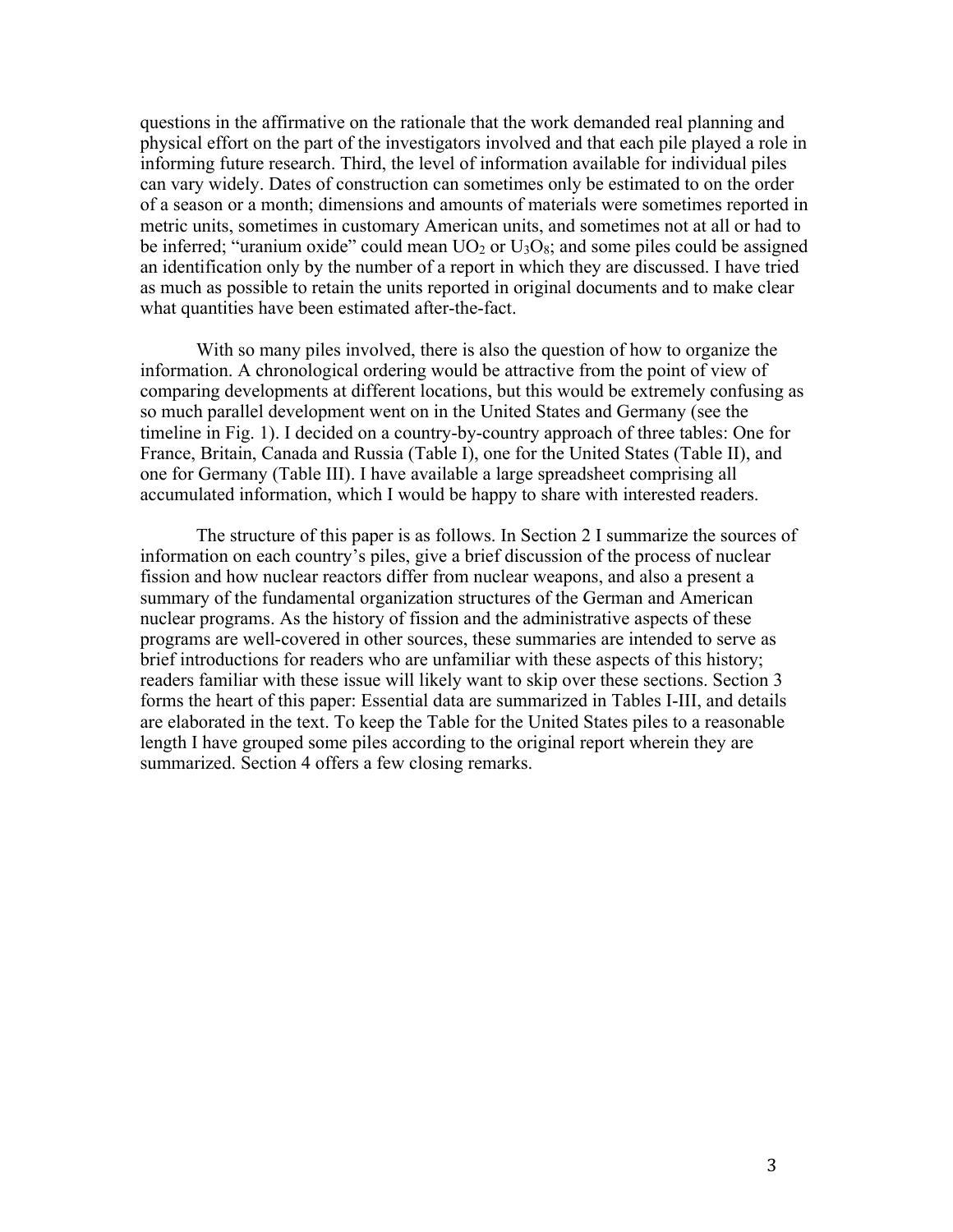

**Fig. 1.** Timeline of significant pile developments, 1939-1945. Not all piles listed in tables I-III are indicated here; some dates are approximate.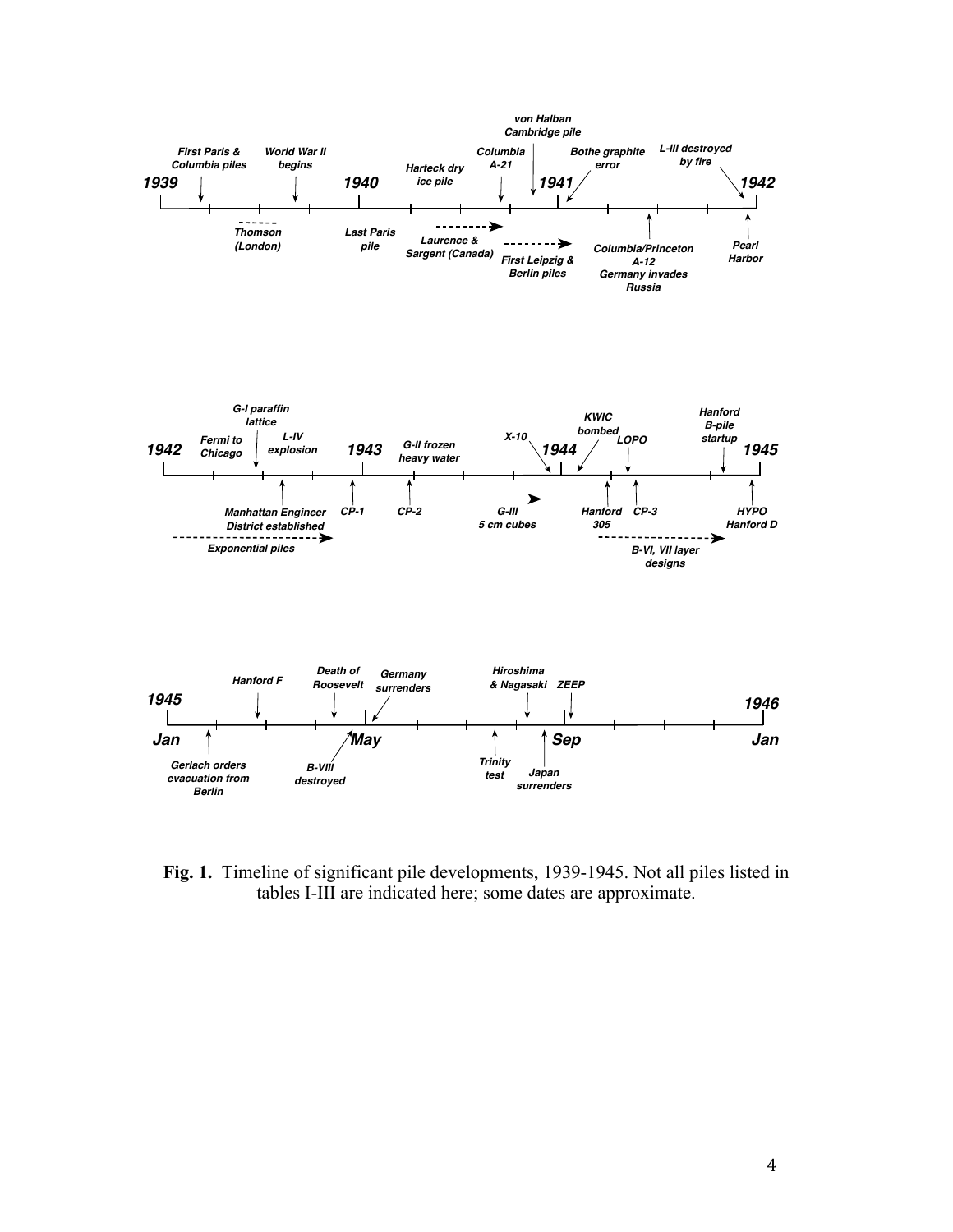## **2. Sources, Fission, and Funding**

### **2.1 Sources of information on pile developments**

Information on early pile experiments is distributed among disparate sources. Some of the first pile experiment were performed in France by Hans von Halban and his collaborators, with some results appearing in publications such as *Nature* and *Journal de Physique et Radium*, but the most extensive English-language summary of these efforts appears in Spencer Weart's book on the development of nuclear energy in France, *Scientists in Power*. <sup>2</sup> Some experiments were carried out at about the same time by George P. Thomson in Britain; these are described in Ronald Clark and Margaret Gowing's books on the British nuclear program.<sup>3, 4</sup> The very distinguished contributions to reactor development in Canada are ably related in Wilfrid Eggleston's *Canada's Nuclear Story* and a publication of Atomic Energy of Canada Limited.<sup>5, 6</sup>

Much primary literature is available on the American program. Before wartime censorship went into effect, some papers were published in the *Physical Review*, but the essential source of information here is Volume II of the collected works of Enrico Fermi.7 This volume covers the time from Fermi's arrival in the United States in early 1939 to his death in 1954, and includes copies of his reports to various administrative bodies such as the Uranium Committee and the National Defense Research Committee (NDRC), which in June 1941 became the Office of Scientific Research and Development. Supplementing this is a paper published by Fermi in the December 1952 edition of *American Journal of Physics* in recognition of the tenth anniversary of the successful startup of CP-1, and material in David Schwartz's recent biography of Fermi.<sup>8, 9</sup>

The German nuclear program has been extensively analyzed by David Irving, Mark Walker, and Per Dahl; their work has been a boon to nuclear history scholars who lack convenient access to archives in that country.<sup>10, 11, 12</sup> Dahl also includes a brief chapter on the Canadian project.

For Western authors the most difficult history to penetrate is always that of Russian/Soviet developments. For the present purposes there is only one Russian pile of interest, the so-called F-1 pile, the design of which was based on obtaining the design of a Hanford pile through espionage. For this case I have relied on on-line sources and Richard Rhodes' description of this tale.13, 14

### **2.2 Fission, reactors, and bombs: A brief tutorial**

Nuclear fission is the name given to the phenomenon that nuclei of some isotopes of selected heavy elements, most notably those of the uranium isotope of atomic weight 235  $(235U)$  can break apart when struck by a bombarding neutron. In this process, which was discovered in Berlin in late 1938, the uranium nucleus splits into two fragments, with the sum of the masses of the fragments being less than that of the struck nucleus. The lost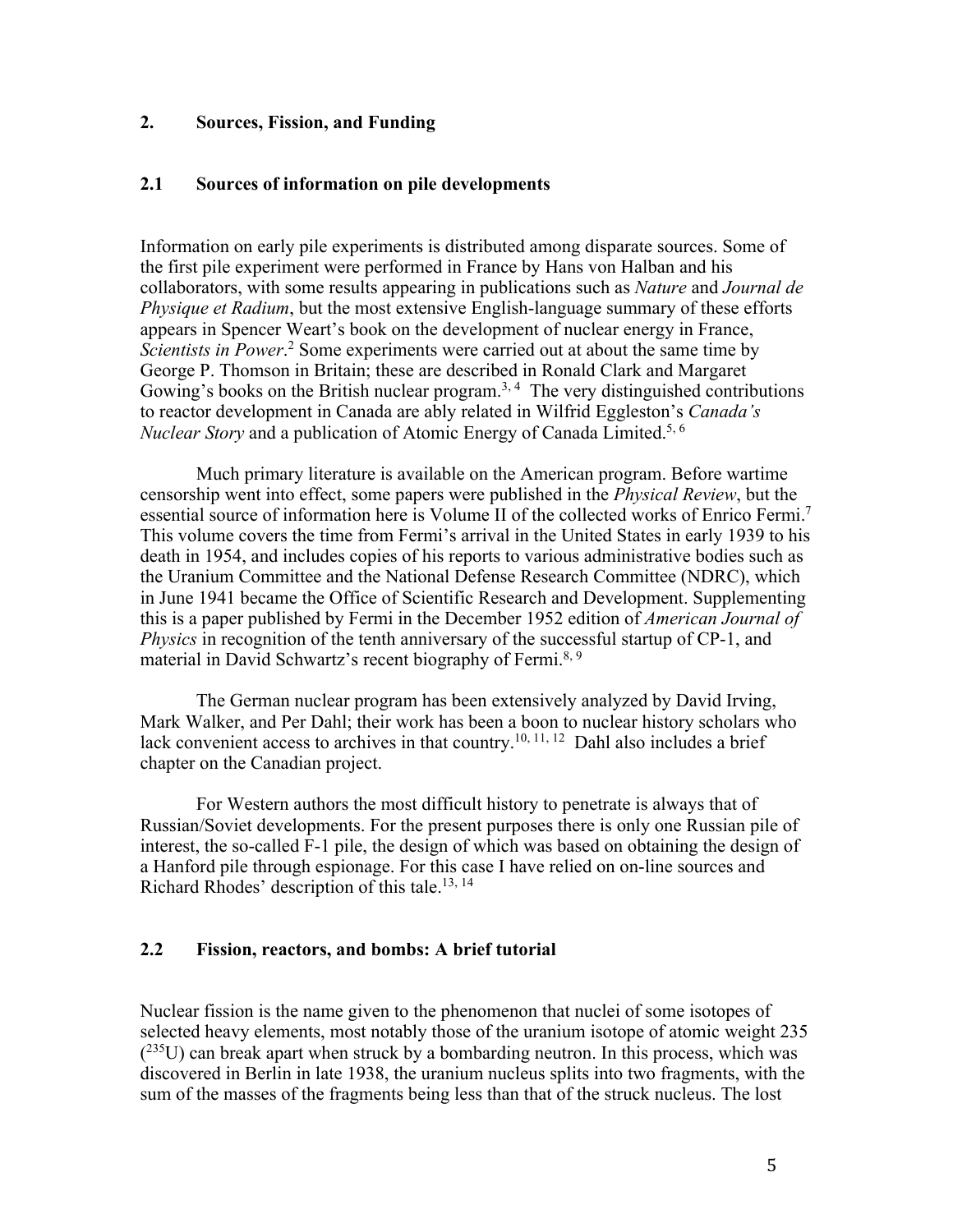mass corresponds to an enormous amount of energy via Albert Einstein's famous  $E = mc^2$ equation. The amount of energy released per fission reaction is *millions* of times that liberated in any known chemical reaction; this is what makes nuclear explosives so compelling in comparison to conventional ones. Only a few weeks after the discovery of fission it was verified that a by-product of each such reaction was the liberation of two or three neutrons. It is this feature that makes a chain reaction possible: These "secondary" neutrons, if they do not escape the mass of uranium, can go on to fission other nuclei. Once this process is started it can in principle continue until all of the uranium is fissioned. Chain reactions are the fundamental process by which nuclear reactors and bombs function.

The discovery of fission opened numerous questions. Could any other elements undergo fission? Would some minimum amount of uranium have to be arranged in one place to achieve a chain reaction? If a chain reaction could be initiated, could it be controlled to provide power? By the time of the outbreak of World War II in September, 1939, understanding of the physics of fission was beginning to come into focus. For practical purposes (at least at the time), only uranium appeared to be fissile. However, the prospects for realizing nuclear energy on a practical scale looked dim. As it occurs naturally, uranium comprises two isotopes, U-235 and U-238. However, these isotopes occur in very unequal proportions: only about 0.7% of naturally-occurring uranium is of the U-235 variety, while the other 99.3% is U-238. By early 1940, experiments had established that only nuclei of the rare isotope U-235 had a useful likelihood of fissioning when bombarded by neutrons, whereas those of U-238 would tend to slow down and capture incoming neutrons without fissioning. Given the overwhelming preponderance of U-238 in nature, this capture effect promised to poison the prospect for a chain reaction. To obtain a chain reaction, it appeared that it would be necessary to isolate a sample of U-235 from its sister isotope, or process uranium so as to increase the percentage of U-235. Such process is now known as enrichment, and is what was used to isolate the U-235 used in the nuclear weapon dropped at Hiroshima. Enrichment is, however, an extremely difficult and expensive task, demanding a very large investment in precisionengineered infrastructure. Since isotopes of any element behave identically so far as their chemical properties are concerned, no chemical separation technique can be employed to achieve enrichment, only a method that depends on the very slight mass difference between the two isotopes could be a possibility. Enrichment on such a large scale had never been carried out, particularly with heavy elements, so in 1940 the prospect of a nuclear weapon any time soon looked more like an issue of science fiction than practical engineering.

The separate idea of a nuclear pile also began to originate soon after the discovery of fission, and began to grow in importance about the middle of 1940 due to the development of more refined understanding of the differing responses of the two uranium isotopes to bombarding neutrons. Scientists in Europe, Britain, and America realized that it might be possible to achieve a *controlled* (not explosive) chain reaction using natural uranium without enrichment as a consequence of the nuances of how nuclei react to bombarding neutrons. When a neutron strikes a nucleus, various reactions are possible: The nucleus might fission, it might capture the neutron and not fission, or it might simply scatter the neutron much as a billiard ball would deflect an incoming marble. Each process has some probability of occurring, and these probabilities can depend sensitively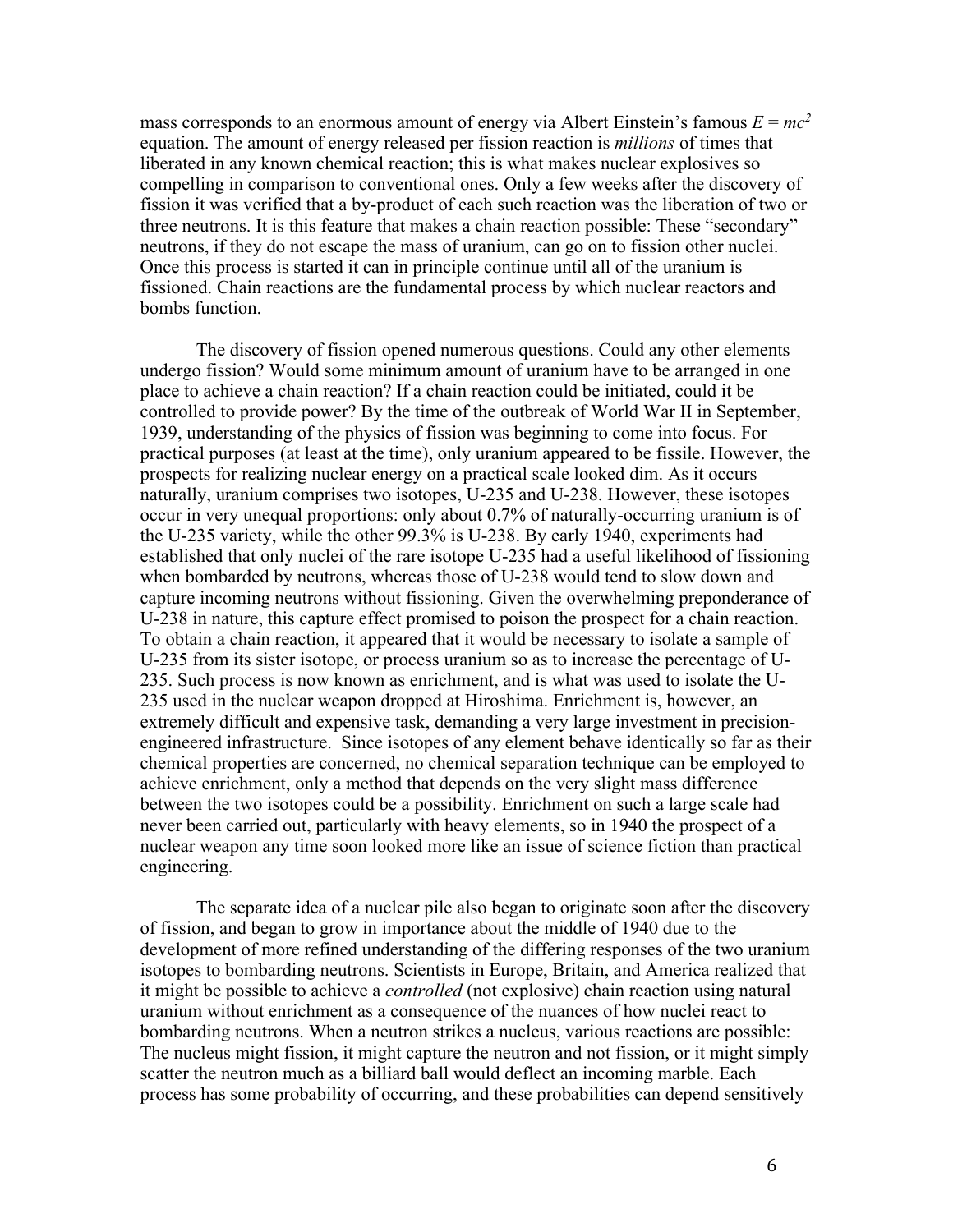on the speed of the incoming neutrons. Neutrons released in fission reactions are extremely energetic, emerging with average speeds of about 20 million meters per second; these are so-called "fast" neutrons. As remarked above, U-238 tends to capture fast neutrons that have been emitted in fissions of U-235 nuclei. However, when a nucleus of U-238 is struck by a very slow neutron - one traveling at a mere couple thousand meters per second - it behaves as a much more benign target, with scattering preferred to capture by odds of about three-to-one. But for such slow neutrons, U-235 turns out to have an enormous fission probability: over 200 times greater than the capture probability for U-238. This factor is large enough to compensate for the small natural abundance of U-235, and is what renders a *slow neutron* chain reaction possible. The key concept here is that slowing fission-liberated neutrons is effectively equivalent to enriching the abundance percentage of U-235. Thus, if neutrons emitted in fissions can be slowed, they will have a good chance of going on to fission other U-235 nuclei before being lost to capture by U-238 nuclei. In actuality, both processes proceed simultaneously in an operating reactor. Counter-intuitively, neutron capture by U-238 nuclei turns out to be indirectly advantageous for bomb-makers, as is explained later in this section.

The trick to slowing a neutron during the very brief time between when it is born in a fission and when it strikes another nucleus is to work not with a single large lump of uranium but rather to disperse it as small chunks throughout a surrounding medium which slows neutrons without capturing them. Such a medium is known as a moderator, and the entire assemblage is now known as a reactor. During the war the synonymous term "pile" was used in the literal sense of a "heap" of metallic uranium slugs and moderating material. Ordinary water proved to capture too many neutrons to serve as a moderator, but both heavy water and graphite (crystallized carbon) proved suitable. By introducing moveable rods of neutron-capturing material into the pile and adjusting their positions as necessary, the reaction can be controlled to yield a source of energy. All modern power-producing reactors still operate via chain-reactions mediated by moderated neutrons. A reactor cannot be made into a bomb, however: The reaction is far too slow, and even if the control rods are rendered inoperative the reactor will melt itself long before blowing up: Fukushima.

The attractiveness of the pile concept during the was not as a weapon but as a source of propulsion. A nuclear reactor is unlike an internal combustion engine in that it does not require a constant supply of oxygen to operate. Propelled by a reactor, a submarine could remain submerged for much longer and have a much greater range than a conventionally-powered one. Nuclear-powered (and armed) vessels would not emerge until the 1950's, but the concept well-established beforehand. More crucial for the current story, however, it that another concept also emerged about mid-1940: That it might be possible to use a nuclear pile to synthesize an alternate nuclear explosive material that, once made, would not require any enrichment before being fashioned into a bomb.

It was mentioned above that neutron capture by U-238 nuclei will also proceed within an operating reactor. On capturing a neutron, a nucleus of U-238 becomes one of U-239. Based on extrapolating from experimentally-known patterns concerning the stability of nuclei, it was predicted that U-239 nuclei might decay within a short time to nuclei of atomic number 94, the element now known as plutonium, and that said element might be very similar in its fissility properties to U-235. If so, a reactor sustaining a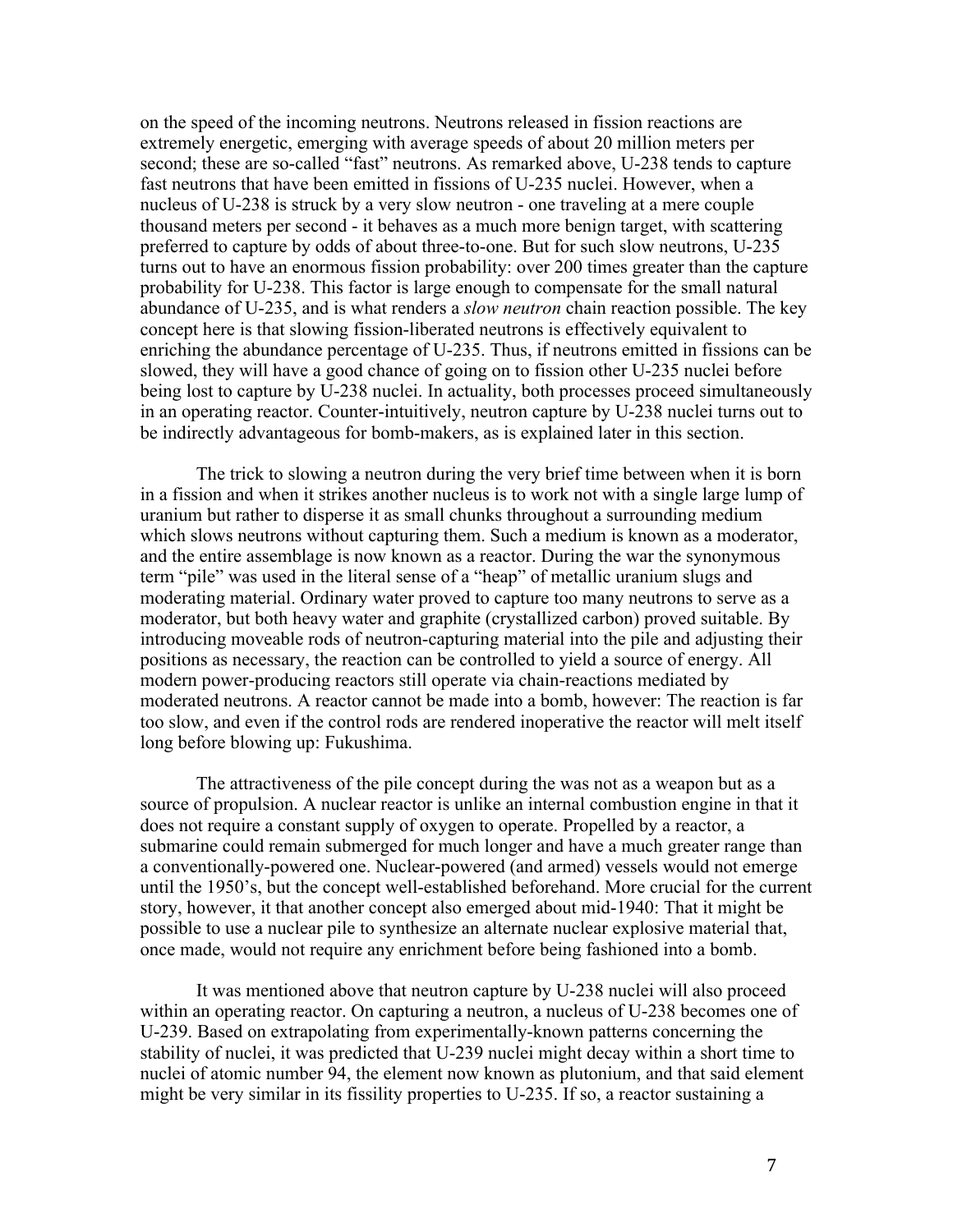controlled chain reaction via U-235 fissions could be used to "breed" plutonium from U-238. The plutonium could be separated from the mass of parent uranium fuel by conventional chemical means (they are different elements) and then used to construct a bomb; this is what obviates the need to develop enrichment facilities. Within months, these predictions were partially confirmed on a laboratory scale in the United States by creating a small sample of plutonium via moderated-neutron bombardment of uranium. Pile-generated plutonium would be used in the bomb dropped at Nagasaki.

## **2.3 Administrative Organizations**

The contrast between the effectiveness of the German and American nuclear programs during the war speaks to the necessity that complex technical projects need not only capable scientists to carry out the work, but that they must also be effectively organized and managed. In this section I give brief histories of the organization of these two projects, beginning with the German one.

The German program got underway in April, 1939, as a result of a colloquium on fission given at the University of Göttingen by Wilhelm Hanle. Physicist Georg Joos of the same institution attended the colloquium and felt it his duty to inform government authorities of the possibilities for nuclear energy, and wrote to the Reich Ministry of Education, which oversaw universities. His letter reached Abraham Esau, a former academic physicist and Nazi supporter who was President of the Reich Bureau of Standards and head of the physics section of the Ministry's Reich Research Council. Esau organized a conference held in Berlin on April 29, of which one result was a recommendation that all uranium stocks in Germany be secured and banned from export.

Unknown to Esau, however, a second initiative was underway. On April 24, University of Hamburg physical chemist Paul Harteck and his assistant Wilhelm Groth had written a letter to the German War Office to alert them to the fact that developments in nuclear physics could lead to very powerful explosives. Their letter reached the Army Ordnance Department of the War Office, where it was routed to physicist Erich Schumann, an advisor to General Wilhelm Keitel, Chief of the Armed Forces High Command. Schumann delegated the issue to Kurt Diebner, an Army expert on nuclear physics and explosives. Thus, two rival programs were underway in Germany at the start of the war: Esau's and Diebner's. However, Esau would soon be sidelined by the much more powerful War Office bureaucracy: Within days of the start of the war in September he was informed that the Ordnance Department was ordering the Bureau of Standards to cease uranium research and that a cache of uranium oxide that Esau had accumulated would be appropriated.

The War Office's effort ramped up quickly. The same week as Esau's program was being poached, Erich Bagge, a physicist at the Leipzig Institute for Theoretical Physics and a student of Werner Heisenberg, was ordered to report to Army Ordnance in Berlin. There he was met by Diebner and Schumann, who wanted his help in arranging a conference of experimental physicists to explore the feasibility of using uranium as a source of power or explosives. This meeting, which was held on September 16, 1939, was attended by some of the leading experimental nuclear physicists in Germany,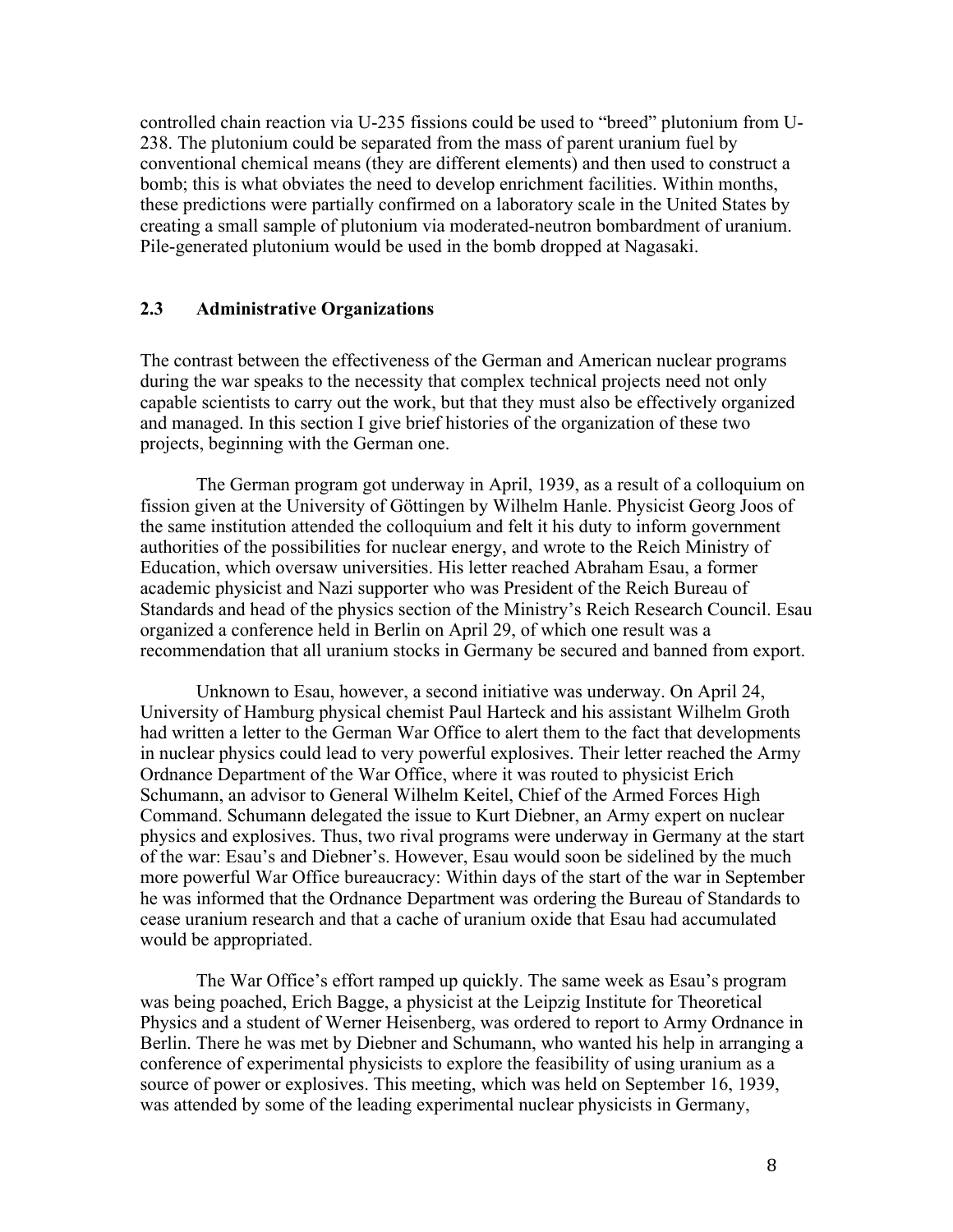including Walther Bothe, Hans Geiger, Otto Hahn (a co-discoverer of fission), and Diebner. Esau was not on the guest list. Despite skepticism of achieving a chain reaction in view of the scarcity of uranium 235, two important developments came out of this meeting. First, Schumann recommended to General Karl Becker, head of the Army Ordnance Office, that a "Nuclear Physics Research Group" be established within the that department; this would lead to a research laboratory located in Gottow (a suburb of Berlin); Diebner was placed in charge of this initiative. Second, Bagge suggested that Heisenberg be brought in to work out the theory of chain reactions. A second conference ten days later saw things begin to move on a number of fronts. By this time Heisenberg had appreciated that two routes to utilizing fission might be possible: In reactors if a suitable neutron-moderating substance could be found, and/or as an explosive if U-235 could be isolated. Diebner and Bagge drew up a research program: Heisenberg would continue theoretical investigations of chain reactions, Bagge would undertake measurements of the neutron-collision properties of heavy-water (for use as a possible moderator), and Harteck would continue with isotope-separation work. Also at about this time, Schumann moved to have the War Office take over the facilities of the Kaiser-Wilhelm Institute of Physics (KWIP) in Berlin as a location at which to centralize the work. The Institute could hardly refuse, and its Dutch-born director, Peter Debye, left for America in January, 1940. Institute staff wanted Heisenberg to be appointed director, but Schumann designated Diebner instead, with Heisenberg to serve as an advisor. This move resulted in two pile-experiment groups being operative: Heisenberg and his collaborators at Leipzing, and Diebner's group at Gottow.

During 1941 the German program began to experience serious setbacks. In January, Walther Bothe concluded that graphite captured too many neutrons to make it suitable for use as a moderator, an experimental error which caused the German program to turn to hard-to-obtain heavy water as a moderator. The situation worsened when, by October of that year, German forces were becoming bogged down in the battle of Moscow. The economy was becoming strained, and, just two days before Pearl Harbor, Schumann wrote to the directors of institutes engaged in uranium research to tell them that work on the project could only be justified "if a certainty exists of attaining an application in the foreseeable future." A conference on December 16 resulted in a decision by the Army to seriously reduce its funding and relinquish control of the project back to the Reich Research Council. Abraham Esau thus came back into control of the initiative he had tried to stimulate almost three years earlier, but the Army team under Diebner continued its research at Gottow.

June 6, 1942 was a pivotal day for the fate of the German nuclear program. That day, Heisenberg met with Minister of Munitions Albert Speer and his staff to decide on the future of nuclear research; also present were Diebner, Harteck, Otto Hahn, Chief of Army Ordnance General Emil Leeb, and Field Marshall Erhard Milch, who was in charge of German aircraft production. Heisenberg addressed the group on possible military aspects of fission, but advised that it would be impossible for Germany to produce a bomb as no method enriching uranium on a large scale was available. Speer limited his approvals to various construction projects, including a bunker on the grounds of the KWIP which would be equipped to house a large pile. In further reorganizing, the Reich Research Council was placed under the directorship of Hermann Göring, who appointed Rudolf Mentzel, a civil servant, to manage the Council's affairs. Mentzel in turn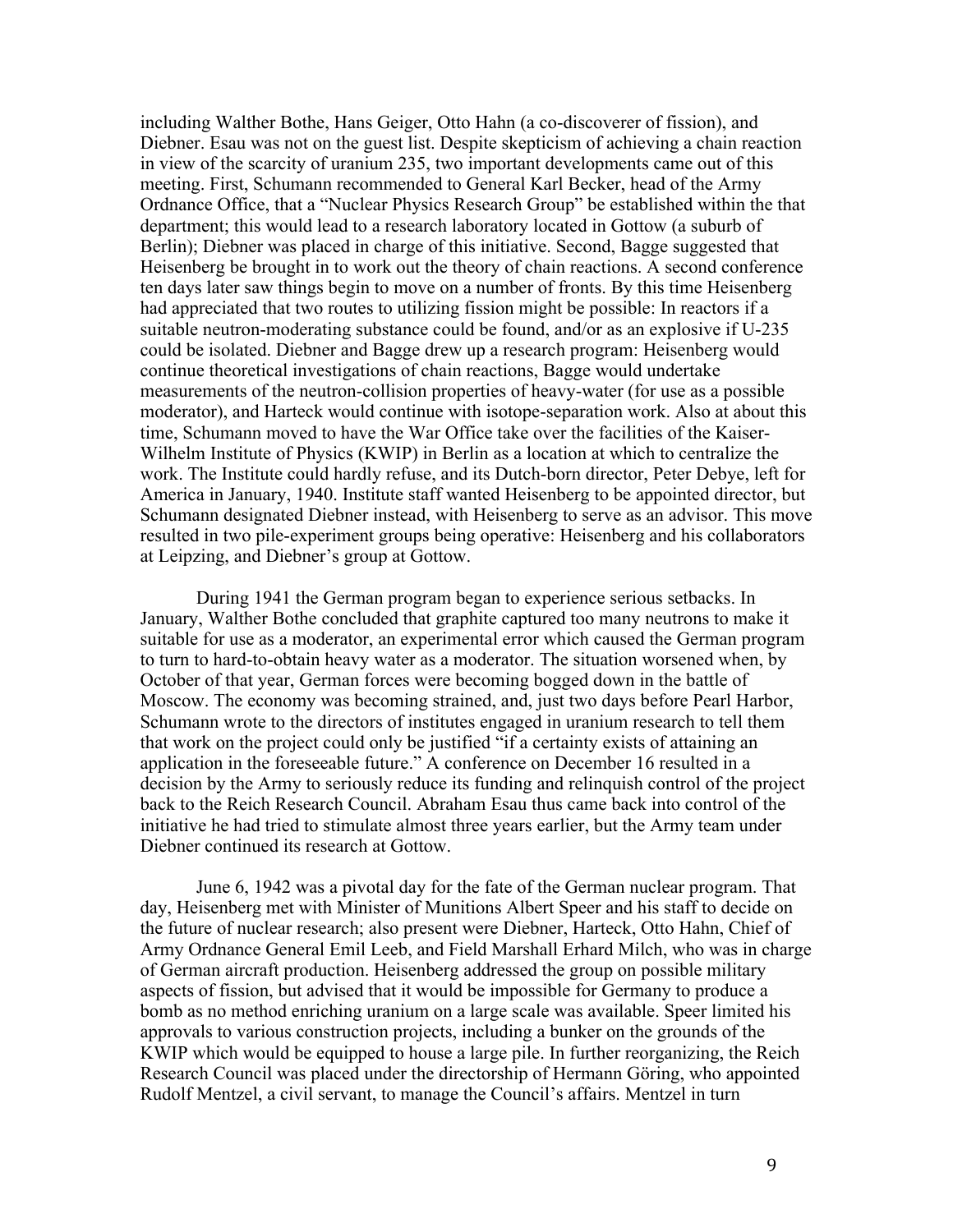delegated administration to various directors and "plenipotentiaries" for important research projects, with nuclear physics being placed under the purview of Abraham Esau.

Esau's formal title was "Plenipotentiary of the Reichsmarschall for Nuclear Physics". With this development, Kurt Diebner would now report to Esau, and so found himself with feet in two camps: the RRC-funded KWIP in Berlin, and the Army program at Gottow. But this did not last long: Effective October 1, Werner Heisenberg was made "Director at the KWIP"; Diebner relocated to Gottow. Despite his grand title, however, Esau wielded little real political clout. In February, 1943, Albert Vögler, a favorite of Albert Speer and the President of the Kaiser Wilhelm Foundation (which funded the KWIP), informed Esau that he intended to personally apportion research between the KWIP and Gottow. The situation evolved again the next month when the War Office decided to pull out of the effort, but with the provision that Diebner's group would continue its work at Gottow with funding from the RRC.

Aside from its internal dysfunction, the German nuclear effort began to become more and more hampered by relentless Allied bombing raids. In the summer of 1943 about a third of the KWIP was relocated from Berlin to the town of Hechingen in far southern Germany. In October of that year political pressure against Esau (probably orchestrated by Speer) came to a head when Mentzel sounded out University of Munich physics professor Walther Gerlach on the possibility of his taking over the physics section of the RRC. Gerlach accepted the job, contingent on his being given absolute authority over the distribution of funds. His appointment became effective on January 1, 1944, but he permitted the two reactor groups, Diebner's and Heisenberg's, to continue operating separately until very near the end of the war; work on Heisenberg's underground pile bunker in Berlin continued. On the night of February 15, 1944, the Kaiser-Wilhelm Institute for Chemistry took a direct hit during a bombing raid, and it was decided to relocate both the Chemistry and Physics Institutes to Tailfingen, about 10 miles from Hechingen, although the pile bunker would remain in Berlin. In the late summer, Diebner's pile-research group was similarly relocated to Stadtilm, in the center of Germany.

Walther Gerlach's position was unenviable. By May 1944, Albert Vögler was making it clear that he dissatisfied with progress on the Berlin project. Gerlach decided that a safer site needed to be found, and decided on the village of Haigerloch, which lay on a river between two sheer cliffs only about 10 miles from Hechingen. A wine cellar had been carved into the rock; contracts were issued to enlarge it, but this would take several months. Finally on January 30, 1945, Gerlach ordered the Berlin group, which was planning its biggest pile yet (B-VIII; see Sec. 3.3), to evacuate. Their uranium, heavy water, and equipment were first moved to Diebner's laboratory at Stadtilm, but Heisenberg pressured Gerlach to relocate the project to Haigerloch, and the better part of a month passed before reconstruction of B-VIII got underway.

In 1943, the commander of the American Manhattan Project, General Leslie Groves, had established a vigorous program of gathering intelligence on possible German nuclear activity. This resulted in the establishment of the *Alsos* mission, a collaboration of the Manhattan Engineer District, the Army's G-2 Intelligence department, the OSRD, and the Navy. The first *Alsos* mission, commanded by Lieutenant-Colonel Boris Pash,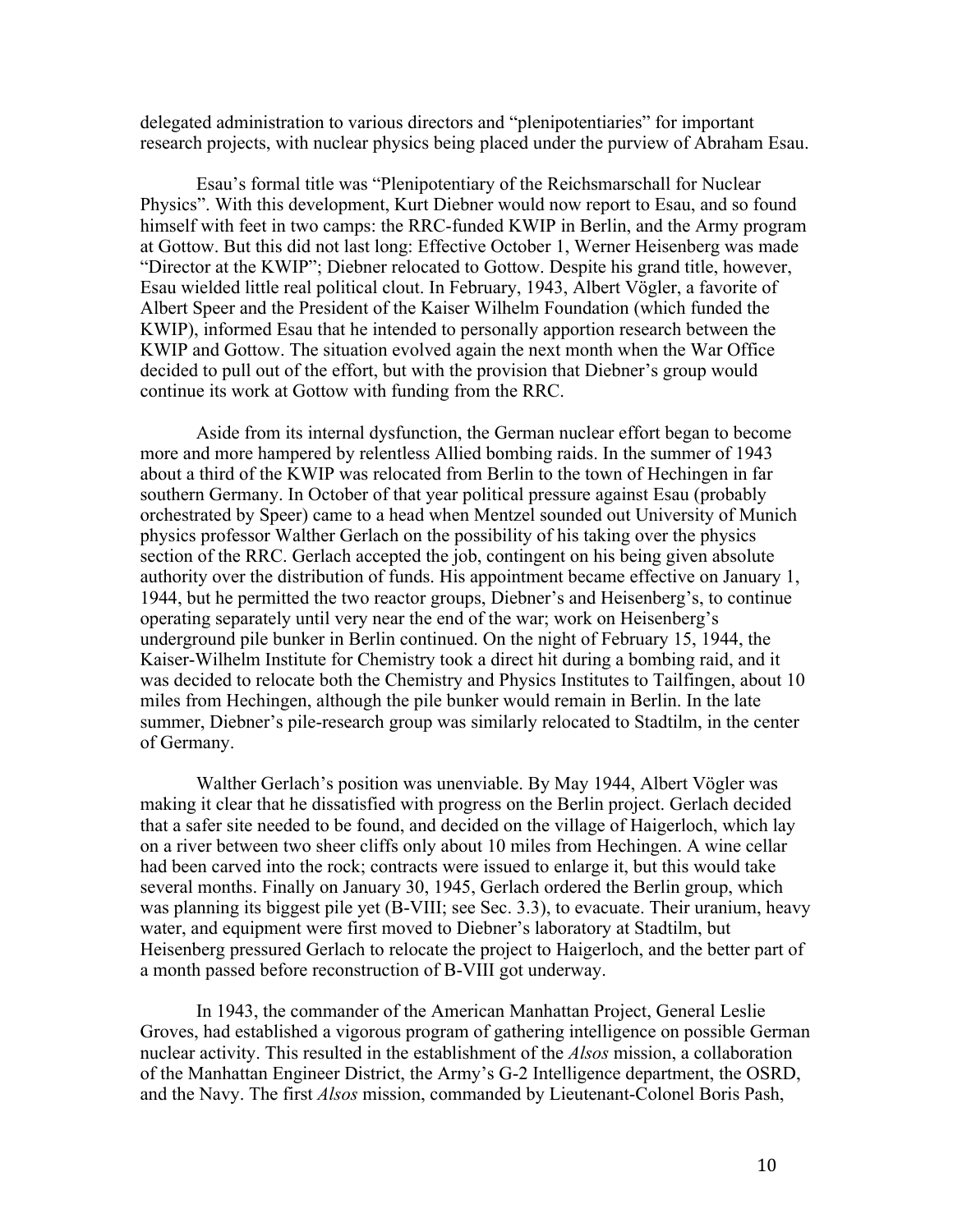followed the American Fifth Army as it advanced through Italy in 1943, determining that Italian scientists had done no work on nuclear explosives. In the lead-up to the planned invasion of France, *Alsos* was reconstituted, this time containing a group of scientists led by Samuel Goudsmit, a Dutch-born University of Michigan physicist. Goudsmit flew out for London on D-Day (June 6); there, he and his staff built up a target list of German scientists and industrial firms to be investigated.

Pash entered Paris on August 25, just behind the first column of French tanks to enter the city. There he found physicist Frédéric Joliot waiting for them at his laboratory, who passed on the names of Schumann, Diebner, Bothe, Bagge, and Esau as being prime movers in the German nuclear program. Another valuable clue came in the form of a catalog for the University of Strasbourg, which indicated that another high-ranking member of the German team, Carl Friedrich von Weizsäcker, was located there. Strasbourg was liberated in late November, and, upon raiding von Weizsäcker's office, *Alsos* personnel captured a trove of letters, files, and papers which listed addresses and telephone numbers for many of the uranium project's main institutes and identified Gerlach as head of the program.

In late March 1945, American troops entered Heidelberg, where Goudsmit found Walther Bothe. Bothe revealed the existence of Diebner's group in Stadtilm, that Heisenberg was in Hechingen, and that the last Berlin pile had been evacuated to Haigerloch. Stadtilm was captured on April 12, an on April 23 troops led by Pash captured Haigerloch. The German nuclear program came to an inglorious end the next day when British and American intelligence officers dismantled the pile and blew up the cave.

In contrast to the German effort, the wartime American nuclear program got off to a modest start. The first formal contact between nuclear scientists and government representatives in America occurred on March 17, 1939, when Enrico Fermi met with naval officers in Washington to explain the possibilities of using chain reactions as power sources or in bombs. Despite skepticism, the group decided to contribute \$1,500 to Columbia to help advance Fermi's research on the neutron-capturing properties of graphite. This \$1,500 was the first installment on an investment which would ultimately grow to nearly \$ 2 billion.

The next major development occurred in October, 1939, when Alexander Sachs, an economist and advisor to President Franklin Roosevelt, delivered to Roosevelt a letter alerting government authorities to the possibilities of atomic power and bombs and the importance of securing supplies of uranium. The letter was conceived by refugee physicists Leo Szilard and Edward Teller, but signed by Albert Einstein; Szilard and Teller reasoned that, unlike themselves, Einstein would be recognized and given credibility by Roosevelt. Sachs was friend of Szilard who had some scientific training. The letter was dated August 2, and taken to the President on October 11. After hearing Sachs out, the President allegedly remarked, "Alex, what you are after is to see that the Nazis don't blow us up." Roosevelt ordered an aide to work with the Director of the National Bureau of Standards, Lyman Briggs, to put together an advisory committee. Sachs met with Briggs the next day, and they assembled the so-called Uranium Committee, which comprised Briggs and representatives from the Army and Navy. The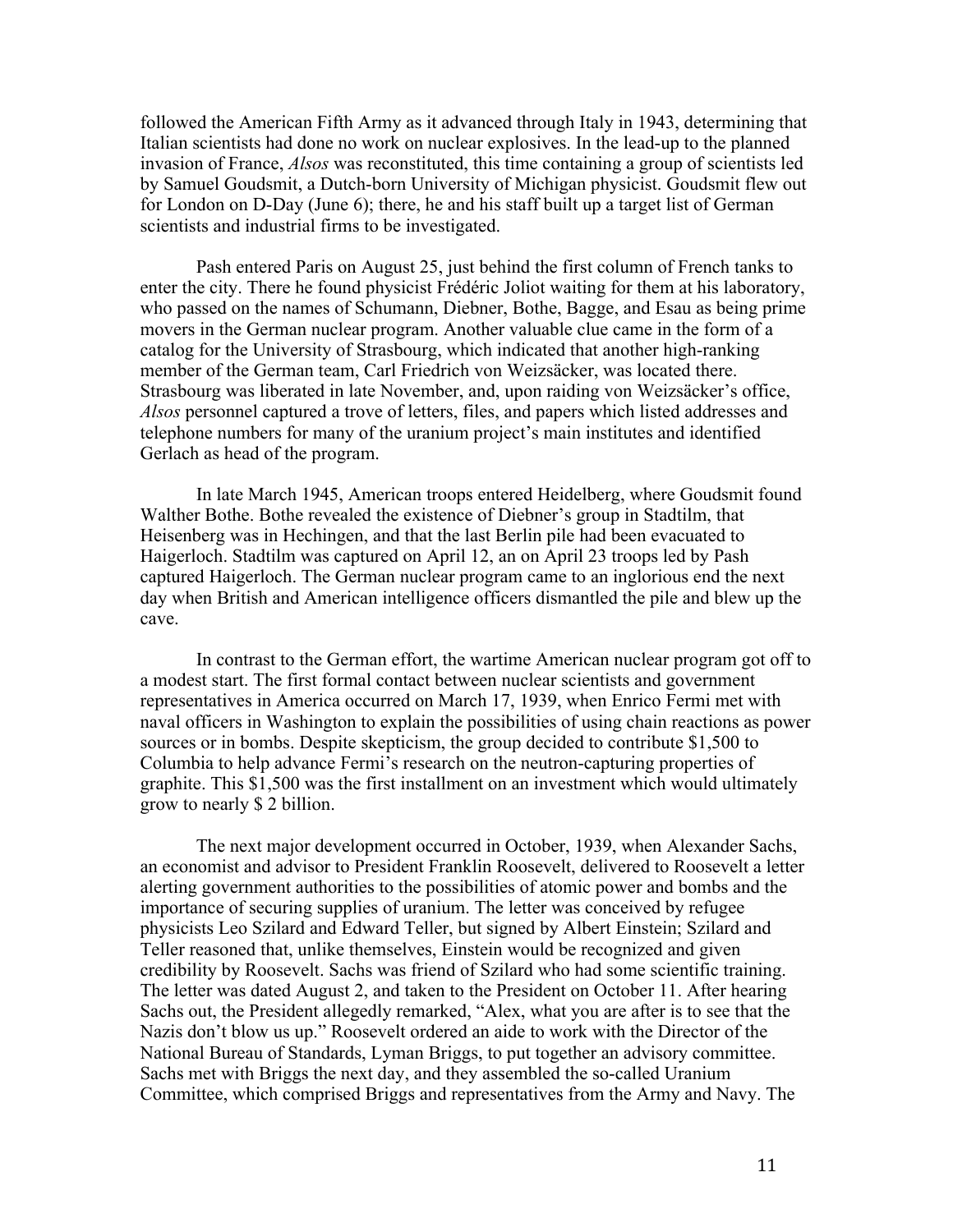group held its first meeting a October 21; Einstein did not attend, but Enrico Fermi, Szilard, and Teller were present. The War and Navy Departments contributed \$6,000 for the purchase of four tons of graphite, paraffin, cadmium, and other supplies to support Fermi's neutron experiments at Columbia. Through the fall and winter of 1939/40, Briggs kept Roosevelt apprised via occasional reports while scientists at various institutions conducted experimental and theoretical research on fast and slow neutron reactions, uranium isotopes, and production of uranium metal. The Committee held its second meeting on April 27, by which time it had been verified that U-235 was responsible for slow-neutron fission; Fermi and Szilard were already beginning to conceive of a reactor wherein a three-dimensional lattice of blocks of uranium would be distributed within a moderator.

In the summer of 1940 the Uranium Committee underwent a significant change of venue within governmental administration. On June 27, President Roosevelt established the National Defense Research Committee (NDRC), which was charged with supporting and coordinating research conducted by civilian scientists which might have military applications. The NDRC was the brainchild of Vannevar Bush, Massachusetts Institute of Technology-trained electrical engineer who Roosevelt appointed to be its Director. During World War I Bush had worked with the National Research Council on the application of science to warfare, including development of submarines. In 1939, he became President of the Carnegie Institution of Washington, as well as Chairman of the National Advisory Committee for Aeronautics, the forerunner agency of NASA. These positions enabled him to direct research toward military applications, and gave him a conduit for providing scientific advice to government officials. Concerned over lack of cooperation between civilian scientists and the military, Bush began thinking of a federallevel agency to coordinate research, an idea he discussed with James Conant, a distinguished chemist and President of Harvard University. Bush secured a meeting with Roosevelt, and soon had his agency. Funded by and reporting directly to the President, the NDRC was remarkably free of bureaucratic interference. In addition to its involvement in the Manhattan Project, the NDRC and its successor agency, the Office of Scientific Research and Development (OSRD, July 1941), were involved with the development of radar, sonar, proximity fuses, synthetic rubber, and the Norden bomb sight. Roosevelt also directed that the Uranium Committee be absorbed into the new agency.

On July 1, Briggs summarized work to that time in a letter to Bush. Fermi's measurements of neutron capture in carbon looked promising as far as eventually obtaining a chain reaction was concerned, and it was felt that there was justification to pursue work on both methods of enriching uranium and measurements aimed at determining the feasibility of a chain reaction in natural uranium. A budget of \$140,000 was authorized for further research. Between the fall of 1940 and the time of the Japanese attack at Pearl Harbor, the NDRC/OSRD had let contracts totaling about \$300,000 for fission and isotope-separation research to various universities, industrial concerns, and private research organizations.

An important aspect of the American program is that it did not exist in total isolation. An equivalent group in Britain, the so-called MAUD Committee, was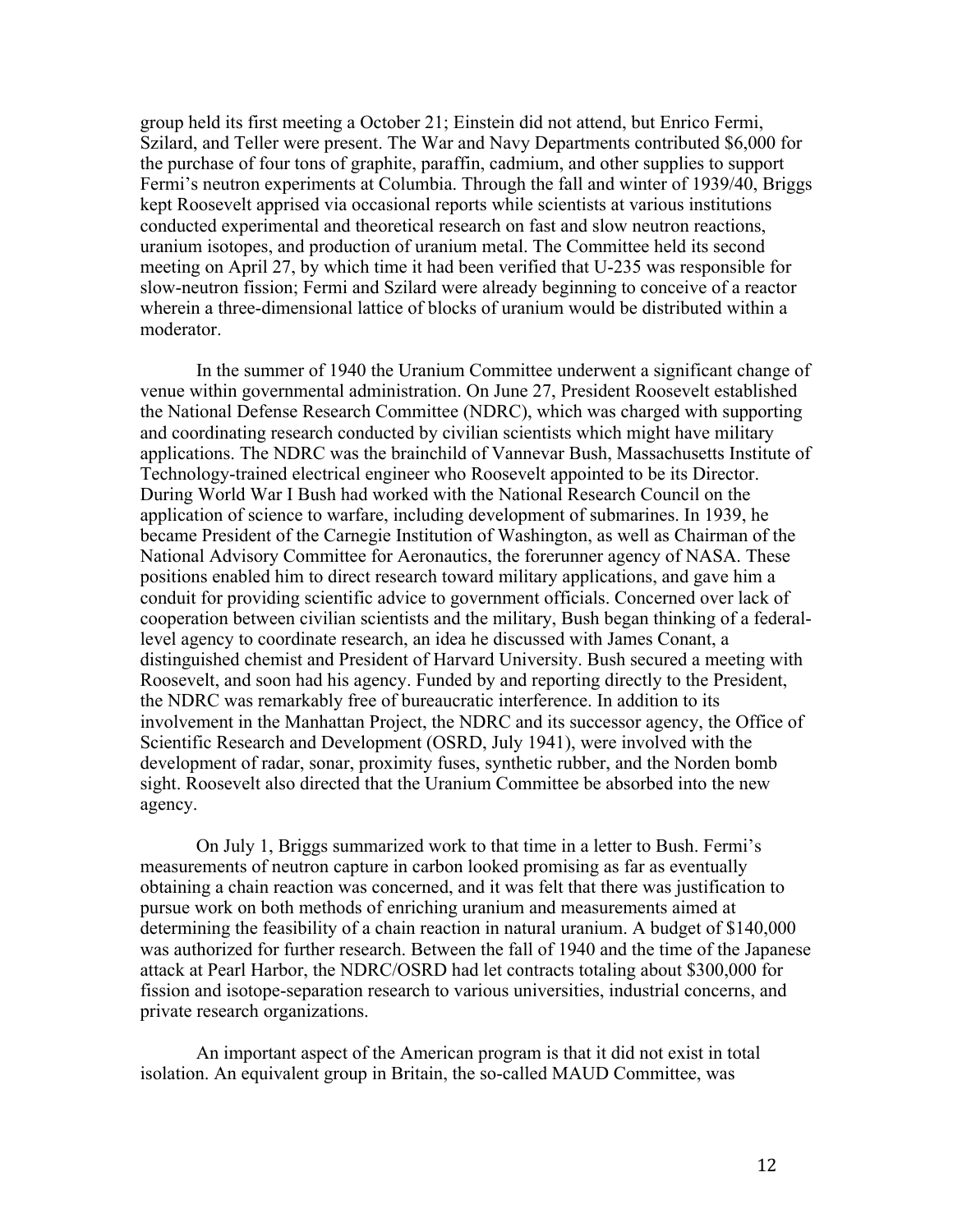considering many of the same issues, and in time the formal MAUD report would have a significant impact on the American effort.

By the spring of 1941, Bush was receiving complaints about the apparently slow pace of the uranium committee's work. Bush felt that he needed some independent advice on the issue, and in April asked Frank Jewett, President of the National Academy of Sciences, to appoint a committee to review possible military aspects of fission. The work of this group, which was chaired by Nobel Laureate Arthur Compton of the University of Chicago, had far-reaching consequences.

Compton and his group met with various of the researchers involved with uranium work, and submitted their report to Jewett on May 17. While the committee felt that it would be unlikely that nuclear fission could become of military importance within less than two years, they did comment that a chain reaction could become a determining factor in warfare if it could be produced and controlled, and advocated that a strongly intensified be mounted during the following six months. Three possible military applications of uranium fission were identified: (a) production of violently radioactive materials to be used as missiles "destructive to life in virtue of their ionizing radiation," (b) as a power source for submarines and other ships, and (c) violently explosive bombs. In the latter context, it was pointed out that element 94 could potentially be produced in abundance in a chain reaction. The total cost was estimated at \$350,000, mostly for pile research. Briggs soon developed an ambitious program covering pile and enrichment research budgeted at \$583,000 over six months, but on June 12 the NDRC voted to allocate only \$241,000 for materials despite Bush knowing that the MAUD committee in Britain was concluding that fission bombs were virtually certainly feasible.

At the June 12 meeting it was also voted to request that the NAS again review the proposed program, this time considering engineering aspects of the situation. Bush received a new report on July 15 which did not particularly address engineering issues, but rather related that experiments at the University of California at Berkeley had verified that element 94 was formed via slow-neutron capture in U-238 and that the new element underwent slow-neutron fission.

Beyond the National Academy reports, the single most important stimulus to the American fission project in the summer of 1941 came from the British MAUD report. The report was formally authorized by the Chair of the MAUD Committee, physicist George Thomson of University College London on July 15, although it was largely written by James Chadwick, discoverer of the neutron. Titled "Use of Uranium for a Bomb", the report was a remarkably accurate summary of how a fission bomb would work, down to the level of estimating the necessary critical mass. The NDRC maintained a liaison office in London, and a copy of the report was sent there and soon passed on to Bush in Washington. At about the same time, the Uranium Committee was augmented with addition of subcommittees charged with considering enrichment, power production, heavy water, and theoretical aspects of piles and bomb physics, and would henceforth be known as Section S-1 of the OSRD.

Bush briefed President Roosevelt and Vice-President Henry Wallace on October 9. Roosevelt decided that considerations of atomic policy were to be restricted to a group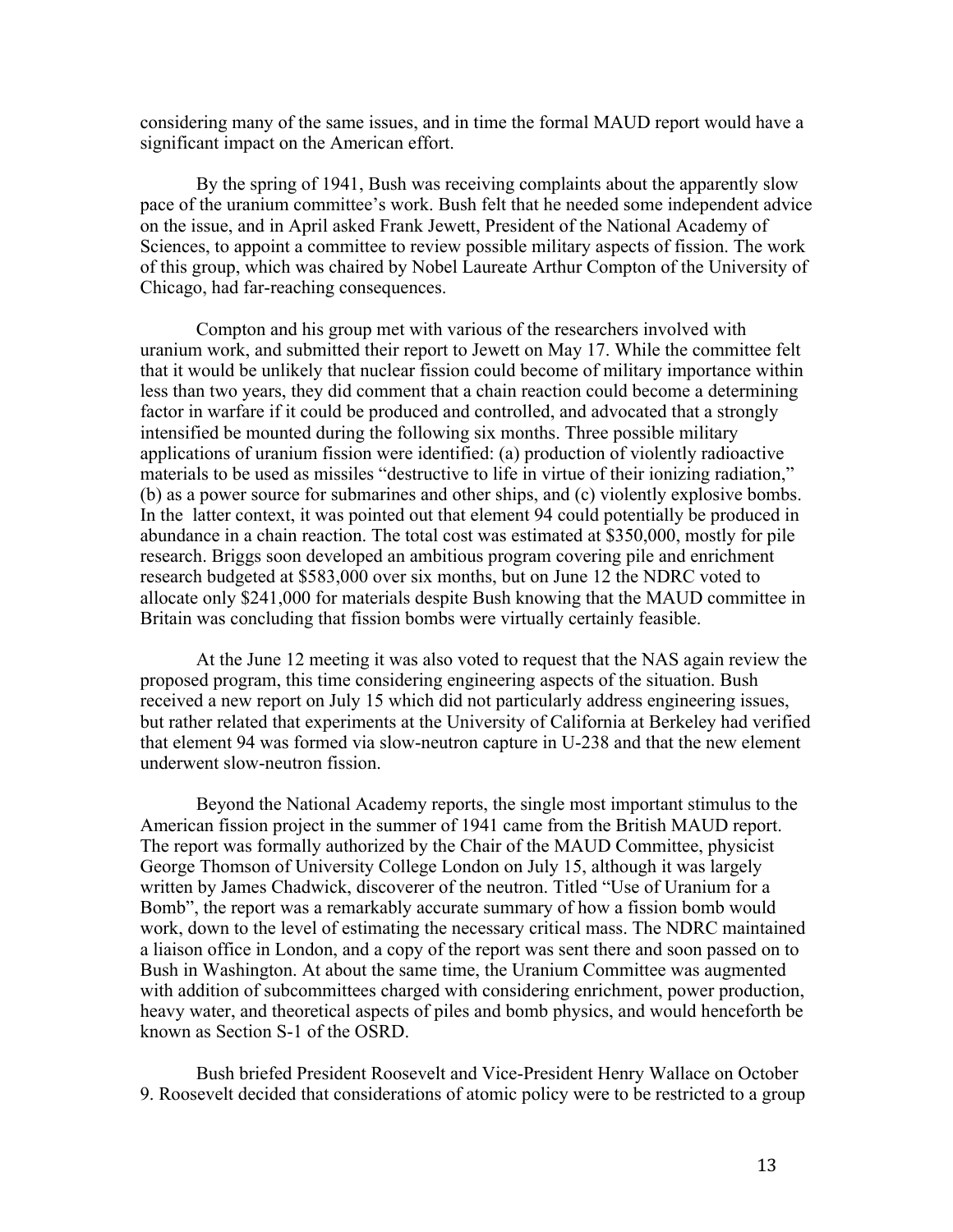comprising himself, the Vice-President, Secretary of War Henry Stimson, Army Chief of Staff General George C. Marshall, and Bush and Conant, a group which would become known as the Top Policy Group. That Roosevelt had formed a group to consider nuclear policies indicated that he was beginning to clearly understand the implications of a successful uranium project. Bush described British MAUD report; Roosevelt authorized him to determine if a bomb could be made, and at what cost.

The same day, Bush requested a third National Academy Report, telling Arthur Compton that he had received a "communication from Britain" which dealt with the technical aspects of bombs. The MAUD report was available only to Bush and Conant, but Bush wanted an independent check on things to take to the President. This third report was submitted to Frank Jewett on November 17, and is a remarkable document. Over sixty pages long, various sections dealt with the conditions needed for a fission bomb, the expected effects of such bombs, estimates of how long it might take to produce them, the costs involved, and a series of recommendations for advancing the program. It was estimated that if all possible effort were spent on the program, bombs might be available in significant quantity within three or four years; the bombing of Hiroshima would occur three years and nine months to the day from the date of the report. The cost was estimated at roughly \$80 to \$130 million. On November 27 Bush transmitted the report to the President and the Top Policy Group; ironically, that date was about the time that a Japanese task force set sail on its mission to attack Pearl Harbor. The President authorized all of the recommendations, and Bush began augmenting S-1 with an advisory group of chemical engineers who were to begin developing plants for production plants.

The one major aspect of the project left unaddressed by the third NAS report – and directly relevant to this paper - was the possibility of developing reactors to synthesize plutonium. Bush organized a meeting of S-1 administrators for December 6 (the day before Pearl Harbor), during which Arthur Compton advocated for and was assigned responsibility for pile development. Within weeks, Enrico Fermi and his group at Columbia University would be preparing to move to Chicago. America's entry into the war the next day galvanized the uranium project. In a December 20 letter to Bush, Conant, and Briggs, Compton laid out an ambitious plan for pile work with goals of obtaining a chain reaction by October 1, 1942, having a pilot plant for the production of plutonium in operation by October 1, 1943, and to be producing useable quantities of plutonium by December 31, 1944. All of these estimates would prove reasonably durable.

On March 9, 1942, Bush sent a progress report to Roosevelt, Stimson, Marshall, and Wallace. Work was under way at full speed, and it was anticipated that by the summer, the most promising methods of enrichment and pile development would ready for pilot-plant construction. Bush urged that the whole matter should be turned over to the War Department at that time. Roosevelt responded two days later to concur with this recommendation, adding that "I think the whole thing should be pushed … with due regard to time. This is very much of the essence." Soon before the German nuclear program would be de-prioritized by Albert Speer, the American program was shifting to high gear.

Within days, Bush was informed that General Marshall had authorized Brigadier General Wilhelm Styer as the Army's contact for S-1. Styer was Chief of Staff to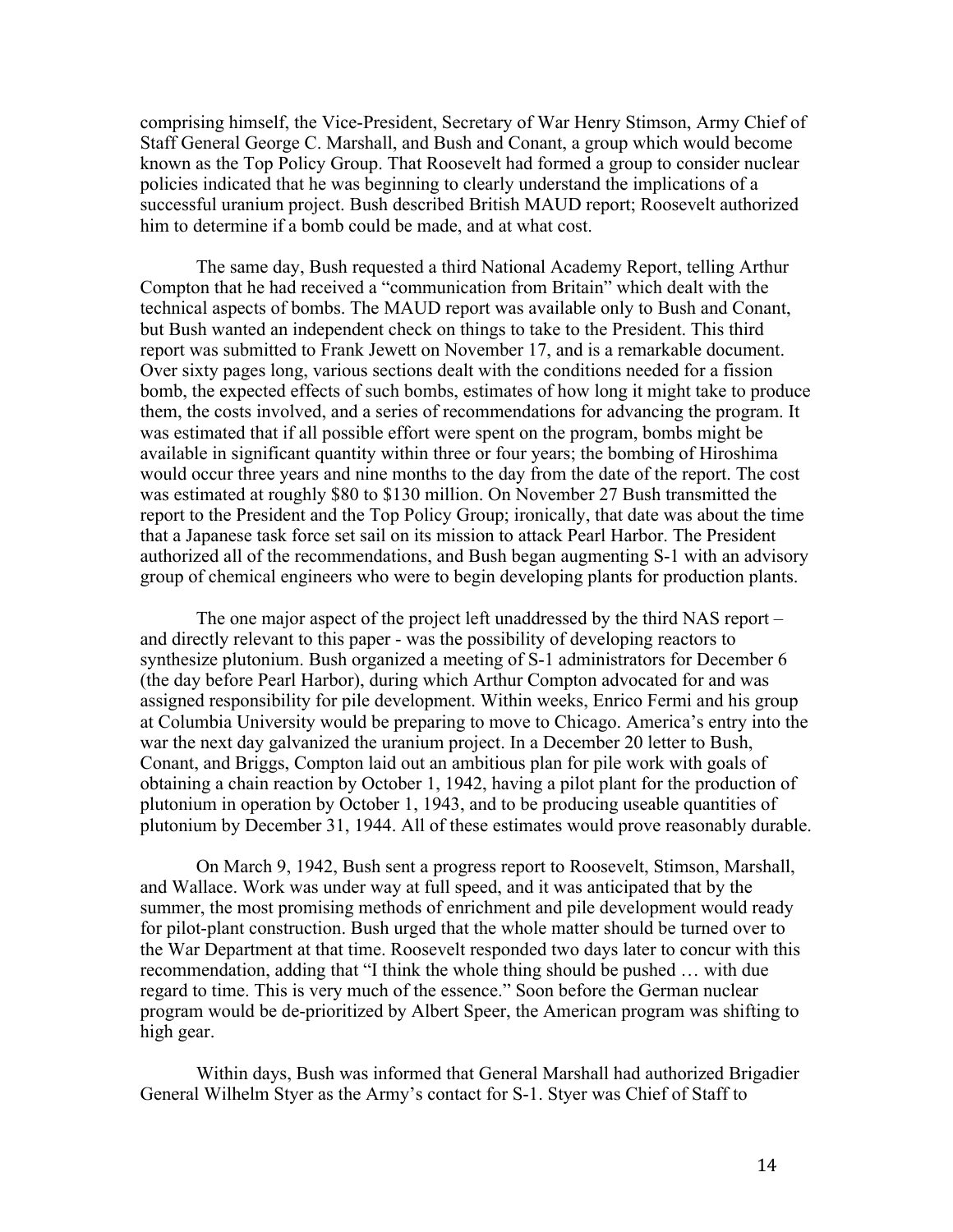Lieutenant General Brehon Somervell, who commanded the Army's Services of Supply. A follow-up report to Roosevelt in June indicated that henceforth all financing would be handled by the Army's Chief of Engineers through the War Department. What would become the Manhattan Project was formally initiated when General Styer telegraphed orders to Colonel James C. Marshall of the Syracuse (New York) Engineer District to report to Washington to take command of what was being called the "DSM Project: Development of Substitute Materials. Marshall set up his first headquarters in Manhattan, and the formal name of the project later become "Manhattan Engineer District."

Some words on the wartime organization of the Army are appropriate here. By the spring of 1942 the Army was divided into three overall commands: Army Ground Forces, Army Air Forces, and the Army Service Forces (ASF), which is the department of interest here. The ASF was under the command of Lieutenant General Brehon Somervell. The Corps of Engineers (CE) was one of the operating divisions of the ASF, and the Chief of Engineers was Lieutenant General Eugene Reybold. Within the Corps of Engineers was housed the Construction Division, which was headed by Major General Thomas Robins. On March 3, 1942, Leslie Groves, then a Colonel, was appointed Deputy Chief of Construction under Robins. Groves had graduated fourth in his West Point class of November 1918, and also trained at the Army Engineer School, the Command and General Staff School, and the Army War College. By 1942, his workload was enormous: He was responsible for overseeing all Army construction within the United States as well as at off-shore bases. Camps, airfields, ordnance and chemical manufacturing plants, depots, ports, and even internment camps for Japanese-Americans all came under his purview. This experience gave him intimate knowledge of how the War Department and Washington bureaucracies functioned, and of which contractors could be depended upon to design, construct, and operate large plants and housing projects; in the spring of 1942 one of his projects was the construction of the Pentagon. While Groves later claimed in his memoirs that he was "familiar" with the atomic project in its initial stages as a part of his overall responsibilities but knew little of its details, he was in fact a very active participant from the outset, undertaking a survey of sites around the country that would have suitable power available to run the anticipated uranium enrichment plants and plutonium-producing reactors.

By September 1942, concern was growing that General (James) Marshall was not moving the project ahead fast enough, and Somervell and Styer decided to replace him with Groves. His appointment as "District Engineer" became official on the  $17<sup>th</sup>$ . Within days he was attending to securing stocks of uranium ores, acquiring tracts of land at which to locate enrichment plants and piles, and contacting potential contractors. One of the latter on his list was the E. I. du Pont de Nemours and Company, which he contracted to develop and operate the plutonium-extraction plants; the firm would also eventually build the plutonium-production piles themselves.

By December 1942, Vannevar Bush was able to report to President Roosevelt that America's nuclear program was under firm and competent Army direction.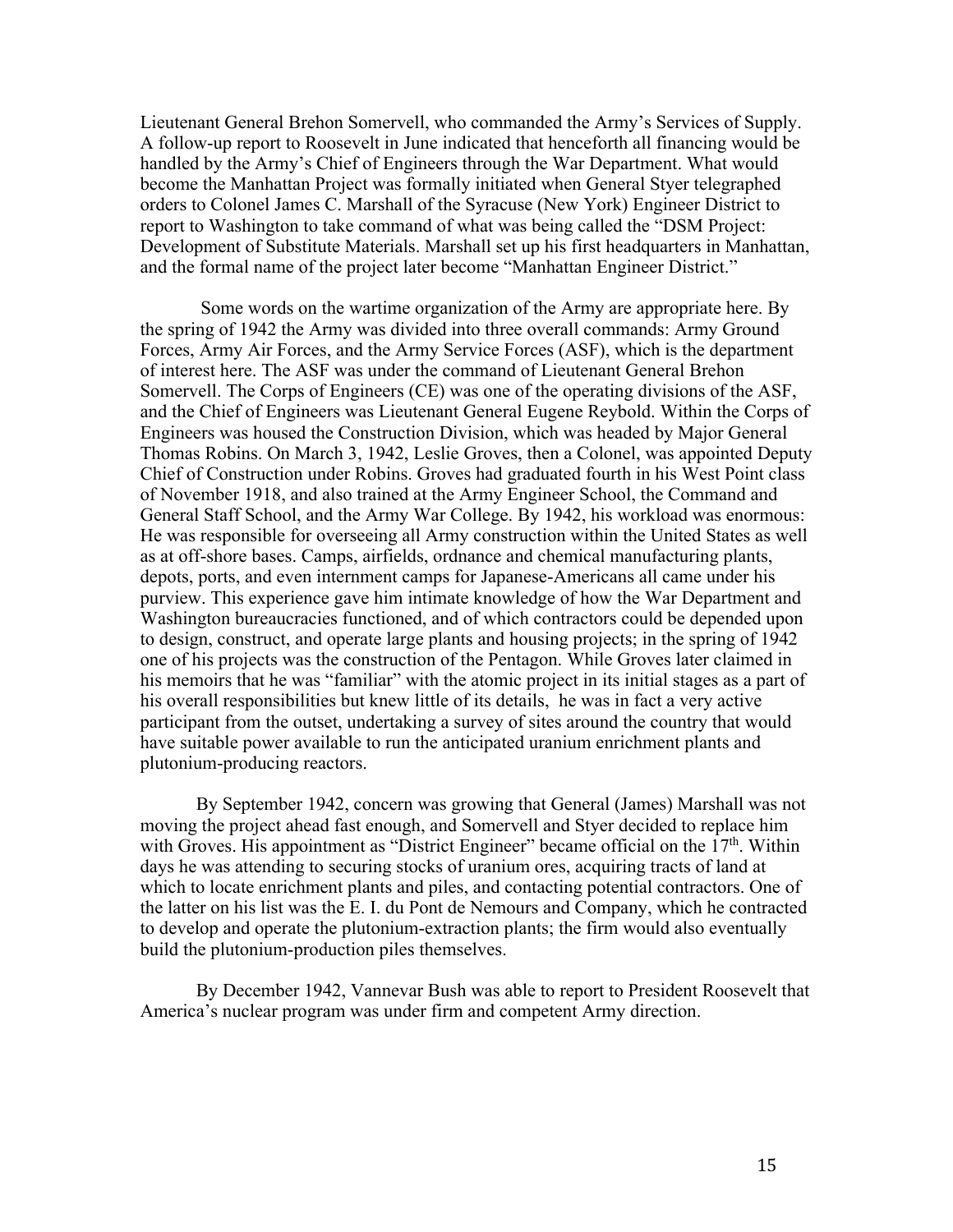#### **3. Summary of Pile Developments 1939-1946**

As indicated in the Introduction, developments in France, Britain, Canada and Russia are summarized in Table I, those in the United States in Table II, and those in Germany in Table III. Detailed discussion of these Tables comprise the following sub-sections.

### **3.1 France, Britain, Canada and Russia**

In Paris and its southwestern suburb of Ivry, Hans von Halban and his colleagues Frédéric Joliot-Curie, Lew Kowarski, and Francis Perrin undertook the first pile experiments essentially simultaneously with those of Herbert Anderson and Enrico Fermi at Columbia University in New York. Between March 1939 and January 1940, the Paris group constructed six piles. These involved uranium compounds, either uranyl nitrate or up to  $\sim$  300 kg of uranium oxide plus a moderating agent (water or cubes of paraffin) contained within copper spheres of diameter 30, 50, and 90 centimeters; the spheres could be immersed in water. All pre CP-1 experiments utilized neutron sources, either radium-beryllium (Ra-Be) or radon-beryllium (Rn-Be). The French detected net neutron generation the 50 cm sphere containing a 1.6 molar solution of uranyl nitrate; this was published in the March 18, 1939 edition of *Nature*. <sup>15</sup> The last Paris experiment (January, 1940) involved a heterogeneous lattice-type arrangement of dry oxide plus paraffin cubes as a comparison against earlier wet-oxide homogeneous arrangements; they noted a decrease in resonant neutron capture with the heterogeneous configuration, as would be verified by Fermi. Curiously, they located their paraffin cubes *inside* the uranium. In late 1939, the French group also built, in Grenoble, a Fermi-like graphite pile, five feet square by ten feet high, to determine the neutron capture cross-section of graphite – which was apparently not low enough to indicate that it could serve as a suitable moderator.

von Halban and Kowarski relocated to Cambridge, England, with a supply of Norwegian heavy water.<sup>16</sup> In late 1940 they there undertook an experiment with about a ton of oxide and heavy water placed inside a 60 cm aluminum sphere which was spun at 20 revolutions per minute within a water bath to keep the oxide and heavy water wellmixed; they reported that a "potentially" divergent chain reaction was detected.<sup>17</sup> von Halban and Kowarski – and the 60-cm sphere - would later relocate to Canada as part of the British Mission to the Manhattan Project.

In the summer of 1939, George P. Thomson undertook experiments in London with about a ton of oxide contained within a cast-iron sphere, trying both water and paraffin as moderators; he concluded that no self-sustaining chain reaction would be possible with such moderators.

Pile development in Canada began in the summer of 1940 when George C. Laurence of that country's National Research Council along with B. Weldon Sargent of Queen's University constructed a pseudo-spherical arrangement of graphite and uranium oxide of diameter about 140 cm. Up to some 10 tons of graphite and one ton of oxide were involved; the latter was packed into seven-pound lots in paper coffee bags and distributed throughout the graphite. Laurence and Sargent achieved a neutron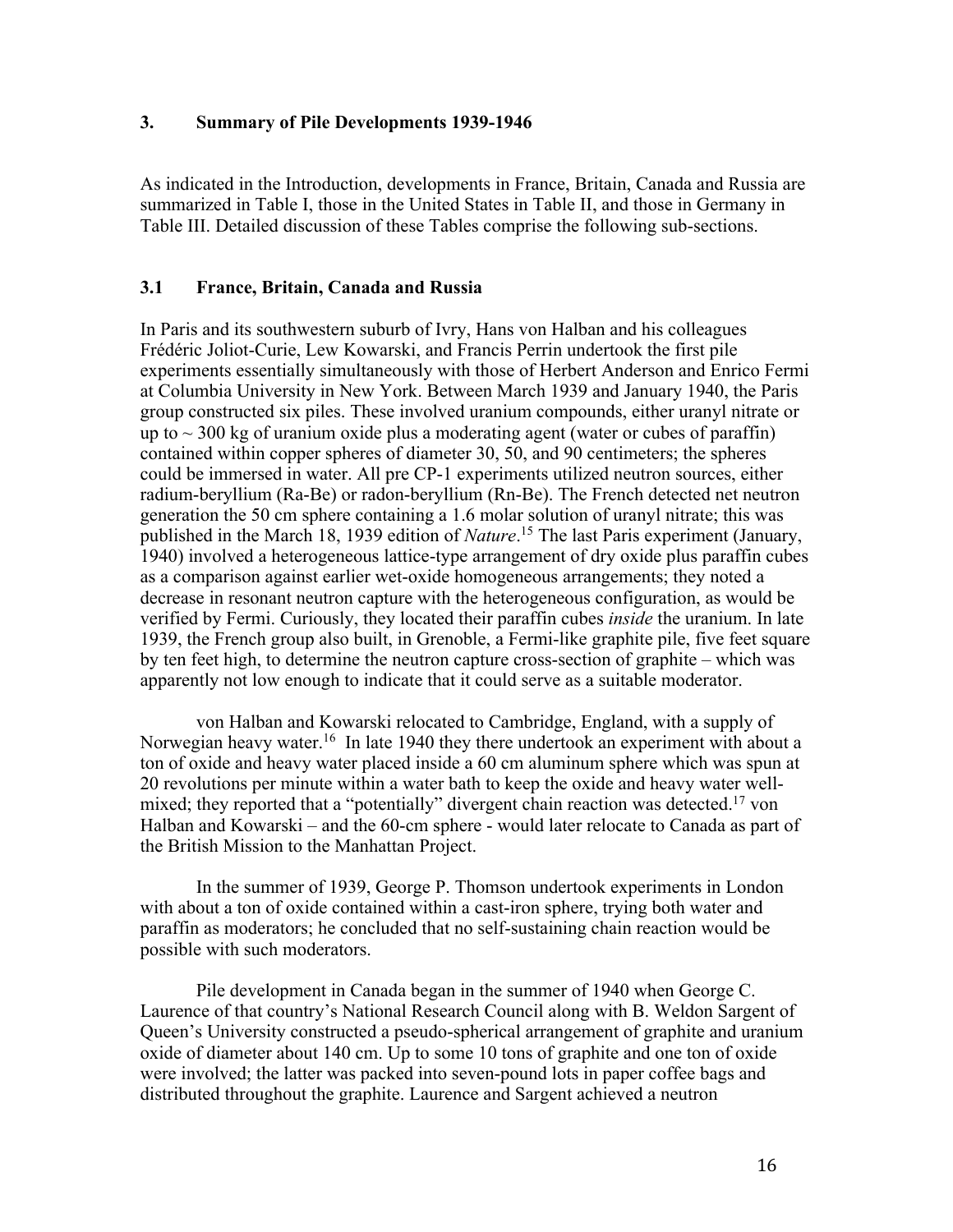reproduction factor of  $k \sim 0.9$ ; this experiment continued to about the summer of 1942. ( $k$ = 1 is necessary for a self-sustaining reaction. With these early piles, *k* vales were often cited as if the size of the reactor was extrapolated to infinity.) The later heavy water moderated ZEEP (Zero Energy Experimental Pile) located at Chalk River, Ontario, achieved criticality on September 5, 1945, thereby becoming the first pile outside of the United States to do so. ZEEP comprised an aluminum cylinder 82 inches in diameter by 102 inches high which held about five tons of heavy water and 15 tons of oxide; it remained in operation until April, 1947.

The first Russian pile, F-1 ("Physics-1") went critical on Christmas Day, 1946. This device was a copy of the "305" reactor constructed at Hanford, Washington in the spring of 1944 to test fuel slugs for the plutonium production reactors (see below); as described by Rhodes (Ref. 14), the design was obtained by espionage. Operating at a steady power of 24 kW, this air-cooled spherical graphite pile was six meters in diameter and contained about 400 tons of moderator and fifty tons of pure uranium metal fuel.

### **3.2 United States**

Pile experiments got underway at Columbia University in early 1939 soon after Enrico Fermi arrived there and teamed up with graduate students Herbert Anderson and H. B. Hanstein.<sup>18</sup> Their first effort, Columbia # 1 in Table II, involved a cylindrical tank which held  $\sim$  570 kg of water and into which a neutron source could be inserted. A 13 cm diameter glass bulb could be placed in the tank; when filled with oxide, an increase in the neutron population above that present when no oxide was present was detected. My figure of  $\sim$  5.7 kg of oxide in Table II is based on an estimated density of 5 gr cm<sup>-3</sup>. Anderson, Fermi, and Hanstein estimated that each fission generated about two secondary neutrons. Their paper was published in the April 15 edition of *Physical Review*, but was dated March 16, just eight days after the submission of von Halban et al.'s first paper.<sup>19</sup>

The second Columbia experiment, a collaboration between Anderson, Fermi, and Leo Szilard, paralleled von Halban et al.'s second experiment. This used cylindrical cans of dimensions 5 cm diameter by 60 cm high which contained a total of  $\sim$  200 kg of U<sub>3</sub>O<sub>8</sub> immersed in  $\sim$  540 liters of a manganese sulfate solution; this was presumably all contained within the same cylinder as the preceding experiment. The manganese served as a neutron detector via its propensity to capture neutrons and become radioactive. The conclusion was that a chain reaction "could be maintained in a system in which neutrons are slowed down without much absorption until they reach thermal energies …", with the proviso that "it remains an open question, however, whether this holds for a system in which hydrogen [i.e., water] is used for slowing down the neutrons."<sup>20</sup>

Over a year seems to have elapsed before the next Columbia pile was constructed; I designate this as Columbia A-21 after the number of the report in which it is described. This was dated September 25, 1940 and was presumably sent to the Uranium Committee of the NDRC. This experiment involved a graphite column  $(\sim 3300 \text{ kg})$  used for measuring the neutron slowing and capturing properties of carbon; no uranium was involved. Columbia pile A-6 (report dated January, 1941) was a re-build of A-21 with a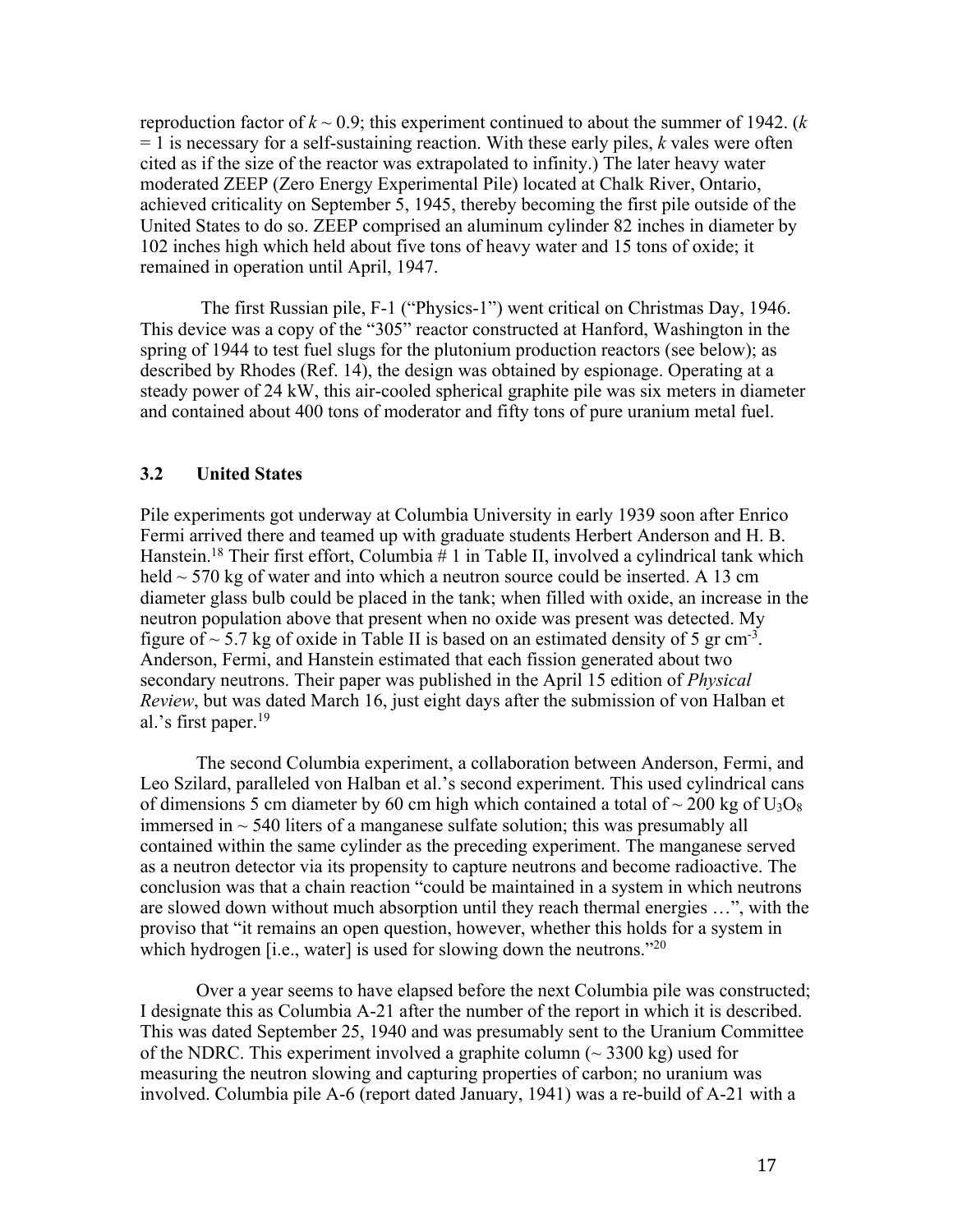1.25 inch gap to permit insertion of a layer of  $U_3O_8$  ( $\sim$  74 kg) to measure neutron production in uranium; it was estimated that  $\sim 1.7$  neutrons were produced per fission.

The next Columbia pile, A-12 (report dated June 1, 1941) was a collaboration between Anderson, Fermi, and Princeton University physicists Robert R. Wilson and Edward Creutz. This involved a  $\sim$  490 kg graphite column within which was embedded  $\sim$ 9 kg of uranium oxide held in an 8.5 cm diameter copper sphere for measurements of resonance capture by uranium. About a month later, pile A-1 was constructed; this measured 4 by 4 by 5 feet and contained about 9 kg of uranium oxide held within a copper sphere embedded within the pile. The purpose of this arrangement was to measure the absorption of thermal neutrons by uranium.

Columbia piles C-89 and C-74 (November 1941, January 1942) included no uranium; these were used to measure photoneutrons emitted by a Ra-Be neutron source and to measure the thermal-neutron absorption cross-section of boron, a common contaminant in early supplies of graphite.

In early 1942 the Fermi group began designating its creations as "exponential" piles, a reflection of the fact that the mathematical description of the density of neutrons within a pile involves exponential functions. The general purpose of these piles was to test the efficacies of various types of graphite and uranium and to try different lattice spacings and amounts of metal in uranium slugs. Fermi received graphite from three different suppliers: The National Carbon Company (AGOT and AGX brands), the Speer Carbon Company, and the U. S. Graphite Company; uranium was sourced from the Westinghouse, Mallinckrodt Chemical, and Metal Hydrides Companies. Eventually, 29 such piles would be constructed. These piles are grouped in Table II according as the reports within which they are discussed; I could find no mention of piles 4 or 12 in any of the reports I examined.

The first two such piles were constructed at Columbia in the spring of 1942 before Fermi moved to Arthur Compton's Metallurgical Laboratory at the University of Chicago. With dimensions of  $8 \times 8 \times 11$  feet (with the height of the second pile being four inches taller, according to Schwartz), these piles would have contained some 33,500 kg of graphite, assuming a density of  $\sim 1.6$  gr cm<sup>-3</sup> (Fig. 2). Exponential pile # 1 is described in a report written by Anderson, Bernard Feld, Fermi, George Weil and Walter Zinn dated March 26, 1942. The column contained slots for the insertion of neutronintensity measuring instruments, and sat atop a four foot high graphite base. Embedded within the column was a lattice of cubical iron cans eight inches on a side, each filled with about 60 pounds of  $U_3O_8$ . The total oxide mass would have been  $\sim 17,000$  pounds, or 7800 kg. The reproduction constant was measured to be  $k \sim 0.87$ , with the iron cans and impurities in the oxide each believed to be responsible for losses of a few percent. Exponential pile 2 is described in a very brief report dated "March, April 1942", and saw improvement of  $k$  to  $\sim$  0.918 by replacing the cans of oxide with 2160 cylindrical lumps of pressed  $U_3O_8$  of average mass just under 1.8 kg each. The lumps were preheated to drive out any neutron-absorbing moisture, and the entire structure was enclosed in an iron shell to permit evacuation. This was the last Columbia pile.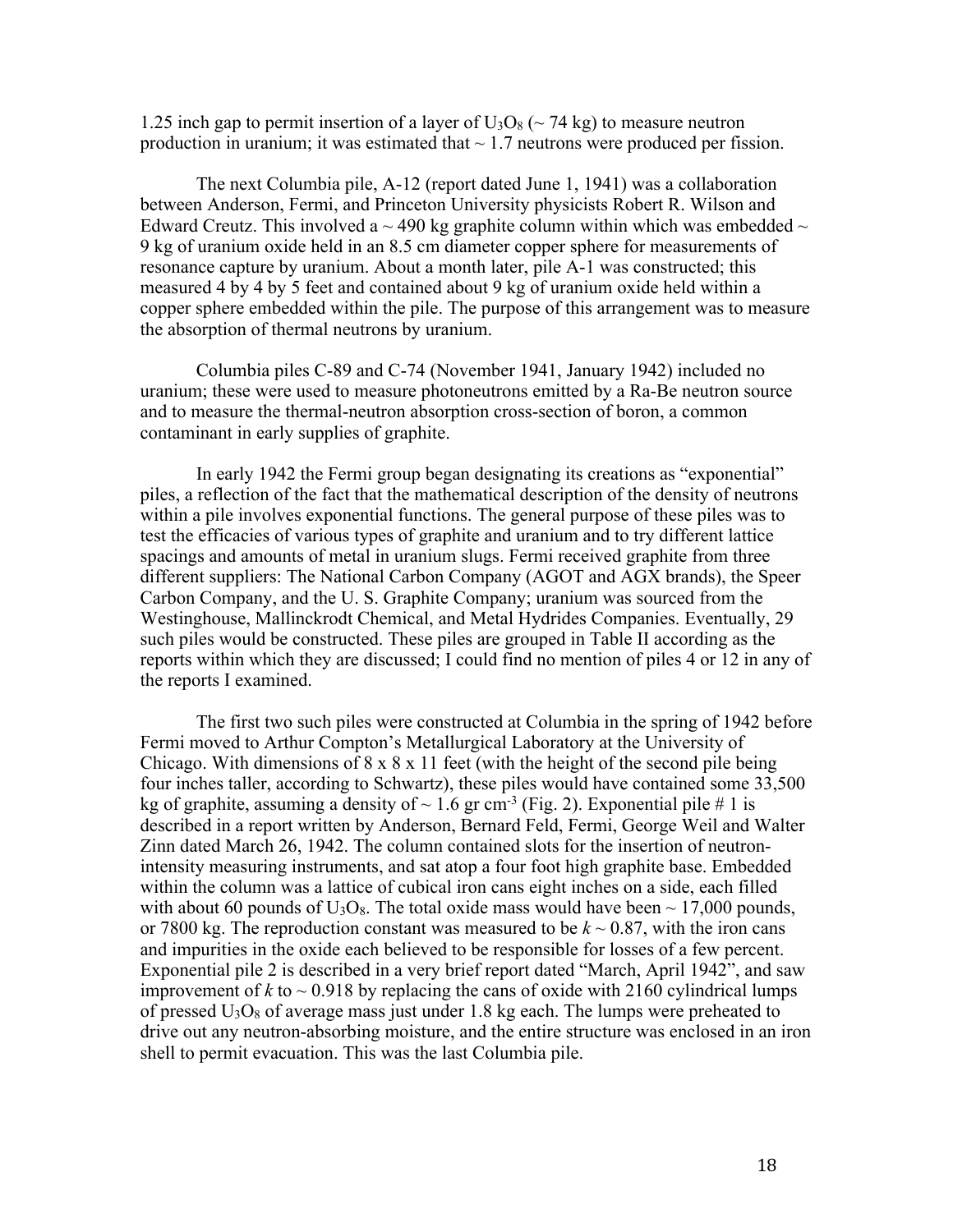

**Fig. 2.** Likely an early exponential pile. If the man is about five feet tall, this was probably an 8 by 8 by 11-foot exponential pile. *Source: https://www.atomicheritage.org/history/chicago-pile-1*

Exponential piles 3 and 5 through 9 are described in a reports dated the weeks ending June 20 and July 20, 1942. The reports do not state the sizes of the piles; presumably they were the same as their Columbia predecessors. As described in Table II, these piles used either cubes or lumps (sometimes indicted as cylindrical) of uranium oxide situated in 8-inch lattice centers. Exponential pile 7 involved the placement of two slabs of paraffin totaling 127 grams near each lump to test for loss in the reproduction factor due to the presence of hydrogenated materials; an "appreciable decrease" in the reproduction factor was detected. Exponential pile 8 was similar to number 7 except that the paraffin was replaced with beryllium; here the conclusion was that the presence of beryllium would be of no particular advantage or detriment. Exponential pile 9 featured the use of very pure Mallinckrodt  $U_3O_8$ , and indicated a reproduction factor greater than unity for the first time – albeit with the presence of a Ra-Be neutron source.

Exponential pile 10 used  $UO<sub>2</sub>$  in place of  $U<sub>3</sub>O<sub>8</sub>$ , which led to an increase of about 1% in  $k$  to  $\sim$  1.014. Each cylindrical slug had a mass of about 2.07 kg, although the reports do not state the total number of slugs used. Exponential pile 11 was the largest yet constructed, with a side length of 11 feet as opposed to the earlier eight feet. The height of pile 11 was not explicitly stated in the reports, but its volume is indicated as being about twice that of pile 10, which would imply a height of about 11 feet; the *k* value of pile 11 was determined to be  $\sim$  1.012. By the time of these results, the work had come under the auspices of the Army's Manhattan Engineer District, which took over responsibility for the project from the OSRD in August, 1942.

Paper 175 in Fermi's *Collected Works*, dated October, 1942, describes exponential piles 13-17 and 19-21 (18 is discussed below). These eight piles were built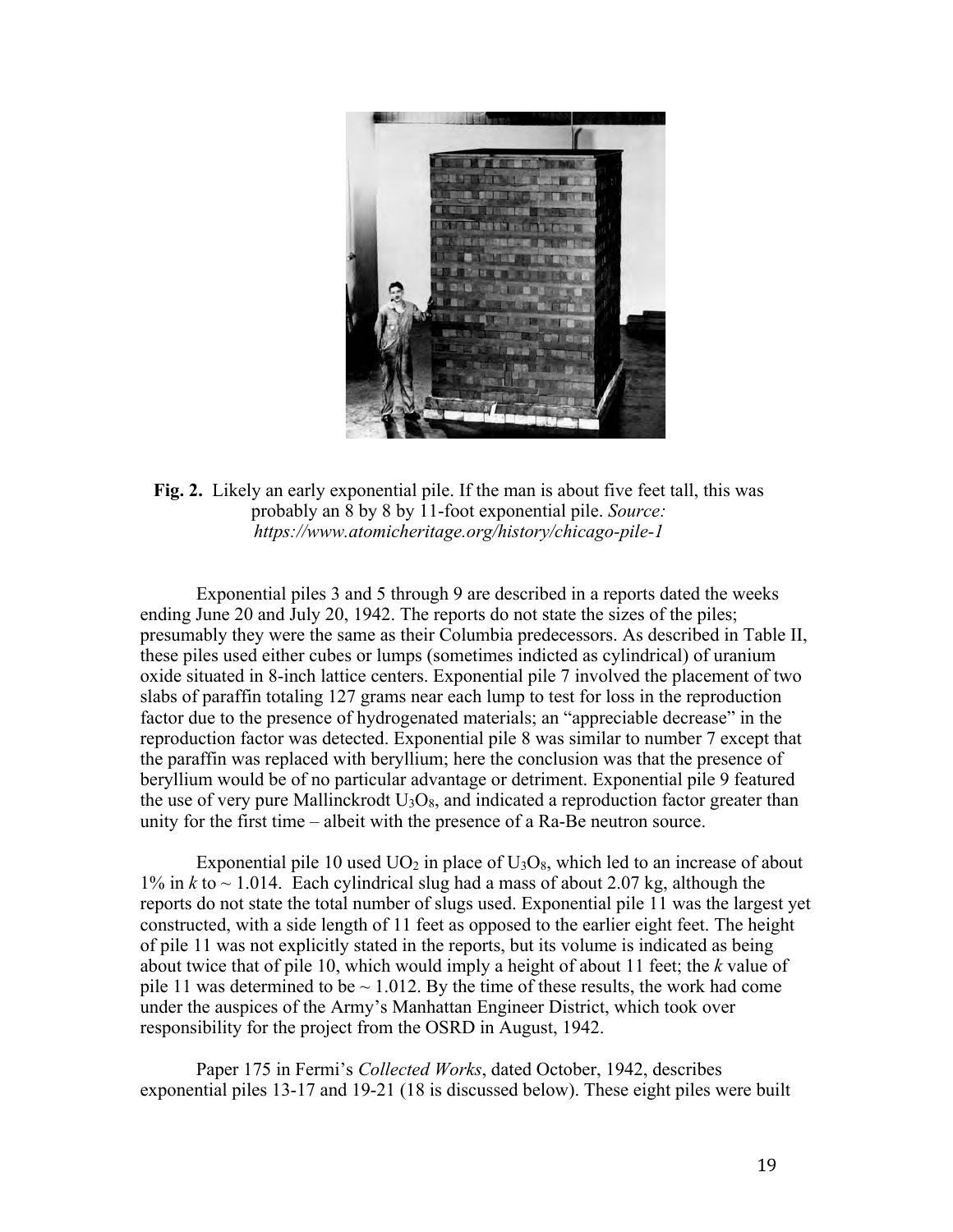with uranium obtained from either Westinghouse (pure U metal) or Metal Hydrides  $(U<sub>3</sub>O<sub>8</sub>$  or pure metal); all used U. S. Graphite material. Pile 13 used sintered 1.8 kg blocks of Metal Hydrides  $U_3O_8$  as a comparison for other piles in this series, which involved two, four, or six "sandwich" metal-bearing layers inserted into piles which otherwise contained lumps of  $U_3O_8$  with masses varying from 885 to 8848 grams each; lattice sizes were eight or twelve inches. The eight inch lattice size was determined to be about optimum; this would be used in CP-1. The best  $k$  value,  $\sim$  1.035, was for pile 21, which had four sandwich layers of Westinghouse metal and 2424 gram lumps. Metal Hydrides uranium was noted as containing " … a fairly large amount of dangerous impurities … ." This series of experiments continued with piles 22-24 (November 1942). Numbers 22 and 23 used four and three sandwich layers of Westinghouse metal with lumps of mass 2727 and 3636 grams, respectively; the *k* value for both reached 1.039. These piles both used U. S. Graphite; better results were expected when National Carbon AGOT would be substituted. Pile 24 was similar to number 7 in that it was used to test the effect of incorporating paraffin in the uranium, an experiment requested by Eugene Wigner for the purpose of estimating the loss of reproduction factor to be expected in a water-cooled pile. Lumps of pressed Mallinckrodt  $UO<sub>2</sub>$  had holes bored in them to accommodate paraffin cylinders of mass 21 grams; each lump contained 1930 grams of oxide. The reproduction factor was found to be depressed by 1.9% in comparison to that of pile number 10, which otherwise had the same structure.

Piles 25 and 26 are described in a very brief report from Fermi to Leo Szilard dated the week ending October 31, 1942. The purpose of these piles was to determine what reduction in the reproduction factor would occur if large amounts of bismuth were present in the pile. The reason for this is that liquid bismuth was being considered as a coolant for the plutonium production piles. The advantage of this would be that neutron capture by the bismuth would lead to the production of polonium, which could be (and was) used in the neutron-generating triggers for the eventual nuclear weapons. Bismuth cooling was ultimately not adopted, although bismuth slugs were introduced into the Hanford piles to produce polonium in precisely this way. No details as to the dimensions or amounts of materials in the piles are given except that the amount of bismuth introduced was indicated as being about equal to the amount of uranium present. Bismuth was introduced into pile 25; pile 26 was identical except that it contained no bismuth. For the amount of bismuth projected to be used as coolant, the loss in reproduction factor was estimated to be only 0.2 or 0.3%.

Exponential piles 18 and 27-29 are described in Fermi's 1952 *American Journal of Physics* paper. All of these sat on 16 inch bases of AGX graphite, and comprised 15 layers of graphite which contained uranium alternating with 15 layers of solid graphite. Pile 18 used Speer graphite and contained pseudo-spheres of pressed Mallinckrodt UO<sub>2</sub> of average mass 2143 grams on 8.25 inch lattice centers; the total mass of oxide would have been about 3900 kg. Pile 27 was identical to pile 18 except that AGOT graphite was used throughout; this resulted in a slightly better reproduction factor  $(k = 1.039)$ . Pile 28 was identical to pile 27 except that it was set up in a small handball court in order to make way for the construction of CP-1. The last exponential pile, number 29, was another "sandwich" design where four of the oxide-bearing layers of pile 27 were replaced with four pure metal-bearing layers with the same lattice. The uranium metal, from Metal Hydrides, was in the form of cast cylinders of diameter 2.25 inches with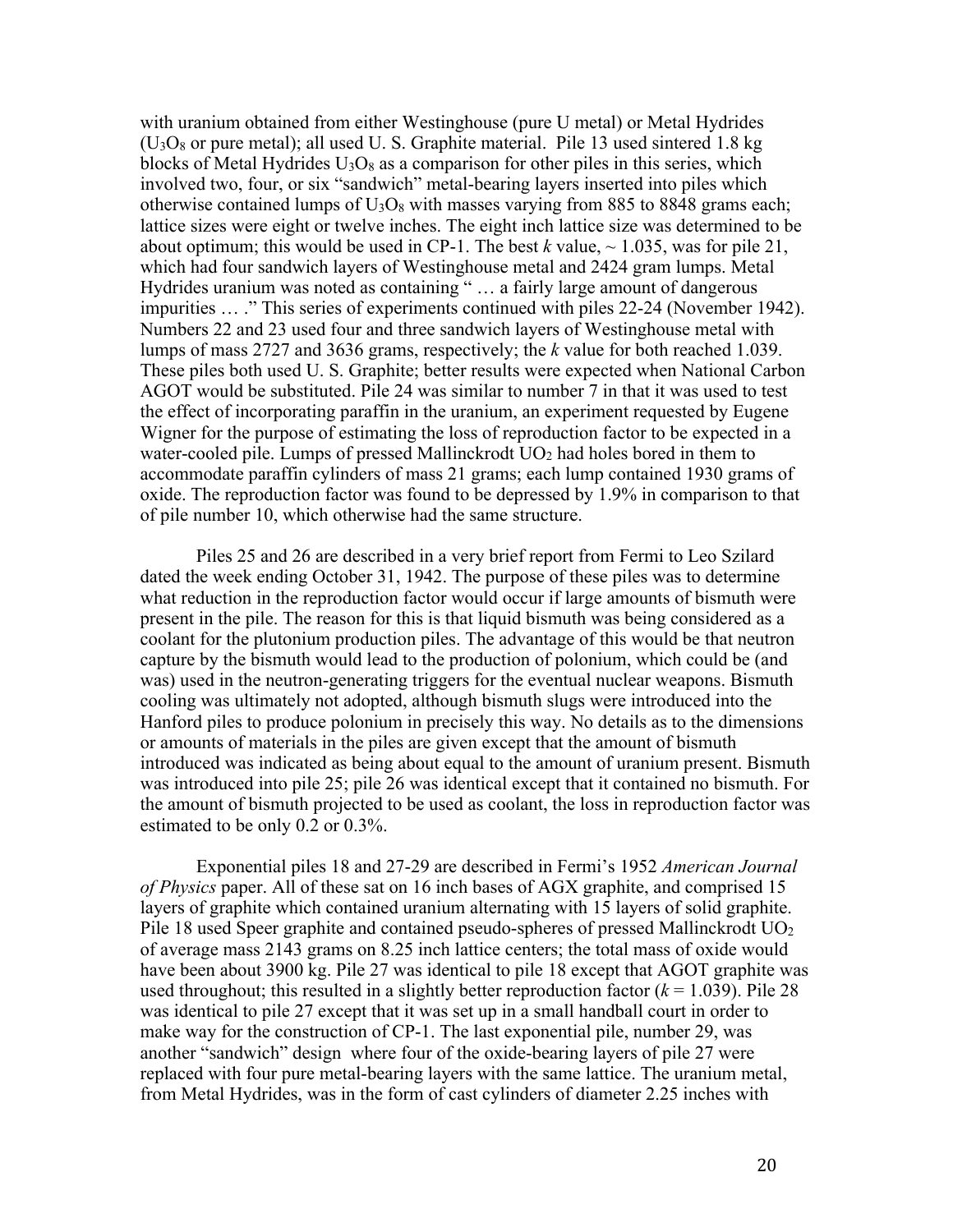masses of about 2.7 kg each; the total amount of pure metal would have been about 1000 kg. The *k*-value for this pile was about 1.09.

In addition to the exponential piles, Fermi's group constructed so-called "sigma" piles for the purpose of measuring the neutron capture cross-sections of various lots of graphite. The name comes from the fact that the Greek letter sigma ( $\sigma$ ) is used in nuclear physics to denote a reaction cross-section; the English equivalent, "*s*", serves as reminder that cross-sections express effective surface areas. A table in Ref. 8 lists 13 types of graphite, with two entries giving common cross-sections for multiple lots. All of these piles sat atop a base of Speer graphite of dimensions about 5 x 5 x 3 feet into which a neutron source could be placed in a slot which ran through the center layer of graphite. Atop the base were placed quarter-inch square graphite strips which left a gap for the insertion of neutron-absorbing cadmium. Above this would be placed 15 layers of the material to be tested, in either a cubical arrangement five feet on a side or in a rectangular parallelepiped of dimensions  $168 \times 157 \times 157$  cm (about  $5.5 \times 5.2 \times 5.2$  feet). Indium foils could be inserted into the piles to serve as neutron detectors, and all piles were sheathed in cadmium to suppress background thermal neutrons. At 1.63 gr cm<sup>-3</sup>, a five foot cube of graphite would have a mass of  $\sim$  5700 kg.

Construction of CP-1 began on November 16, 1942 with physicists and hired laborers working twenty-four hour days in two twelve-hour shifts under the supervision of Anderson (night shift) and Walter Zinn (day). Unlike its predecessors, CP-1 was built in the shape of an ellipsoid with an equatorial radius of 388 centimeters and a polar radius of 309 centimeters. Layers of solid graphite bricks alternated with ones within which slugs of uranium were embedded, with the slugs configured to form a cubical lattice of side length 21 centimeters as the pile was built up. This length was the average displacement over which neutrons would become thermalized after successive strikes against carbon nuclei; there would be no use in making the lattice size any larger. The bottom layer of graphite lay directly on the floor of the squash court, with the assembly supported by a wooden framework. Two special crews machined graphite and pressed uranium oxide powder into solid slugs using a purpose-designed die and a hydraulic press; the normal rate of construction was two layers per shift. In all, CP-1 incorporated 385.5 tons of graphite in the form of some 40,000 bricks averaging about 20 pounds each.

The uranium in CP-1 was in the form of pure uranium metal (just over 6 tons) and uranium oxide (about 40 tons); the slugs of pure metal were placed in the center of the pile. Holes of diameter 3.25 inches were drilled into bricks to receive the slugs, some of which were cylindrical and some pseudo-spherical; a total of 19,480 slugs were pressed.

Fermi planned for deliberate over-control of the pile. Neutron-absorbing cadmium-sheathed wooden rods could be inserted into ten horizontal slots and used to control the rate of reactivity by inserting or withdrawing them as necessary. Any one rod was sufficient to bring the reaction below criticality at any time, but Fermi insisted on redundancy. In addition, two safety "zip" rods and one automatic control rod were also incorporated into the design. During normal operation all but one of the cadmium rods would be withdrawn from the pile. If neutron detectors signaled too great a level of activity, the vertically-arranged zip rods would be automatically released, accelerated by 100-pound weights. The automatic control rod could be operated manually, but was also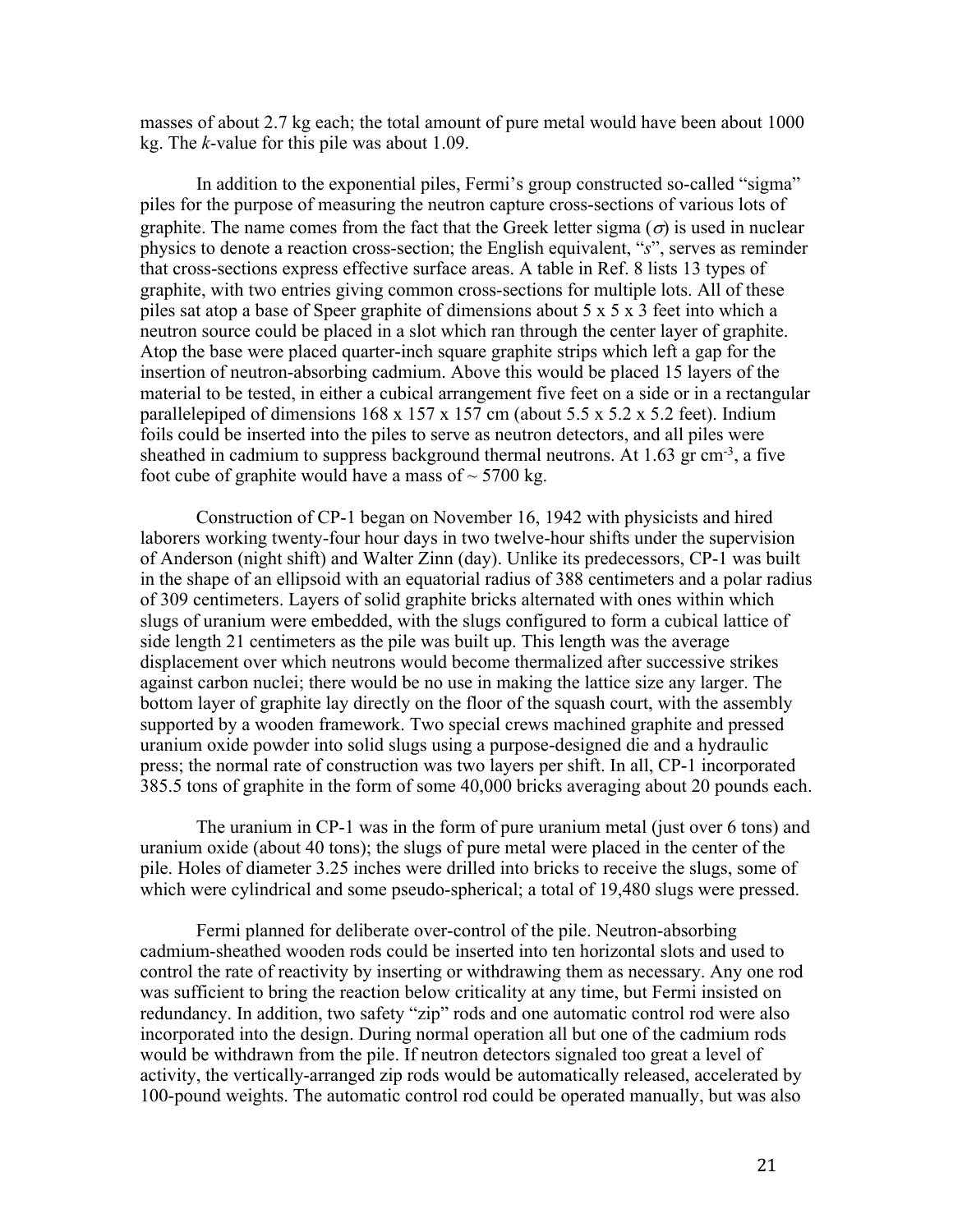normally under the control of a circuit which would drive it into the pile if the level of reactivity increased above a desired level but withdraw it if the intensity fell below the desired level.

When construction was underway, all rods would be fully inserted and locked in place. Once per day, however, they would be temporarily removed and the neutron activity measured. As each layer was completed Fermi computed an effective pile radius. A plot of the square of the effective radius (a measure of the surface area of the pile, through which neutrons could escape) divided by the number of neutron counts per minute (an indirect measure of the volume of the pile) versus the number of layers was a descending curve; as the neutron flux became closer and closer to diverging, the surfaceto-flux ratio would decline. By extrapolating the curve to zero, Fermi could predict the layer at which criticality would occur. By late November it was clear that the pile would become critical on the completion of its  $56<sup>th</sup>$  layer; Fermi added a  $57<sup>th</sup>$  of non-uraniumbearing graphite, which was laid during the night of December 1-2. CP-1 contained no neutron sources; cosmic-ray neutrons and spontaneous fissions were sufficient to initialize its operation.

The story of the startup of  $CP-1$  is related in a number of sources.<sup>21</sup> Criticality was achieved at 3:36 p.m. on the afternoon of December 2. Fermi allowed the pile to operate for 28 minutes before calling for a zip rod to be inserted, at which point he estimated that the pile was operating at a power of about one-half of a Watt. Because it was uncooled and unshielded, this was the normal operating power of CP-1, although it was operated briefly at 200 Watts on December 12.

Operation of CP-1 was terminated on February 28, 1943, so that it could be dismantled and rebuilt as CP-2 at a more secluded location outside the city in the Argonne Forest Preserve. Constructed in 21 days, CP-2 achieved criticality on March 20, 1943.22 This pile was of the more "traditional" boxlike design, and was shielded by 5 feet of concrete on all sides except the top, which was covered with about 40 inches of wood and 4 inches of lead (Fig. 3). By May, 1943, CP-2 had been operated for short times at power levels of up to 140 kW, although it was usually operated at around 1 kW. CP-2 remained in operation until May 15, 1954, and was used for studies of neutron capture cross-sections, shielding, instrumentation, and as a training facility for production operations.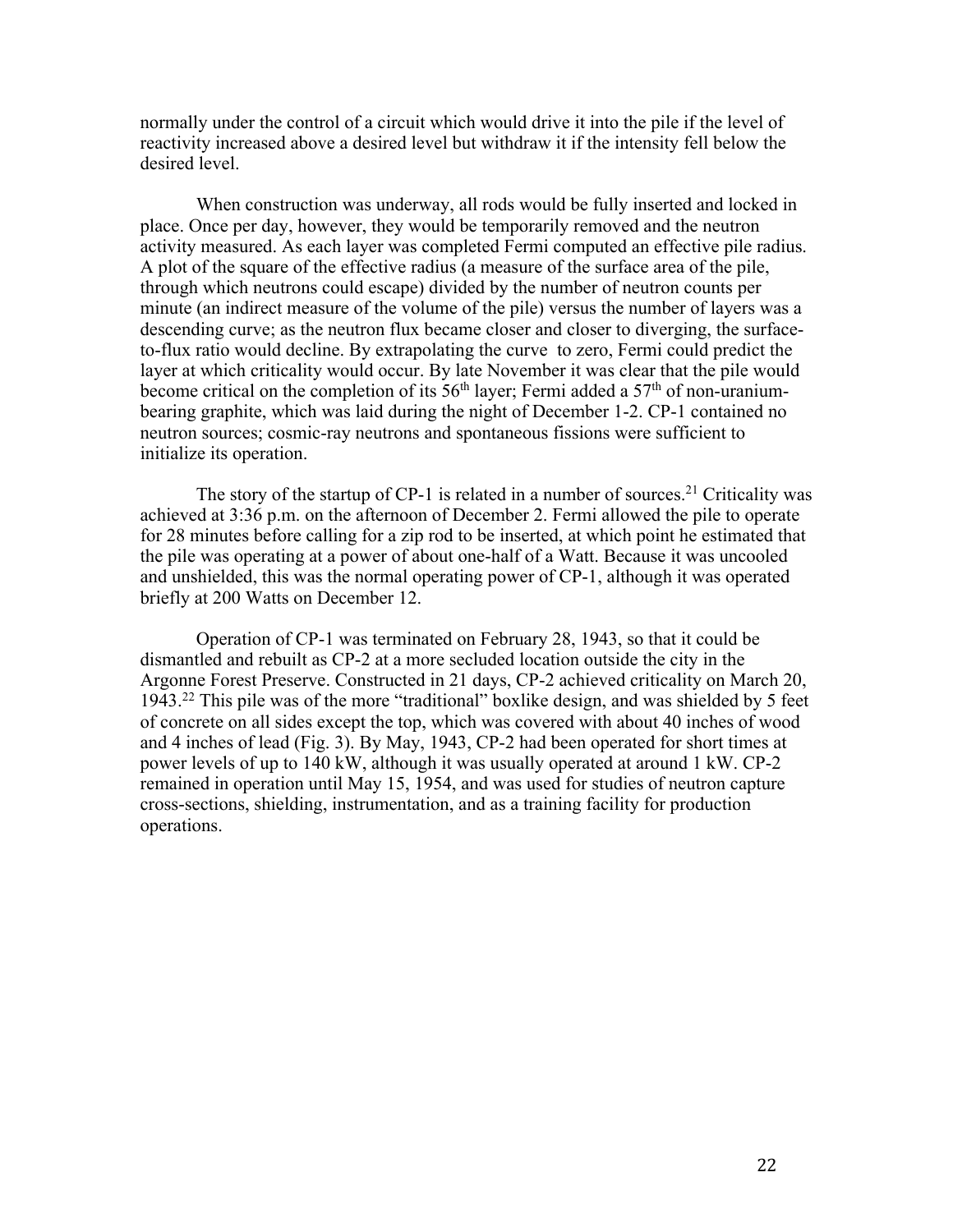

## **Fig. 3.** The CP-2 pile. *Source: https://commons.wikimedia.org/wiki/File:CP-2.jpg*

The next pile to achieve criticality was the X-10 device at Oak Ridge, Tennessee; this became known as *the* graphite reactor (Fig. 4). <sup>23</sup> Constructed by the DuPont corporation, the purpose of this reactor was to perfect the techniques for extracting synthesized plutonium from neutron-irradiated uranium which would be used on a large scale at Hanford, and to send the extracted plutonium to Los Alamos. X-10's core comprised a 700 ton, 73-layer graphite cube about 24 feet on a side. Notches were cut into the edges of the graphite bricks so that they formed 1,248 horizontal front-to-rear fuel channels on eight-inch centers when they were laid side-by-side. Cylindrical aluminum-jacketed slugs of pure uranium metal 1.1 inches in diameter and 4.1 inches long could be fed into the channels from the front face of the pile. With the addition of concrete shielding, the outer dimensions of the pile came to some 47 feet long by 38 feet wide by 35 feet high. A full fuel load would be about 120 tons, but it was anticipated that the pile would go critical with about half that amount; the intended power level was one megawatt.



**Fig. 4.** Front face of the X-10 pile. Source: http://commons.wikimedia.org/wiki/File:X10\_Reactor\_Face.jpg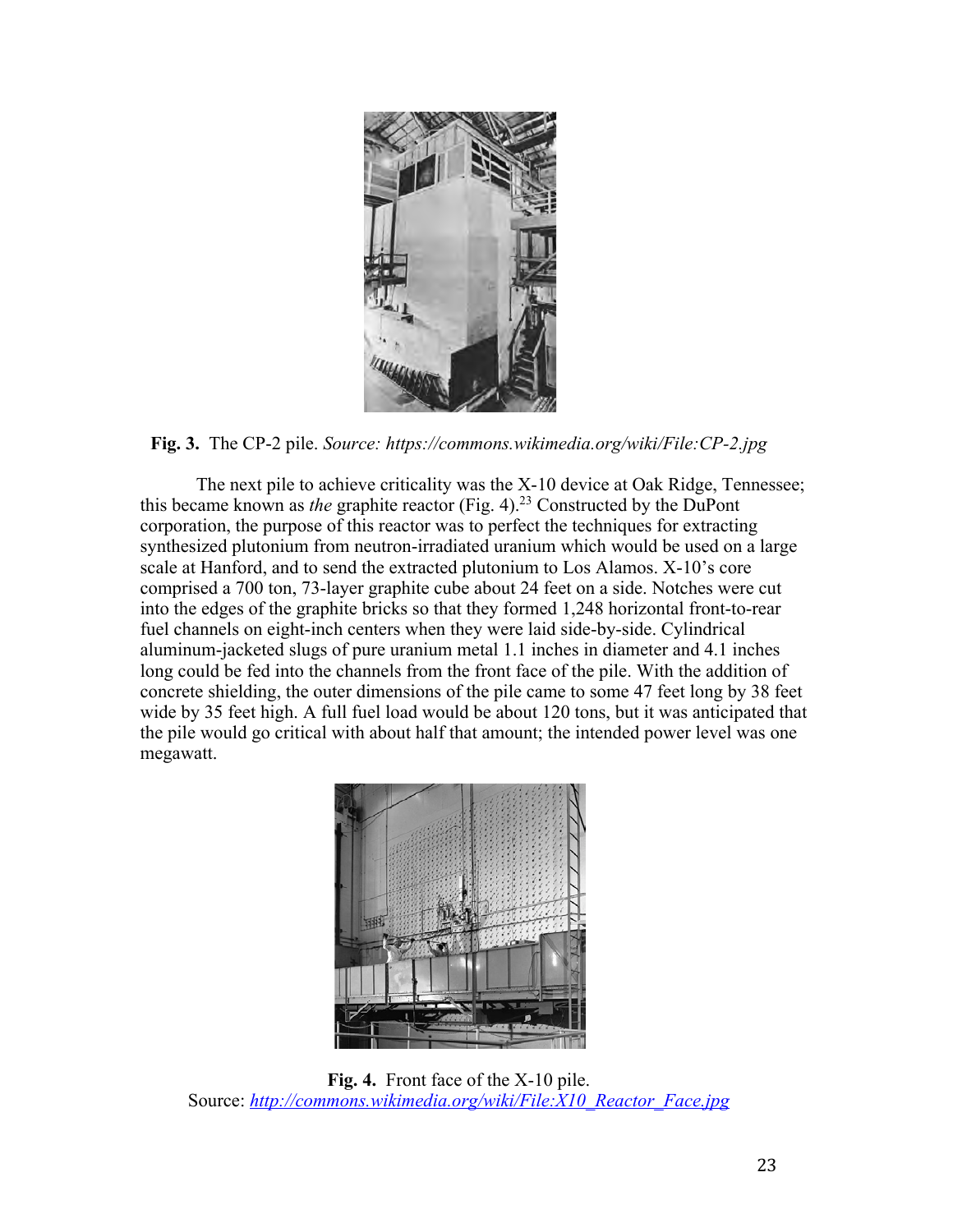As with CP-1, the control system for X-10 was deliberately over-designed. Three sets of control rods were incorporated: two horizontal boron-steel regulating rods, four horizontal "shim" rods, and four safety rods. The latter were boron-steel rods suspended above the pile; these could be operated manually, but were held in place with electric brakes so that they would fall into the pile in the event of a power failure. During normal operation the pile was controlled via the regulating rods, with the shim rods meant to compensate for reactivity variations too large to be handled by the regulating rods; the shim rods could effect a complete shutdown if necessary. As a backup, hoppers above the pile held small boron-steel balls which could be released into vertical channels.

Construction of X-10 began in April, 1943 and was complete by late October. Loading of fuel began on the afternoon of November 3, with Enrico Fermi inserting the first slug. X-10 went critical at 5:07 on the morning of November 4, with about 30 tons of uranium inserted. Within a week the power level had been brought to 500 kW; 800 kW was reached in December. By February 1944 the pile was producing irradiated uranium at a rate of about one-third of a ton per day; the efficiency of chemical separation of plutonium from spent fuel eventually exceeded 90 percent.

The limiting factor in X-10's operation was the capacity of its forced-air cooling system. This initially comprised two fans each capable of moving 30,000 cubic feet per minute (cfm), plus a stand-by steam-driven 5,000 cfm unit which would come on-line in the event of a power failure. By July 1944, improved fuel-slug preparation techniques and the installation of 70,000-cfm fans allowed operation at an impressive four MW. Plutonium production began in December, 1943, with a 1.5 milligrams being isolated; by mid-1944, tens of grams were being turned out per month. When production ceased in January 1945 (when the Hanford reactors were coming on-line), over 320 grams had been extracted. X-10 operated for 20 years before it was finally shut down on November 4, 1963; it is now accessible for public viewing at Oak Ridge.

The Hanford 305 reactor went critical in the spring of 1944.<sup>24</sup> Not well-known outside Manhattan Project history circles, this pile was a quality control tool for testing graphite, uranium, and fuel-channel aluminum tubes which would be used in the larger plutonium production piles. The core was a 16 foot graphite cube (approximate mass 300 tons) which was surrounded by foot-thick graphite reflecting blocks and a five foot thick concrete shield which could be opened for fueling and maintenance operations. The name derived from the location of the pile in the so-called "300 area" at Hanford, which was located near the town of Richland, some 25 miles from the production reactors. 305 operated until about 1973, following which it was dismantled and buried. It is still not known how plans for the 305 reactor made their way to Russia to inform the design of that country's F-1 pile.

The next reactor to go critical (May 1944) was the so called "water boiler" or LOPO (low power) installation at Los Alamos (Fig. 5). This remarkably compact device was the world's first pile which operated with enriched uranium, which by then was being produced at Oak Ridge; its mission was to provide researchers with experience in operating a chain reaction with a minimum of active material at very low power. 25,26 The core of this device was a thin-walled stainless steel sphere one foot in diameter which held a solution of uranyl sulfate  $(UO_2SO_4)$  surrounded by a beryllium oxide tamper and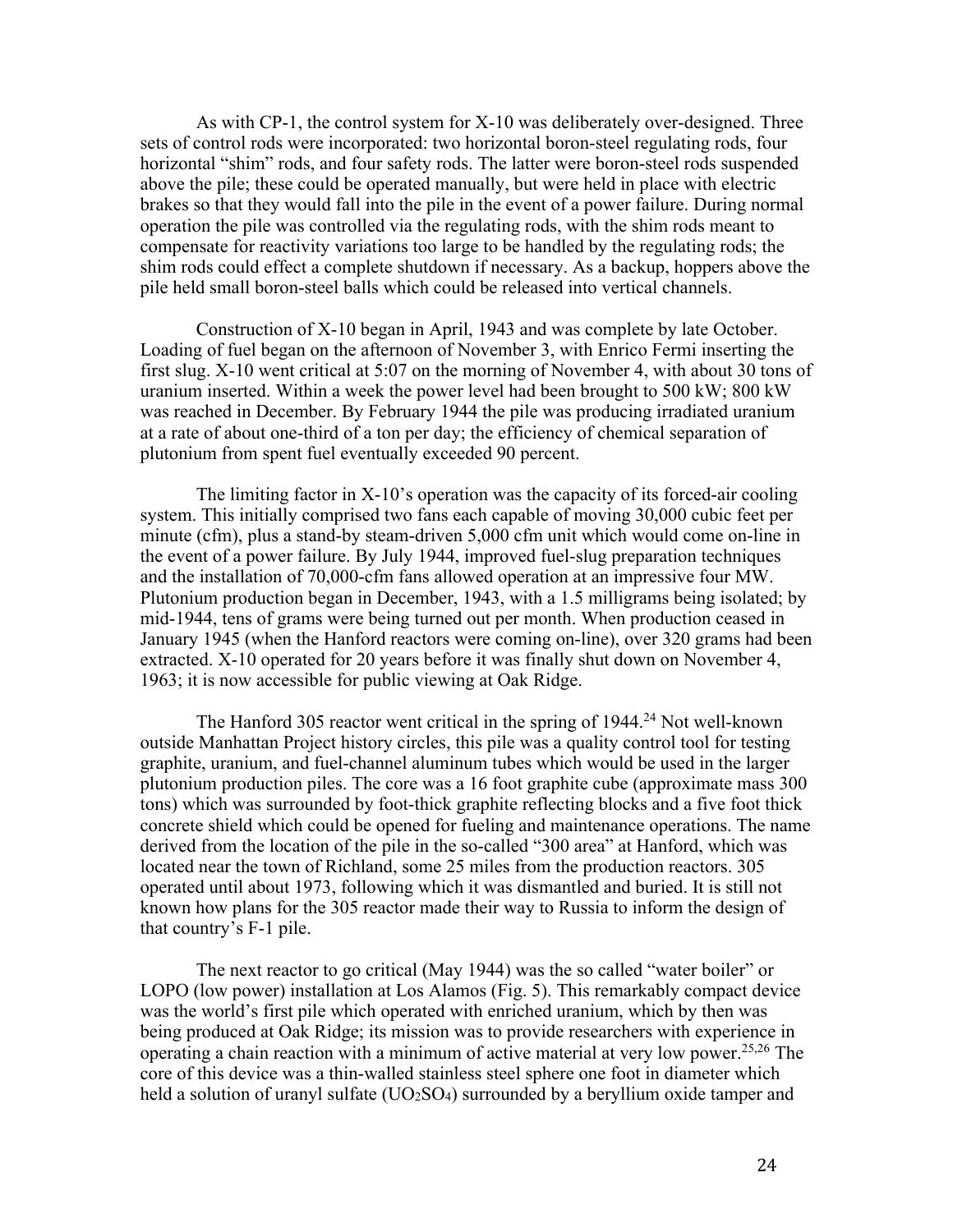graphite neutron reflector. A cadmium rod provided for control. LOPO was operated most of the time at a power of about 50 milliwatts. Criticality was achieved on May 9, 1944, with a solution containing uranium enriched to 14.7% U-235; the amount of U-235 was 565 grams.



**Fig. 5.** The Los Alamos LOPO reactor. *Source Courtesy Atomic Heritage Foundation; https://www.atomicheritage.org/history/water-boiler-reactor*

Six days after LOPO achieved criticality, another milestone was reached back at the Argonne site when CP-3, the first heavy water moderated and cooled pile, achieved criticality (Fig. 6). This pile comprised an aluminum cylinder 6 feet in diameter by nine feet high which could hold about 1500 gallons  $({\sim}6300 \text{ kg})$  of heavy water. Fuel was in the form of six-foot-long rods of uranium metal. The pile was surrounded by an octagonal concrete shield 13 feet high and eight fit thick, which was equipped with openings to permit inserting test materials and to access neutron beams. CP-3 operated at a power level of about 300 kW, and remained in operation for exactly 10 years until May 15, 1954, when it was shut down at the same time as CP-2. CP-3 was also known as the P-9 pile; this was the code name of the Manhattan Project's heavy water program.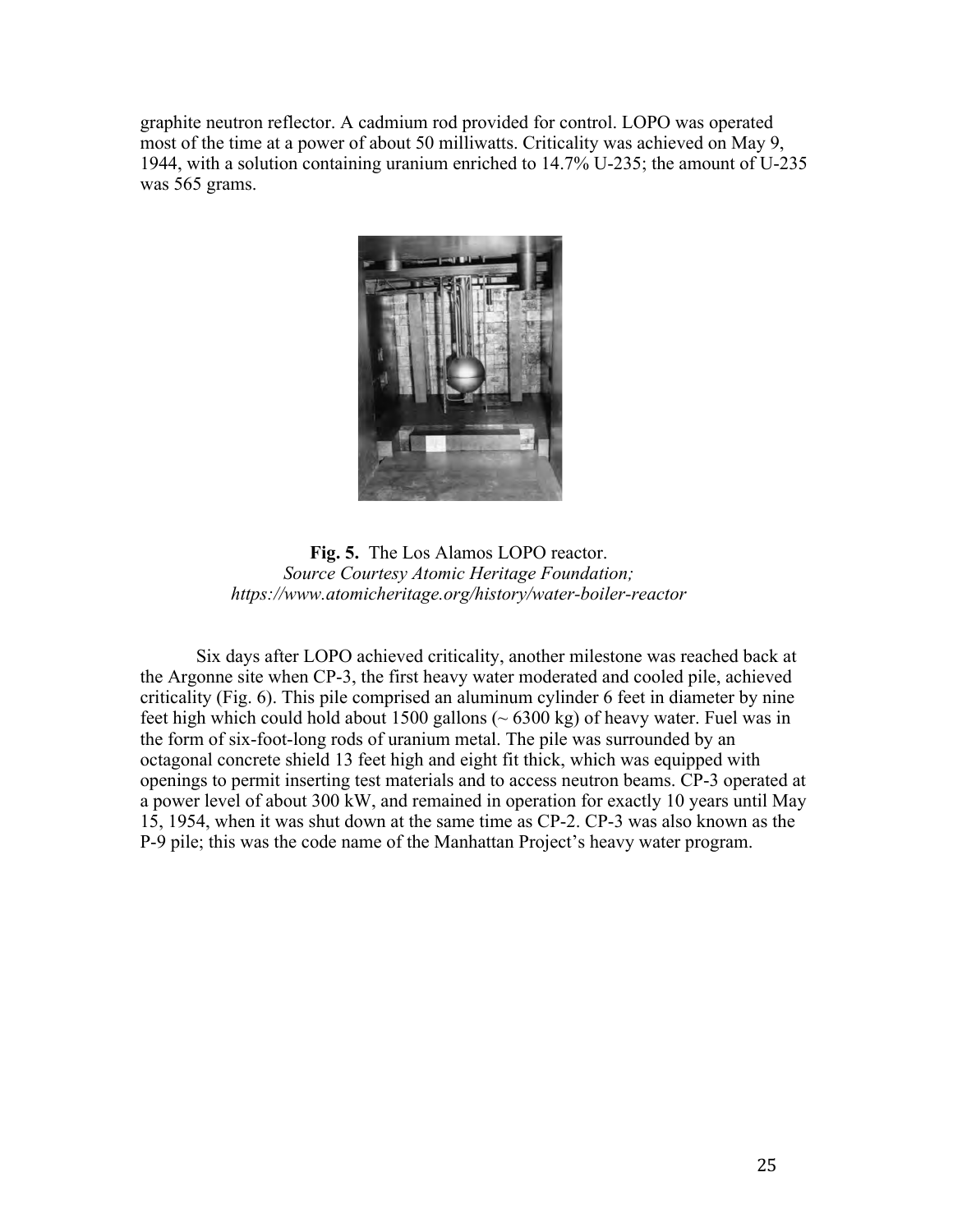

**Fig. 6.** The CP-3 pile. *Source: https://en.wikipedia.org/wiki/Chicago\_Pile-3*

At Los Alamos, LOPO's successor was HYPO, a higher-power device of the same size used to create higher neutron fluxes. HYPO was actively water-cooled, and achieved a peak power of 6 kW using an enriched uranyl nitrate solution. HYPO went critical with 808 grams of U-235 in December, 1944.

Operating at a design power of 250 MW, the plutonium production reactors at Hanford represented a leap in power output of nearly two orders of magnitude over the previous record-holder, X-10. The dramatic story of how the first Hanford reactor, B-pile, suffered crippling neutron-robbing xenon poisoning upon its startup on September 26, 1944, still stands as an example of the unexpected contingencies that can arise when developing a new technology.<sup>27,28</sup> The solution to this problem was to provide the reactor with more fuel, which resulted in the pile not achieving its full design power until February 1945; the companion D and F piles began their lives with full fuel loads, and commenced operation on December 11, 1944 and February 25, 1945, respectively. Shipments of plutonium to Los Alamos began in February 1945, and all thee piles operated simultaneously at 250 MW for the first time on March 28, 1945. B-pile remained in operation until February 1968.

## **3.3 Germany**

The first German pile seems to have been constructed by University of Hamburg by physical chemist Paul Harteck in May-June 1940. Harteck had alerted the German War Office to nuclear developments in April 1939, and began early on to conceive of a pile where heavy water and uranium would be arranged in alternating layers. Insufficient heavy water was available, however, so he devised an ingenious substitute: Frozen carbon dioxide, known commonly as "dry ice", which was made on an industrial scale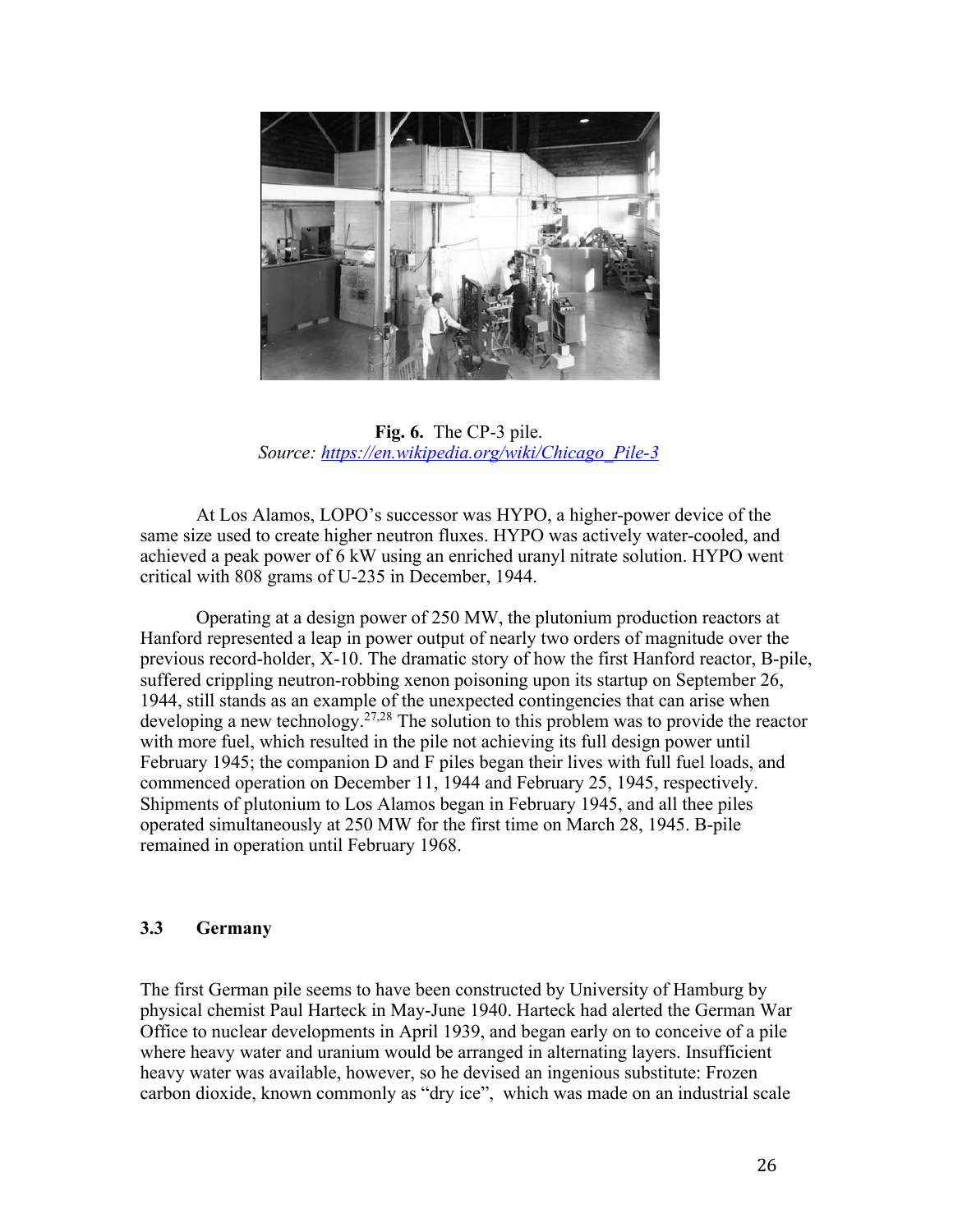by the I. G. Farben chemical cartel for use as a refrigerant. Harteck's experiment involved placing about 200 kg of uranium oxide in shafts drilled into a block of dry ice about six feet square by seven feet high and weighing about 15 tons. The arrangement was unrefrigerated and so lasted only a short time before the dry ice sublimated, but Harteck was able to make measurements of the diffusion length of neutrons in the dry ice and their absorption by uranium. With such a small amount of uranium he had no hope of achieving a chain reaction.

The next effort took place at the Kaiser Wilhelm Institute for Chemistry (KWIC) in Berlin in the fall of 1940, where Gottfried von Droste arranged some two tons of sodium urinate,  $Na_2O(UO_3)_2(6H_2O)$ , seized from the Belgium mining firm of Union Minière de Haute Katanga (which also supplied much Manhattan Project ore) into a three-foot cube.<sup>29</sup> The uranate probably contained impurities; this experiment does not seem to have produced any notable results.

Activity at two other sites in Germany also got underway in late 1940. At the University of Leipzig (Werner's Heisenberg's home institution), Robert Döpel constructed a spherical pile comprising four alternating layers of water or heavy water and uranium oxide (experiment Leipzig-I, or L-I). The layers were separated by aluminum spheres, with the entire arrangement submerged in a tank of water. The aluminum spheres evidently acted as containment/support structures and were sealed with rubber; this arrangement would surely have involved some neutron loss. Results were largely inconclusive. Döpel was often assisted in experiments by his wife, Klara, a lawyer – a rare collaboration for a physics research project. It needs to be pointed out here that the numbering of L piles is somewhat confusing to reconstruct from Irving and Walker's books. That there were two four-layer piles involved in this first experiment is indicated by the latter; I have followed his designations of these as L-I (water moderator) and L-II  $\sim$  150 kg heavy water moderator). What I designate as L-III is indicated by Irving as Heisenberg and Döpel's "second uranium pile experiment"; he clearly indicates that this piles used heavy water (his pp. 113-114) but it is not clear if this pile is distinct from Walker's L-II.

Essentially simultaneously with the Döpel's effort, Walter Bothe and Arnold Flammersfeld at the University of Heidelberg mixed together some four tons of uranium oxide and 435 kg of water in an earthenware vat, and measured the effects of resonance absorption of neutrons, concluding that an oxide/*heavy water* pile should be theoretically possible.

The next Heidelberg experiment, in January 1941, had profound consequences for the German program. Walter Bothe used a 110 centimeter diameter sphere of supposedly pure graphite to measure the diffusion length of thermal neutrons in that material. Diffusion length is a measure of how far a neutron will travel on average before it is captured; a lower diffusion length implies a higher capture cross-section, which robs a putative chain reaction of the neutrons it needs to keep propagating. Bothe determined a diffusion length of about 35 centimeters as opposed to the correct value of about 50 centimeters, and concluded that this (apparently) small value would doom the possibility of using graphite as a moderator.<sup>30</sup> It has been speculated that his graphite contained boron and cadmium, both voracious neutron capturers. The effect of Bothe's error was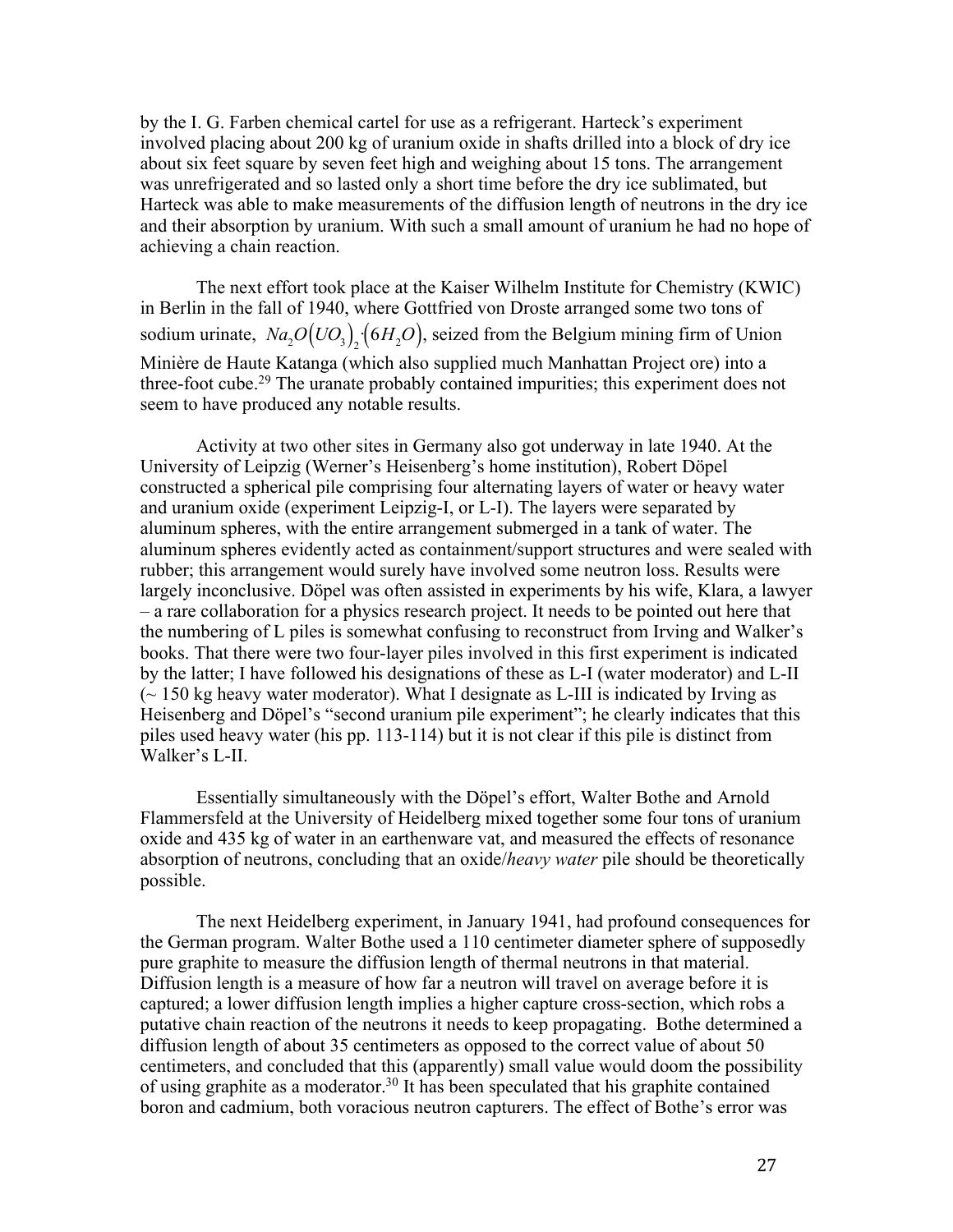that the Germans dropped all work on graphite as a moderator, although it would be used as a "neutron reflector" in some of their piles. This forced their program to depend on supplies of heavy water from Norway for use as a moderator, a source repeatedly disrupted by Allied bombing and commando operations. 31,32

Experiments would continue in Leipzig until mid-1942, but the focus of German pile research began to shift to Berlin in late 1940. In July of that year, planning began for a dedicated laboratory to be built on the grounds of the Kaiser-Wilhelm Institute for Biology and Virus Research, which was located next to the Kaiser Wilhelm Institute for Physics (KWIP). To deter the curious, the laboratory was designated "The Virus House". Construction was directed by Karl Wirtz, a staff member at the KWIP. The facility was ready by early October. The centerpiece of the laboratory was a two-meter-deep bricklined circular pit which served as a receptacle for a cylindrical reactor vessel which measured 1.4 meters tall and of equal diameter. The cylinder could be lifted into and out of the pit with a crane, a more ambitious arrangement than Enrico Fermi's Columbia and Chicago piles. In December, a group directed by Wirtz and Heisenberg began assembling the first Berlin or "B" pile. The cylinder was loaded with layers of uranium oxide separated by paraffin (as a moderator), and immersed in water in the pit. A neutron source was lowered into the pile, but no chain reaction was observed; neutrons were apparently being absorbed within the pile. The experiment was repeated with 6,800 kg of uranium oxide arranged in two piles within the cylinder, but again to no avail; Heisenberg concluded that a light-water or paraffin-moderated pile would not achieve criticality.

In the meantime, work continued in Leipzig, where in the late summer/fall of 1941, Heisenberg (who shuttled between Leipzig and Berlin) and Döpel assembled some 160 kg of heavy water and 140 kg of uranium oxide in two layers within a 75 centimeter aluminum sphere, with the sphere immersed in a tank of water (pile L-III). There was no measurable neutron increase, but their confidence in eventual success began to grow. Heisenberg has been quoted as saying that "It was from September 1941 that we saw an open road ahead of us, leading to the atomic bomb."

Heisenberg's "open road" comment is cited in Irving. Irving acknowledges Heisenberg for granting him several lengthy conversations; the remark therefore probably occurred well after the fact, which makes any speculation surrounding it chancy. That the recollection refers to September 1941 is interesting as that was precisely the month of Heisenberg's infamous meeting with Niels Bohr in Copenhagen, during which Bohr inferred that the Germans were seriously pursuing construction of a nuclear weapon; might Heisenberg made a similar declaration in their conversation?<sup>33</sup> But in reality such a statement would have been quite a stretch. While German physicists had conceived of breeding plutonium, they were never close to doing so on an appreciable scale and apparently did little research toward the chemical issue of how it might eventually be separated from reactor fuel. In the fall of 1941 both British and American scientists were coming to the conviction that a bomb might be ready in time for use during the war, but they also realized that a very arduous and expensive journey to that goal lay ahead and that success was by no means assured. A less charitable interpretation of Heisenberg's remark is that it may represent a component of his compatriots' later rationalization that while they knew how to construct a bomb, they withheld from doing so on moral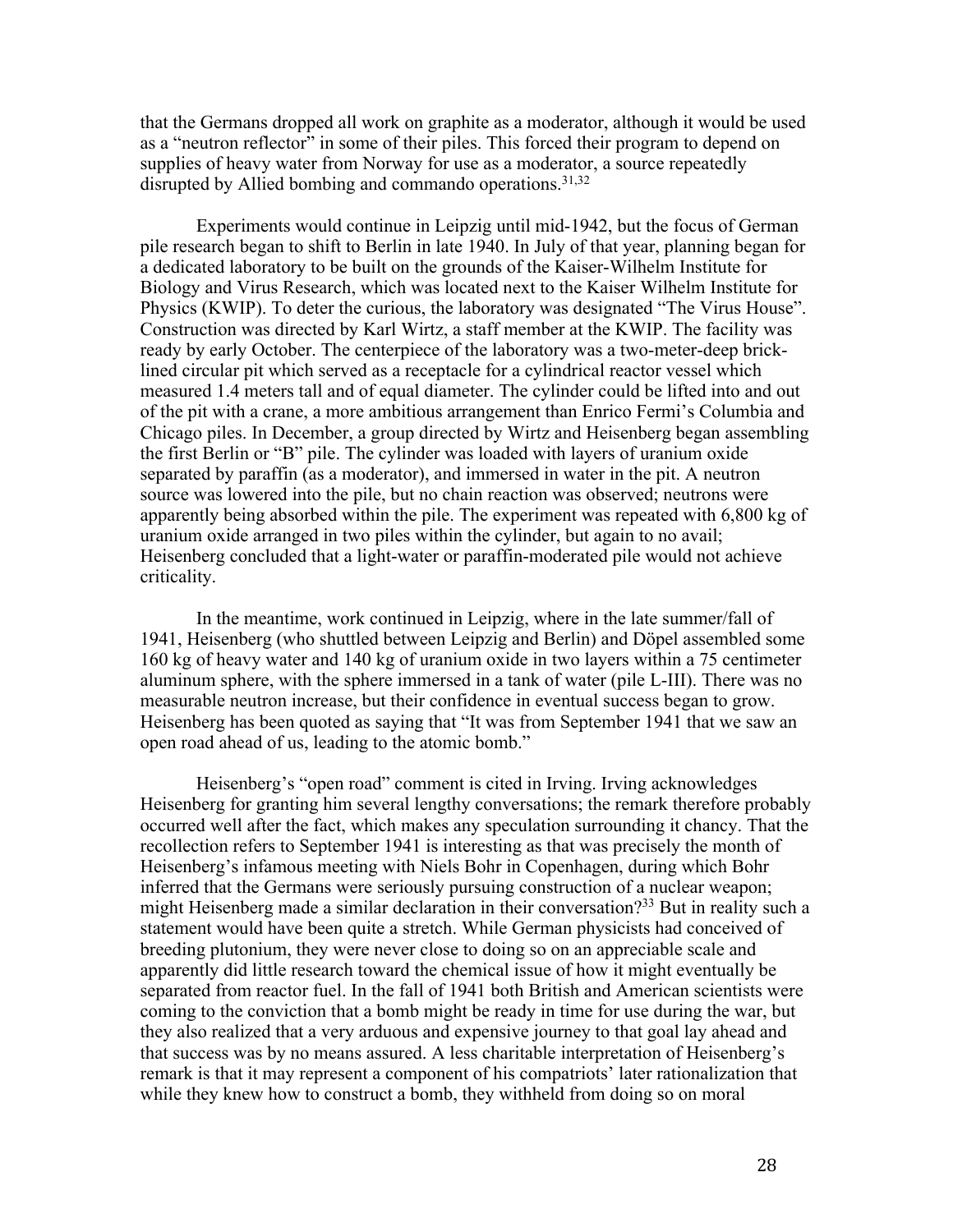grounds; this is discussed further below. In any event, the road was not without detours: In December 1941, the Leipzig aluminum sphere was destroyed when powdered uranium, which is pyrophoric, caught fire.

A startling aspect of all German wartime piles was that they incorporated no control mechanisms. <sup>34</sup> This was because Heisenberg was convinced that as the temperature of a pile began to increase, it would stabilize itself at a temperature he estimated to be about 800 C. His reasoning was that as the temperature increased, thermal broadening of "resonance" energies in the uranium would lead to more neutron capture. The energy-width of resonances does increase with temperature, but this overlooks a fundamental aspect of reactor engineering: Neutron thermalization takes place *outside* the uranium in a reactor in the surrounding moderator, and typical moderating materials such as graphite, ordinary water, and heavy water have essentially no resonance-capture energies to speak of. So far as the behavior of neutron interaction with uranium is concerned, the fission cross-section for uranium-235 does decrease as the temperature rose, but at the same time the average speed of the neutrons within the reactor *increases* with temperature. These two effects largely cancel each other, leaving the time between neutron-induced fissions largely independent of the temperature. Even if his argument were valid, Heisenberg was apparently not concerned that the extreme temperature he predicted could melt the reactor (Fukushima!) or could cause a chemical explosion. In comparison to Fermi, Heisenberg's mistakenness concerning reactor characteristics is striking.

Leipzig experiment L-IV in May 1942 used pure uranium powder supplied by the firm of Degussa (German Gold and Silver Exchange). Over three-quarters of a ton of uranium and 140 kg of heavy water were encased in two bolted-together aluminum hemispheres of diameter about 80 cm, all again immersed in a water bath (Fig. 7). Results clearly indicated that more neutrons were being detected at the pile's surface than were being supplied by a Ra-Be neutron source at its center. Heisenberg and Döpel predicted that they should be able to achieve a chain-reaction if they could expand their effort to incorporate about five tons of heavy water and 10 tons of solid uranium metal. Unfortunately, catastrophe struck on June 23: L-IV was destroyed when hydrogen liberated by dissociation of some of the surrounding water exploded. Heisenberg and Döpel barely escaped without injury, and their heavy water and uranium were lost. L-IV would be the last Leipzig pile; Döpel recommended that all future piles be built with solid uranium.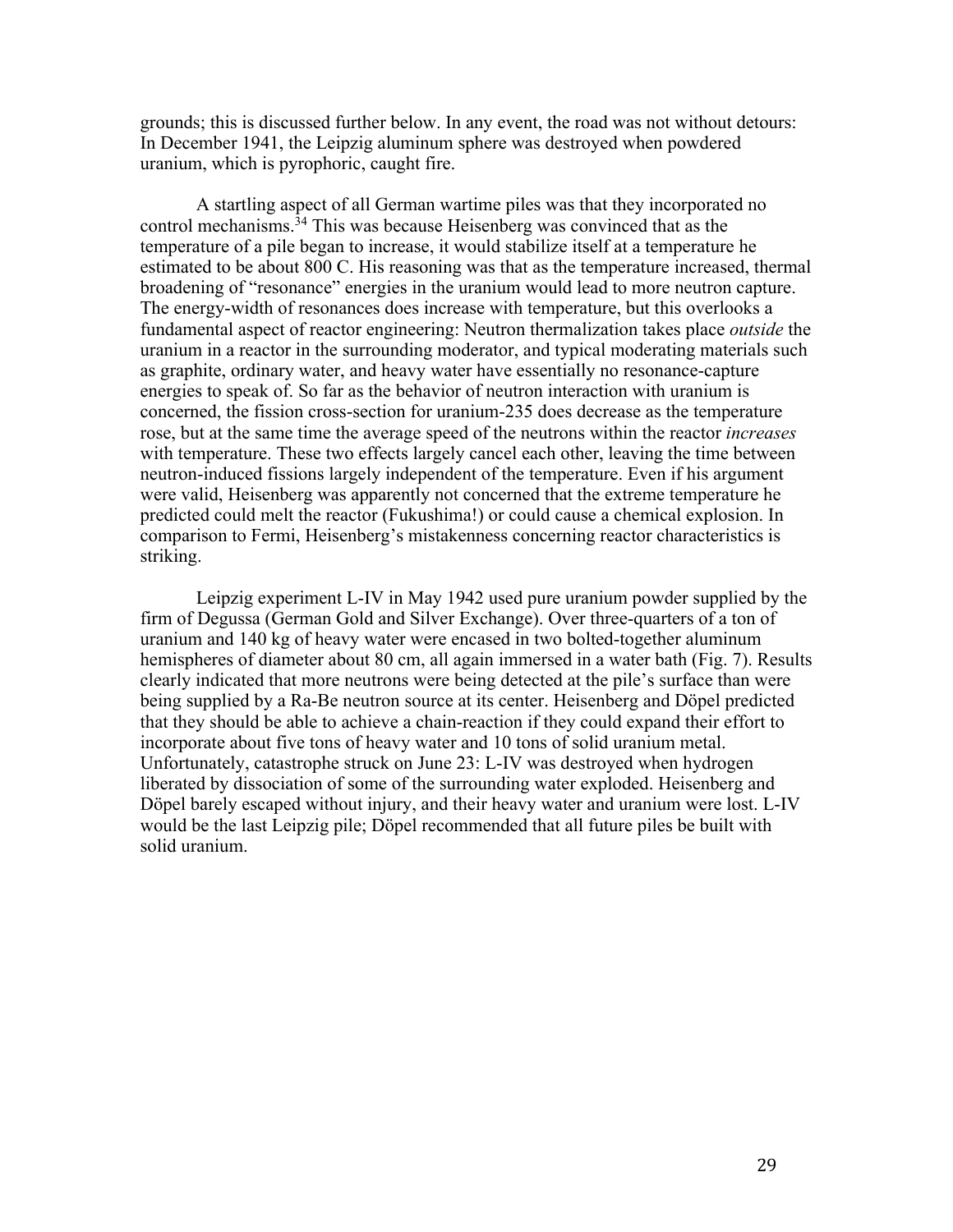

**Fig. 7.** Schematic illustration (not to scale) of the Leipzig L-IV pile. Sketch by author after Irving (Ref. 10) p. 132. Right: A German spherical pile. *Source* AIP Emilio Segrè Visual Archives, Goudsmit Collection.

The German program began to undergo significant changes in 1942, although these had been brewing since 1939. Soon after the war began, the German War Office had taken over the facilities of the KWIP. As was related in Sec. 2, the then-Director, Peter Debye, a Dutch citizen, left for a position at Cornell University in January, 1940, and was replaced by physicist Kurt Diebner, an explosives expert with the Army who was familiar with nuclear physics and also oversaw a nuclear research effort at an Army research site in the suburb of Gottow. However, KWIP staff and administrators felt that Diebner was not of the caliber of Debye, and wanted to see Heisenberg appointed instead. That did not happen at the time, although he did serve as an advisor and commuted to Berlin from Leipzig once a week. However, Heisenberg had strong allies in Carl Friedrich von Weizsäcker and Karl Wirtz, who continued to urge the governors of the Kaiser-Wilhelm Society to appoint him as director. von Weizsäcker likely carried serious influence: His father was the second-highest official in the German Foreign Ministry. They eventually prevailed; in the spring of 1942 Heisenberg became "Director at the Kaiser Wilhelm Institute for Physics" (Debye had never formally resigned); he was also appointed professor of theoretical physics at the University of Berlin.<sup>35</sup> Diebner departed for the Army's research site at Gottow, where he carried on with his own Army-funded pile experiments. In another key development, not long before the hydrogen explosion which destroyed L-IV, Minister of Munitions Albert Speer authorized construction of a shelter to house a large reactor on the grounds of the KWIP, a successor to the Virus House (Sect 2.3).

Sometime in the first half 1942 Diebner hit on the crucial idea of distributing uranium as chunks within a moderator, as opposed to using layers of plates or shells. He set up the first Gottow pile, G-I, that summer. Within a large cylindrical aluminum vessel, he set up a 19-layer pile wherein some 25 tons of powdered uranium oxide was poured into 6802 cubical voids cast like chambers of a honeycomb in over four tons of paraffin; the vessel was surrounded by water (Fig. 8). No increase in the neutron flux was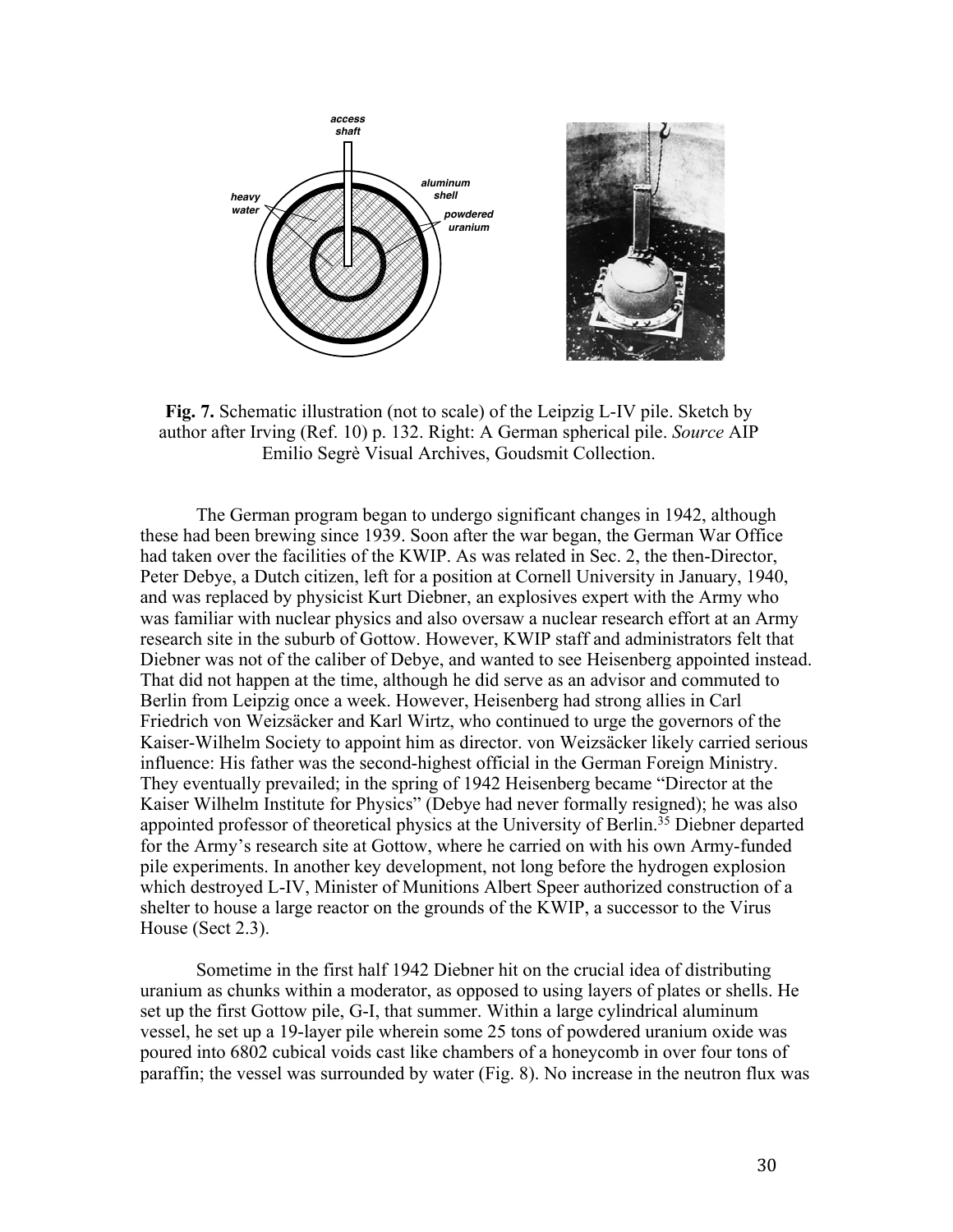noted, but the idea of distributing the uranium through the moderator was exactly what Enrico Fermi was doing simultaneously in Chicago.



**Fig 8.** Kurt Diebner's paraffin-honeycomb G-I pile. Image courtesy Mark Walker.

At the KWIP, work on Heisenberg's preferred layered designs continued through 1942. Berlin piles B-III, IV, and V involved alternating layers of powdered uranium metal and paraffin within a sphere of about 60 cm diameter embedded in water; systems with 7, 12, and 19 layers of uranium were tried, but results were not encouraging.

In Gottow, Diebner continued to focus on lattice-type arrangements. Experiment G-II was an ingenious arrangement reminiscent of Paul Harteck's dry-ice pile of 1940. Diebner had 108 cubes of uranium 5 cm on a side made up  $(\sim 230 \text{ kg})$  embedded in some 200 kg of frozen heavy water, which was itself embedded in a 75 cm sphere of paraffin wax. This was an awkward arrangement in that it made any rearrangement of the geometry time-consuming, but represented progress in that its neutron reproduction was better than any pile so far. This success directly motivated pile G-III, wherein the cubes, now 240 of them  $($   $\sim$  560 kg) were suspended on fine wires into a cylindrical aluminum tank which held heavy water  $(\sim 590 \text{ kg})$  in liquid form. This pile exhibited 6% more neutrons leaving the pile than were supplied by the neutron source, the best result yet.

By the spring of 1944, the new laboratory in Berlin authorized by Albert Speer almost two years earlier was complete. Compared to Fermi's laboratories in America, this facility was lavishly outfitted. A circular pit housed the reactor vessel, a 124-cm wide by 124-cm tall by 3-mm thick cylinder made of low-neutron-absorbing magnesium alloy. A winch ran over the pit to raise and lower the cylinder and its lid; special ventilation, airconditioning, and pumping equipment could siphon off radioactive emissions; the pile could be viewed though portholes; and laboratories and workshops were available for processing uranium and heavy water. Despite that fact that Diebner's cube geometry was giving superior neutron generation, the next Berlin pile, B-VI, was constructed with Heisenberg's preferred plate design. Arrangements of one-centimeter thick plates of uranium metal varying in total mass from 900 to 2100 kg were alternated with layers of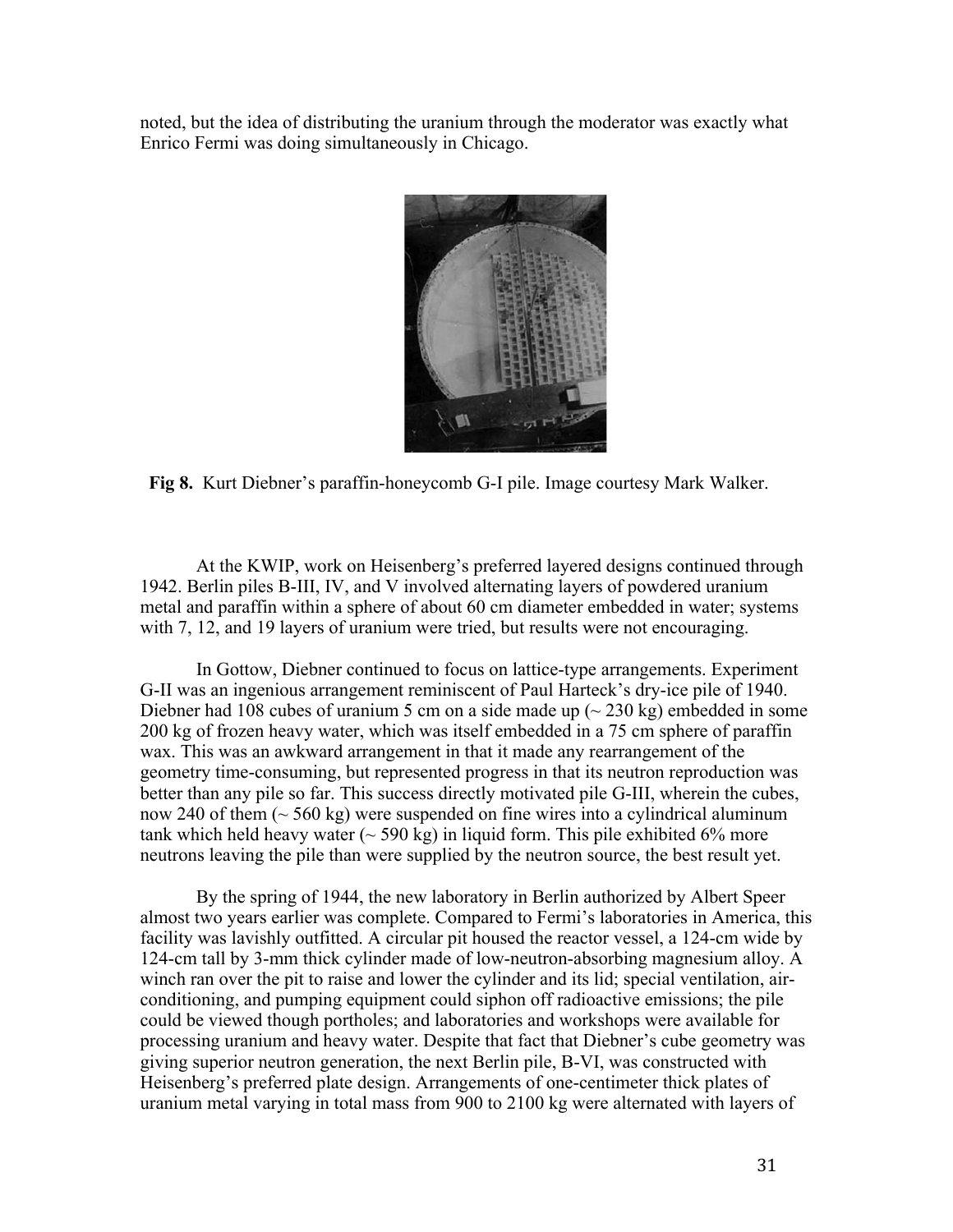heavy water (total  $\sim$  1.5 tons) by means of spacers; the cylinder was immersed in the pit, which was filled with water. Various spacings were tried; a separation of 18 cm between the plates proved to give the best neutron increase. In contrast, in America in the spring of 1944, CP-3 with its over 6000 kg of heavy water was about to enter operation.

In late 1944, the next Berlin pile, B-VII, was constructed. A new aluminum cylinder was obtained, this one 210 cm in diameter by 210 cm tall and 5-mm thick. This would enclose the magnesium-alloy vessel of B-VI, with the space between the two filled with 10 tons of neutron-reflecting graphite. This was another plate design, incorporating some 1.25 tons of metal and the existing 1.5 tons of heavy water. No control rods were provided; Wirtz later claimed that the pile was intended to be subcritical. The neutron multiplication rate, while not yet-self-sustaining, was better than in previous experiments. Surprisingly, this did not raise any questions regarding Bothe's 1941 measurements of neutron capture in graphite.

The B-VIII pile was reconstructed in Haigerloch following its evacuation from Berlin (Fig. 9). 664 of Diebner's 5-cm uranium cubes were fixed on 78 wires suspended into 1.5 tons of heavy water; a neutron source could be inserted through a chimney in the lid. There was little instrumentation, and the only control mechanism was a block of cadmium which could be thrown into the pile if it threatened to get out of hand. The neutron flux was monitored as heavy water was pumped in, but even when the tank was full the flux had not achieved the exponential growth characteristic of a self-sustaining reaction; it was estimated that the assembly would have to be 50% larger to obtain a chain reaction, which would require yet more uranium and heavy water. But by then the game was up: On April 23, Haigerloch was captured, and the next day a group of British and American intelligence officers entered the cave and found the reactor pit. The uranium and heavy water were gone, but they dismantled the pile, seized some graphite blocks, blew up the pile's outer casing with hand grenades, and then blew up the cave. The heavy water had been hidden in gasoline cans in a country mill, and hundreds of uranium cubes were buried in a field outside the village; both were recovered.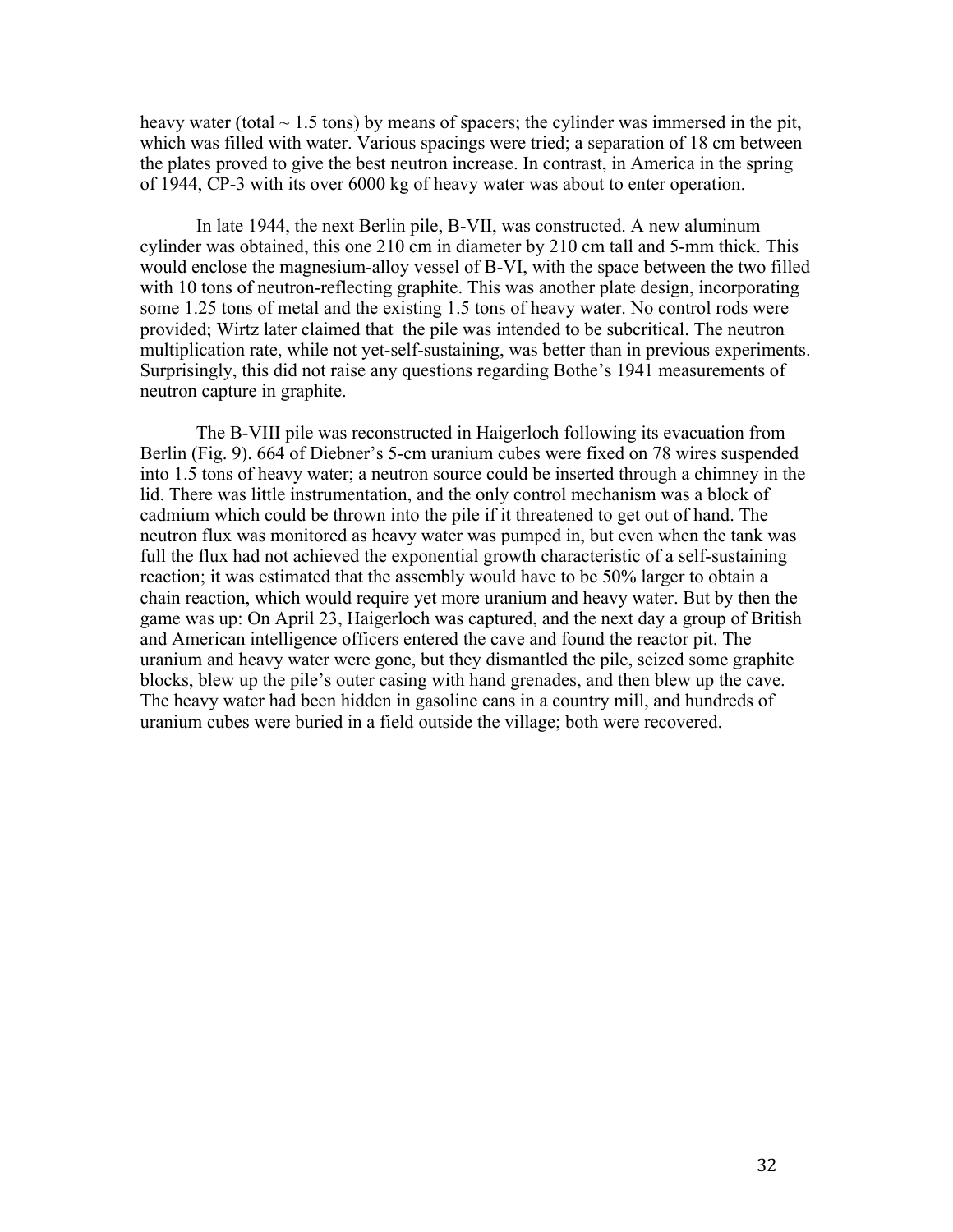



**Fig 9.** Left: Sketch (not to scale) of the B-VIII reactor, after Irving (1967) p. 319. Right: A replica of the B-VIII pile at the Atomkeller Museum in Haigerloch. *Source:* https://de.wikipedia.org/wiki/Forschungsreaktor\_Haigerloch#/media/File:Haigerloch

\_Atomkeller-Museum\_Versuchsreaktor\_2013-08-18.jpg*.* This image is freely available for commercial use according as the terms of a Creative Commons license available at

#### https://creativecommons.org/licenses/by-sa/3.0/

In 2009, a group of Italian nuclear engineers published the results of an analysis of the predicted performance of the B-VIII reactor based on using software employed in the design of modern reactors.<sup>36</sup> This involved making various assumptions concerning parameters such as the purity of the heavy-water and graphite and the composition of the aluminum alloy in the wires used to suspend the uranium cubes. Runs with three sets of parameter choices all resulted in the reactor being subcritical, with reproduction constant values  $k \sim 0.85$ . The lack of criticality was apparently not due to the presence of impurities in the graphite (which was outside the inner cylindrical vessel) but was rather a geometric issue: To slow neutrons to thermal energies by having them pass through heavy-water requires a path length of about 11 cm, whereas the shortest distance between the surfaces of pairs of uranium cubes was only about 5-8 cm, depending on the direction of neutron travel. Given their emphasis on using heavy water as a moderator it is surprising that the Germans erred in this way. But by the spring of 1945 they had no time to undertake new designs.

This analysis brings up some points of comparison between the B-VIII and CP-1 piles: The former contained only about 1.5 tons of uranium, while CP-1 involved over 40 tons of material. Even with the (close) non-criticality of B-VIII, why was there such a drastic difference? Two factors are involved. First, most of the uranium in CP-1 was in the form of oxide as opposed to pure metal; oxide will have a larger elastic scattering cross-section, which translates to a higher critical mass. Second, the thermalization meanfree-path for neutrons in heavy water is about half that for neutrons in graphite: A heavy water structure can be made more compact. The CP-3 heavy water pile contained 2.8 tons of pure uranium fuel, almost twice as much as the Germans used in B-VIII.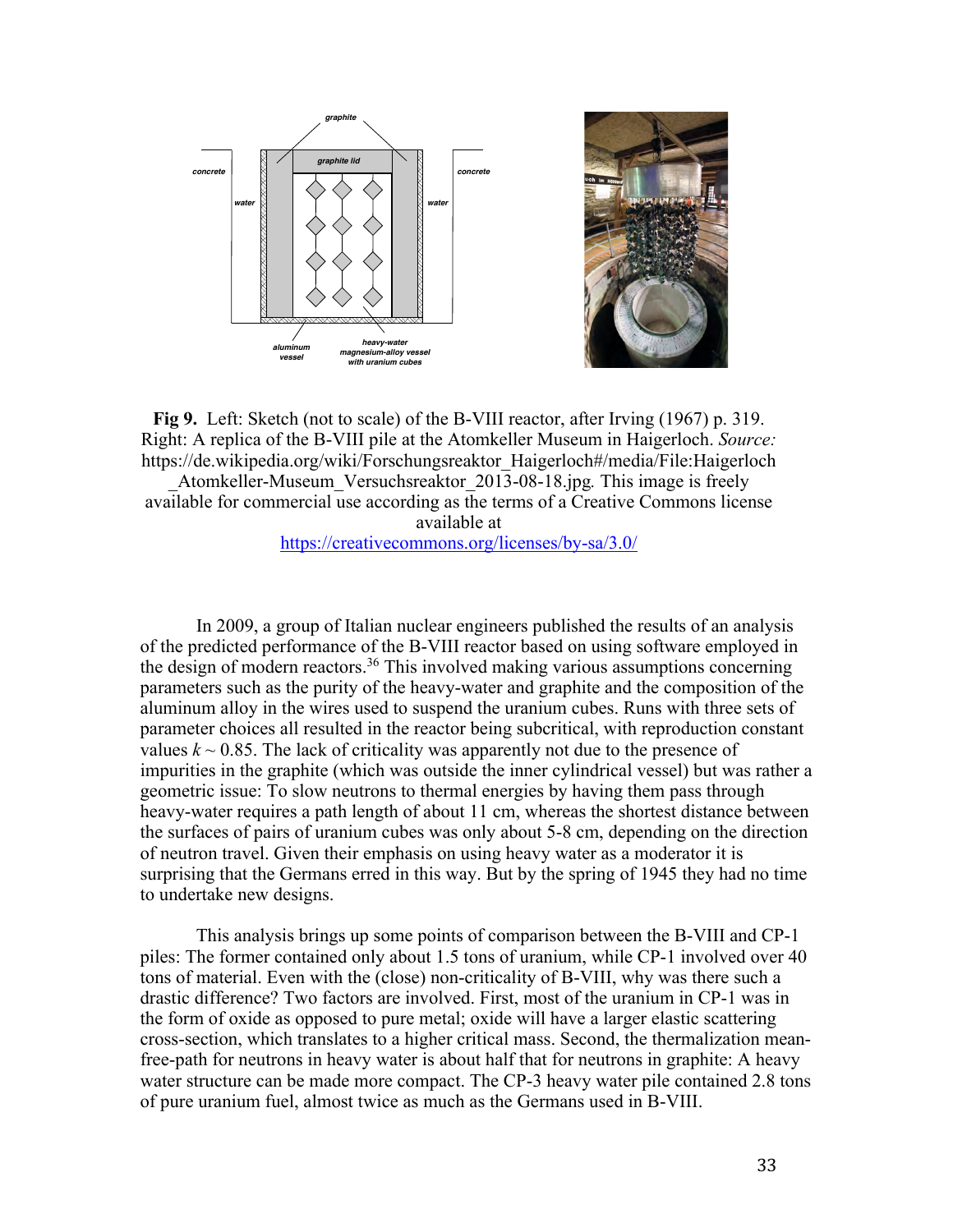Along a similar line, a paper published in 2015 by Klaus Mayer and his colleagues reported the results of forensic analyses of samples of metal obtained from a "Heisenberg cube" and a 1-cm thick "Wirtz plate".<sup>37</sup> By examining the ratios of various isotopes, they determined that both had been manufactured from ore obtained from the Joachimsthal region of the Czech Republic. Ratios of uranium isotopes indicated that the material had undergone no enrichment, and the trace amounts of plutonium present were indicative of natural origin, not as a result of any neutron irradiation. Using an analysis of the ratio of Thorium-230 to Uranium-234 (the former is the decay product of the latter), the group was able to estimate that the cube dated from the second half of 1943 (about the time of the first Gottow piles), while the plate had been produced about mid-1940. A more recent paper describes how some of the cubes made their way into private hands in America.<sup>38</sup>

The reaction of German scientists upon learning of their Allied counterparts' success when they were being held captive at farm Hall in England has been analyzed by a number of authors; these accounts should be required reading for anyone interested in this history.39, 40 Particularly striking is how initial arrogant disbelief and skepticism gave way to the crushing realization that they had been far outstripped, only to then pull a form of success from the jaws of defeat by the development of a self-serving high-moralground rationalization that they had deliberately failed because they did not wish to see Hitler armed with atomic bombs.

#### **4. Concluding remarks**

By the end of 1946, a dozen piles had achieved criticality: CP-1, CP-2, and CP-3; X-10; Hanford 305, B, D, and F; LOPO; HYPO; ZEEP; and F-1. That all pile researchers would ultimately zero in on the same moderators (graphite or heavy water) and lattice or rod arrangements for the arrangement of uranium is not surprising: They were all contending with the same underlying physics, and the scientific method is such that, in time, any initial errors and misconceptions such as the unsuitability of graphite as a moderator or the self-regulatory nature of piles would be discovered and corrected.

At a straightforward level, the reasons for the failure of the German pile program in contrast to the success of the Allied one are clear: Any large, sophisticated technological project requires a thorough grasp of the scientific fundamentals, generous and consistent funding, prioritization, thousands of personnel, aggressive administration, and real support from whatever organization undertakes it. Although German scientists started from the same position of physics knowledge as Allied ones, by late 1942 they were behind in all of these factors by orders of magnitude. But there is a deeper observation to be made here as well. Just as important are the cultural, social, and political environments involved. While German scientists might have felt themselves superior to their Allied counterparts, many of the latter had studied in Germany and knew how capable German scientists and engineers were. Might fear of a German atomic bomb have kept them motivated? Allied scientists could weigh their moral convictions and choose to be involved in nuclear research or not, largely without immediate personal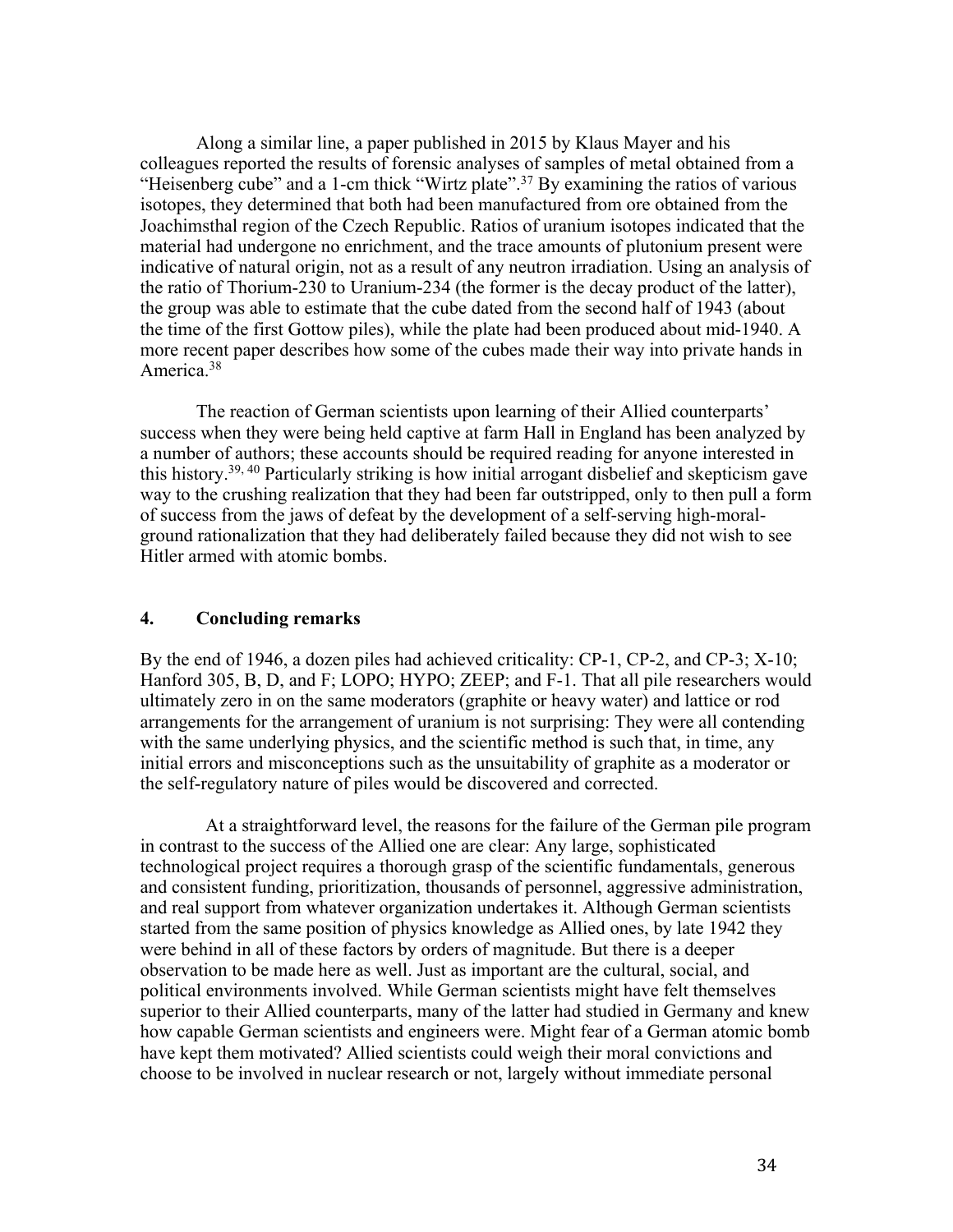consequences. In the end we cannot be too judgmental of their German counterparts: By no means did they enjoy the same latitude.

## **Acknowledgements**

I am grateful to David Cassidy, Miriam Hiebert, Ruth Sime and Mark Walker for comments which led to improvements in this paper. I am also grateful to Mark Walker for proving the photo of the paraffin-layered pile in Figure 8.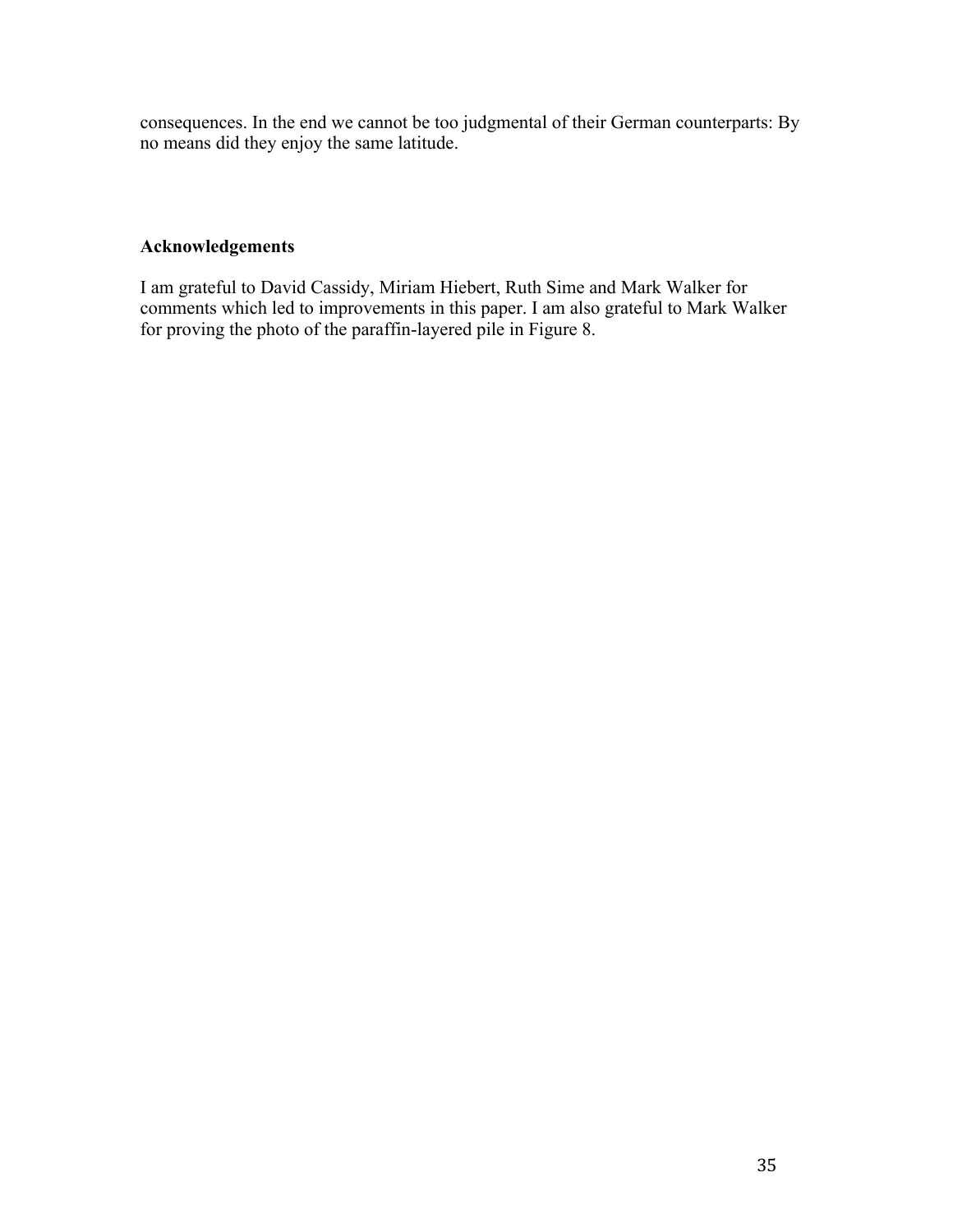# Table I. French, British, Canadian and Russian Piles

| Name            | Location    | Description/references                                                                                                                                                                                                                                                                                                                                                                                                                                                                                                                                                                  |
|-----------------|-------------|-----------------------------------------------------------------------------------------------------------------------------------------------------------------------------------------------------------------------------------------------------------------------------------------------------------------------------------------------------------------------------------------------------------------------------------------------------------------------------------------------------------------------------------------------------------------------------------------|
| Halban et al.   | Paris/Ivry  | March 1939 - January 1940. Six piles; 30, 50 or 90-cm copper<br>spheres containing uranyl nitrate solution (first pile, March 1939)<br>or uranium oxide (up to $\sim$ 250 – 300 kg) plus water or paraffin;<br>could be immersed in water. Neutron generation detected, but no<br>chain reaction. Ra-Be neutron source. Last experiment (January<br>1940) with heterogeneous dry oxide $+$ paraffin cubes to compare<br>with homogeneous wet oxide experiments; heterogeneous indicates<br>lower resonance capture. Halban et al. (Refs. 15 - 17); Weart 116,<br>128, 129; Dahl 96-103. |
| Halban et al.   | Grenoble    | Late 1939. $5 \times 5 \times 10$ -foor graphite column for neutron-capture<br>measurements. Dahl 102.                                                                                                                                                                                                                                                                                                                                                                                                                                                                                  |
| Halban et al.   | Cambridge   | November-December 1940. 60 cm aluminum sphere containing $\sim$<br>1 ton uranium oxide $+ 120$ kg heavy water; immersed in water and<br>spun at 20 rpm. Potentially divergent reaction with more material.<br>Ra-Be neutron source. Weart 168-169; Dahl 141, 174.                                                                                                                                                                                                                                                                                                                       |
| Thomson         | London      | Summer 1939. $\sim$ 1 ton uranium oxide within cast-iron sphere.<br>Concludes no chain reaction possible with oxide and water or<br>paraffin. Clark 35-36.                                                                                                                                                                                                                                                                                                                                                                                                                              |
| Laurence et al. | Ottawa      | 1940-1942; George C. Laurence & B. Weldon Sargent. $\sim$ 140 cm<br>diameter pseudo-sphere of graphite ( $\sim$ 10 tons) embedded with up<br>to $\sim$ 1 ton uranium oxide in 7-pound lots within coffee bags; within<br>paraffin-lined bin. Ra-Be neutron source. Reproduction factor $k \sim$<br>$0.9.$ Eggleston 16-26; also<br><https: docs="" ml0303="" ml030360478.pdf="" www.nrc.gov=""></https:>                                                                                                                                                                                |
| <b>ZEEP</b>     | Chalk River | Heavy water moderated an cooled. Critical September 5, 1945;<br>shut down April 21, 1947.                                                                                                                                                                                                                                                                                                                                                                                                                                                                                               |
| $F-1$           | Russia      | Critical Dec. 25, 1946. Air-cooled spherical graphite pile six<br>meters in diameter; 400 tons graphite plus 50 tons uranium metal.<br>Operated at 100 Watts to 1 MW; steady power 24 kW. Refs. 13<br>and 14 (Chapters 11, 14).                                                                                                                                                                                                                                                                                                                                                         |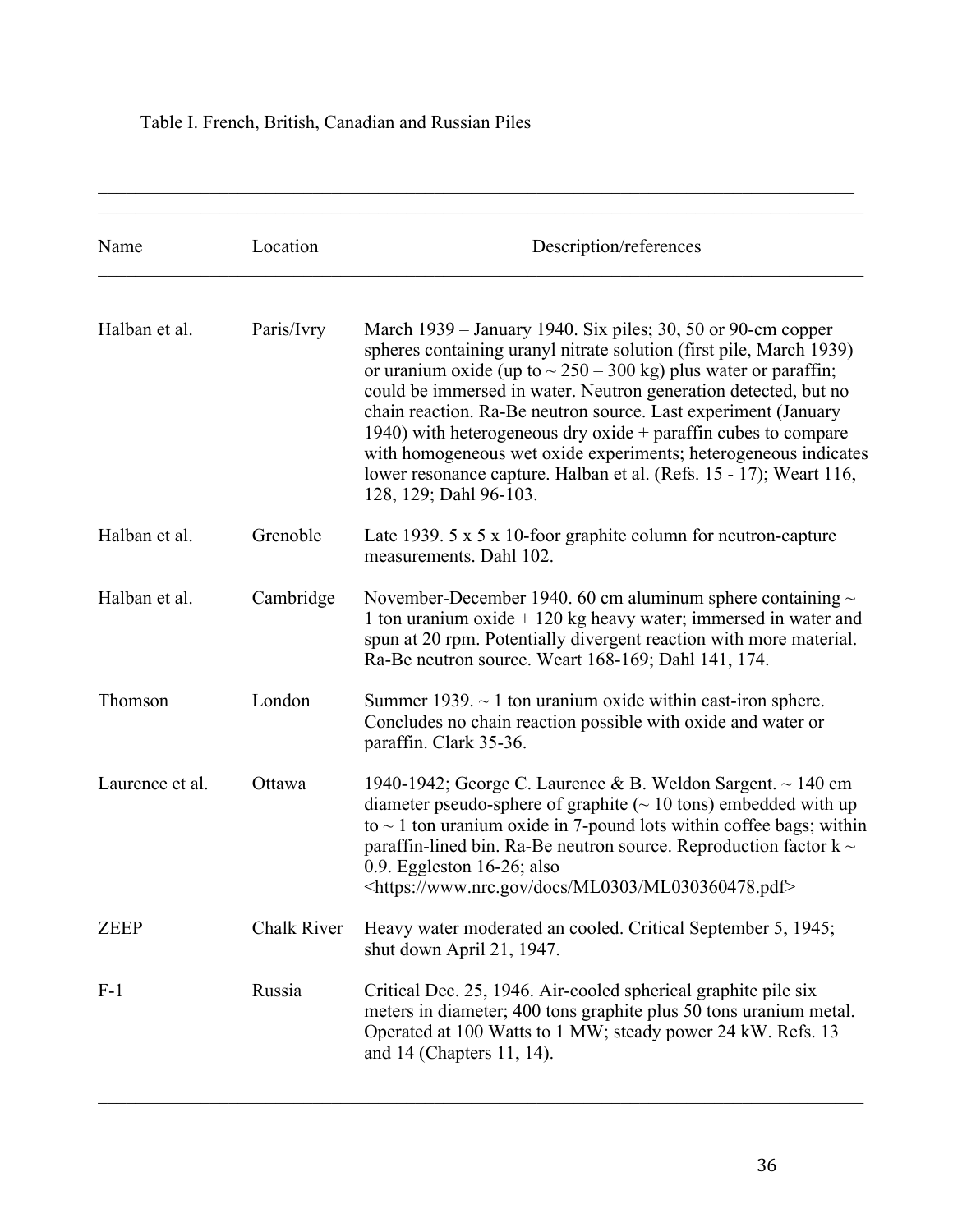| Name           | Location  | Description/references                                                                                                                                                                                                                                                                                               |
|----------------|-----------|----------------------------------------------------------------------------------------------------------------------------------------------------------------------------------------------------------------------------------------------------------------------------------------------------------------------|
| Columbia #1    | Columbia  | Spring 1939; published April 15. Cylinder 90 cm diameter by 90<br>cm high containing water; uranium oxide $(\sim 5.7 \text{ kg})$ within 13 cm<br>diameter bulb. Rn-Be neutron source. Increase in neutron<br>population detected; estimated $\sim$ 2 neutrons/fission. Ref. 19.                                     |
| Columbia $# 2$ | Columbia  | Summer 1939; published August 1. 52 cylindrical cans containing<br>total of $\sim$ 200 kg U <sub>3</sub> O <sub>8</sub> immersed in MnSO4 solution. Ra-Be<br>neutron source. Speculation that chain reaction possible. Ref. 20.                                                                                      |
| $A-21$         | Columbia  | CW paper 136, Sept. 25, 1940. Graphite column $3 \times 3 \times 8$ feet; no<br>uranium. To test slowing and capture of neutrons by carbon. Rn-Be<br>neutron source.                                                                                                                                                 |
| $A-6$          | Columbia  | CW paper 138, Jan. 17, 1941. Re-built A-21 with gap to insert<br>$U_3O_8$ . Estimated ~ 1.7 neutrons produced per each captured. Rn-Be<br>neutron source.                                                                                                                                                            |
| $A-12$         | Princeton | CW paper 139, June 1, 1941. 61 cm x 61 cm x 81 cm graphite<br>column; $\sim$ 9 kg uranium oxide within 8.5 cm radius copper sphere<br>within pile to test resonance capture of neutrons by uranium.<br>Neutrons produced by bombardment of Be with 8 MeV protons in<br>Princeton cyclotron.                          |
| $A-1$          | Columbia  | CW paper 142, July 3, 1941. 4 x 4 x 5 foot graphite pile. Copper<br>spheres containing uranium oxide $(9.3 \text{ kg } U_3O_8)$ in 8.5 cm radius<br>sphere) or powdered metal (5.5 kg in 5.65 cm radius sphere)<br>placed within pile to measure absorption of thermal neutrons by<br>uranium. Rn-Be neutron source. |
| AP-89, C74     | Columbia  | CW papers 147 and 148; Nov. 1941 and Jan. 1942. 4 x 4 x 7 and 4<br>x 4 x 6 foot graphite columns; no uranium. To measure<br>photoneutrons emitted by beryllium irradiated with gamma-rays<br>from radium and the absorption cross-section of boron for thermal<br>neutrons.                                          |

# Table II. United States Piles. CW = Fermi Collected works, Vol. II (Ref. 7)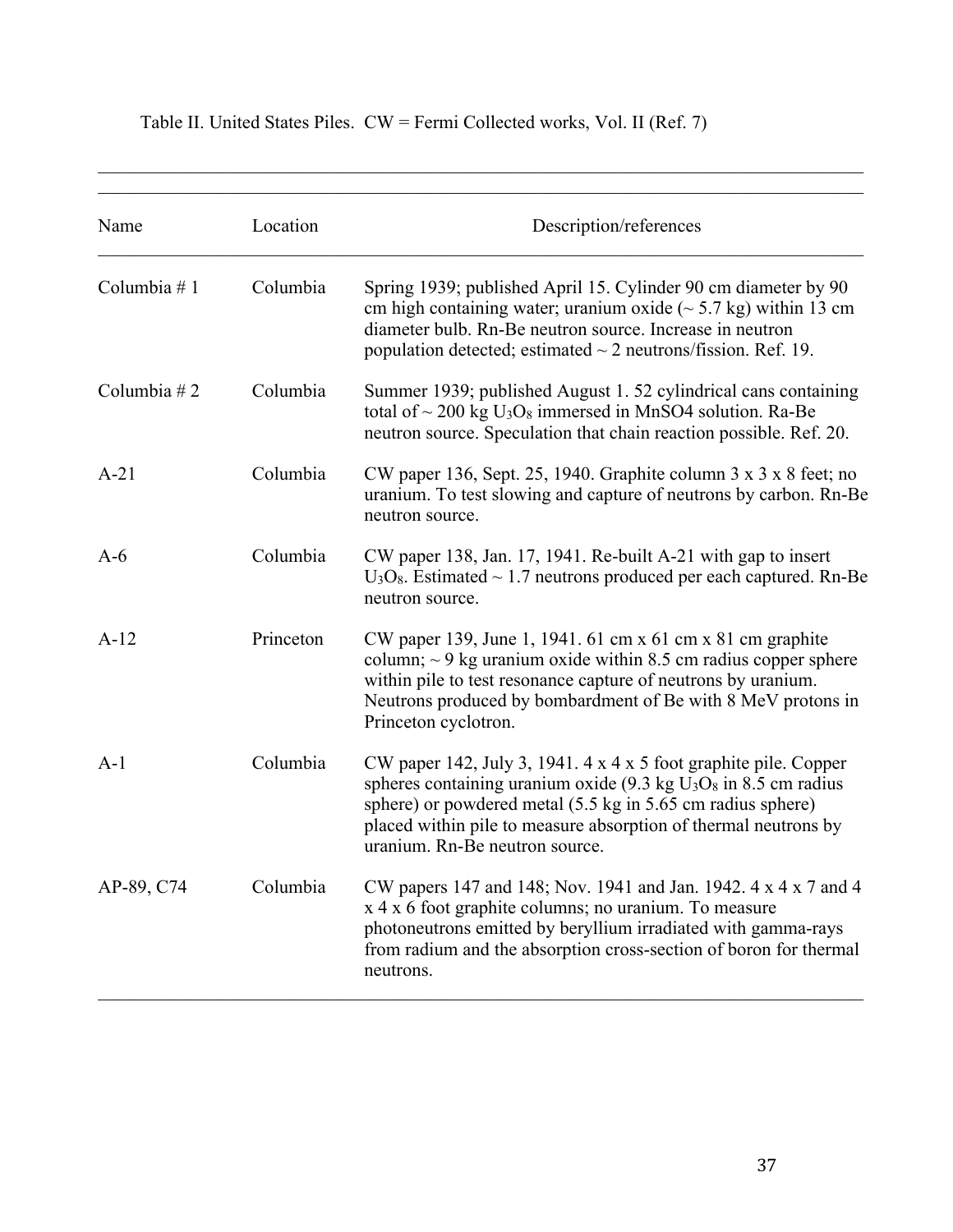Table II (Continued).

| Name                       | Location | Description/references                                                                                                                                                                                                                                                                                                                                                                                                                                                                                             |
|----------------------------|----------|--------------------------------------------------------------------------------------------------------------------------------------------------------------------------------------------------------------------------------------------------------------------------------------------------------------------------------------------------------------------------------------------------------------------------------------------------------------------------------------------------------------------|
| Exponential 1, 2           | Columbia | CW papers 150, 151; January and March 1942. 8 x 8 x 11 foot and<br>$8 \times 8 \times 11^{7}$ 4 <sup>//</sup> graphite columns. #1 comprised ~ 7800 kg uranium<br>oxide in 288 iron cans to measure neutron production in<br>oxide/graphite lattice; column atop 4 foot graphite base.<br>Reproduction constant $k \sim 0.87$ . # 2 included $\sim 3900$ kg pressed<br>uranium oxide cylinders $\sim$ 1.8 kg each; 16-inch graphite base;<br>reproduction constant $k \sim 0.918$ . #2 was the last Columbia pile. |
| Exponential                |          |                                                                                                                                                                                                                                                                                                                                                                                                                                                                                                                    |
| $3, 5-9$                   | Chicago  | CW papers 164, 165, weeks ending June 20 & July 25, 1942. Size<br>of piles not stated in reports. Various configurations involving 3<br>inch oxide cubes in 8 inch lattice, $18 \text{ kg } U_3O_8$ lumps, oxide cubes<br>with paraffin nearby, and oxide cubes with beryllium nearby. AGX<br>and US Graphite materials. #9 used very pure Mallinckrodt $U_3O_8$<br>and indicated $k \sim 1.004$ if extrapolated to infinite size.                                                                                 |
| Exponential 10, 11 Chicago |          | CW papers 166-168, month ending Aug. 15, 1942, week ending<br>Aug. 29, 1942, and month ending Sept. 15, 1942. Pile 10 was as<br>pile 9 but using $UO_2$ instead of $U_3O_8$ . Pile 11 was the largest yet<br>constructed, with dimensions of 11 x 11 x 11 feet (height inferred),<br>which would have involved $\sim 61,000$ kg of graphite.                                                                                                                                                                       |
| Exponential 13-21 Chicago  |          | Not including exponential pile 18 (see below). CW Paper 175,<br>month ending October 15, 1942. Various numbers of layers of pure<br>uranium metal inside piles with lumps of $U_3O_8$ of various masses<br>and lattice sizes (mostly eight inches); see text for details.                                                                                                                                                                                                                                          |
| Exponential 22-24 Chicago  |          | CW paper 178; month ending Nov. 15, 1942. Piles 22 and 23 were<br>continuations of 19-21 above, using three or four layers of<br>Westinghouse metal lumps of $U_3O_8$ in eight inch lattices; U.S.<br>Graphite. Pile 24 was the same structure as $# 10$ but used to test the<br>effect of paraffin inside Mallinckrodt UO <sub>2</sub> lumps.                                                                                                                                                                     |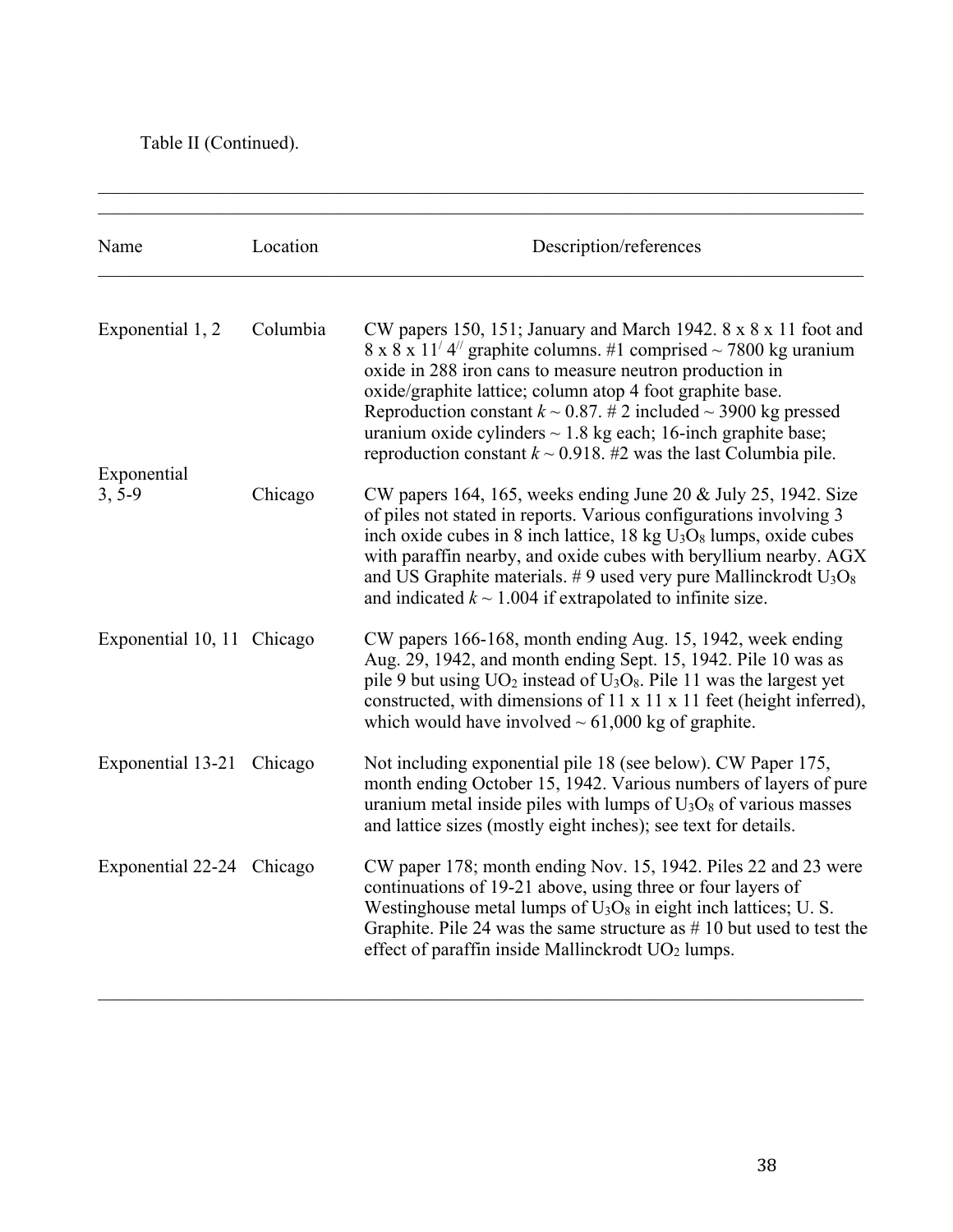Table II (Continued).

| Name                       | Location   | Description/references                                                                                                                                                                                                                                                                                  |
|----------------------------|------------|---------------------------------------------------------------------------------------------------------------------------------------------------------------------------------------------------------------------------------------------------------------------------------------------------------|
| Exponential 25, 26 Chicago |            | CW paper 177, Oct. 31, 1942. To test effect of presence of bismuth<br>on reproduction factor.                                                                                                                                                                                                           |
| Exponential 18,<br>27-29   | Chicago    | Ref. 8; CW paper 178, month ending Nov. 15, 1942. Oxide (18,<br>27, 28) or oxide plus pure uranium slugs in a graphite columns<br>(Speer or AGOT) of dimensions 99 by 99 by 123.75 inches sitting<br>on bases of AGX graphite. Mallinckrodt UO2; Metal Hydrides pure<br>uranium. Lattice spacing 21 cm. |
| Sigma piles                | Chicago    | See Ref. 8. Probably fall 1942. $\sim$ 5 x 5 x 5 foot piles for measuring<br>neutron capture cross-sections of various lots of graphite.                                                                                                                                                                |
| $CP-1$                     | Chicago    | Critical Dec. 2, 1942. 385.5 tons of graphite, 6.2 tons pure uranium<br>metal, 40.3 tons uranium oxide. Operated until end of February,<br>1943. Maximum power 200 Watts.                                                                                                                               |
| $CP-2$                     | Argonne    | Critical March 20, 1943. See CW paper 187 and Ref. 22. 30 x 32 x<br>21 feet; 472 tons graphite plus 52 tons uranium. Operated until<br>May 1954.                                                                                                                                                        |
| $X-10$                     | Oak Ridge  | Critical Nov. 4, 1943. Core 24 feet square by 24 feet, four inches<br>high. 700 tons graphite; fuel load up to 120 tons pure uranium.<br>Operated at up to 4 MW. Forced-air cooling. Shut down Nov. 4,<br>1963.                                                                                         |
| Hanford 305                | Hanford    | Critical appx. March 1944. 16 foot graphite cube with 292 fuel<br>channels; 8.5 inch lattice. For testing graphite and fuel for Hanford<br>plutonium production reactors. Usually operated at $\leq 50$ W. See<br>Refs. 13 and 22.                                                                      |
| <b>LOPO</b>                | Los Alamos | Critical May 9, 1944. First pile with enriched uranium (14.7% U-<br>235); uranium sulfate solution in steel sphere of diameter one foot.<br>Power level $\sim$ 50 mW. Ref. 25, pp. 182, 199-203; also Ref. 26.                                                                                          |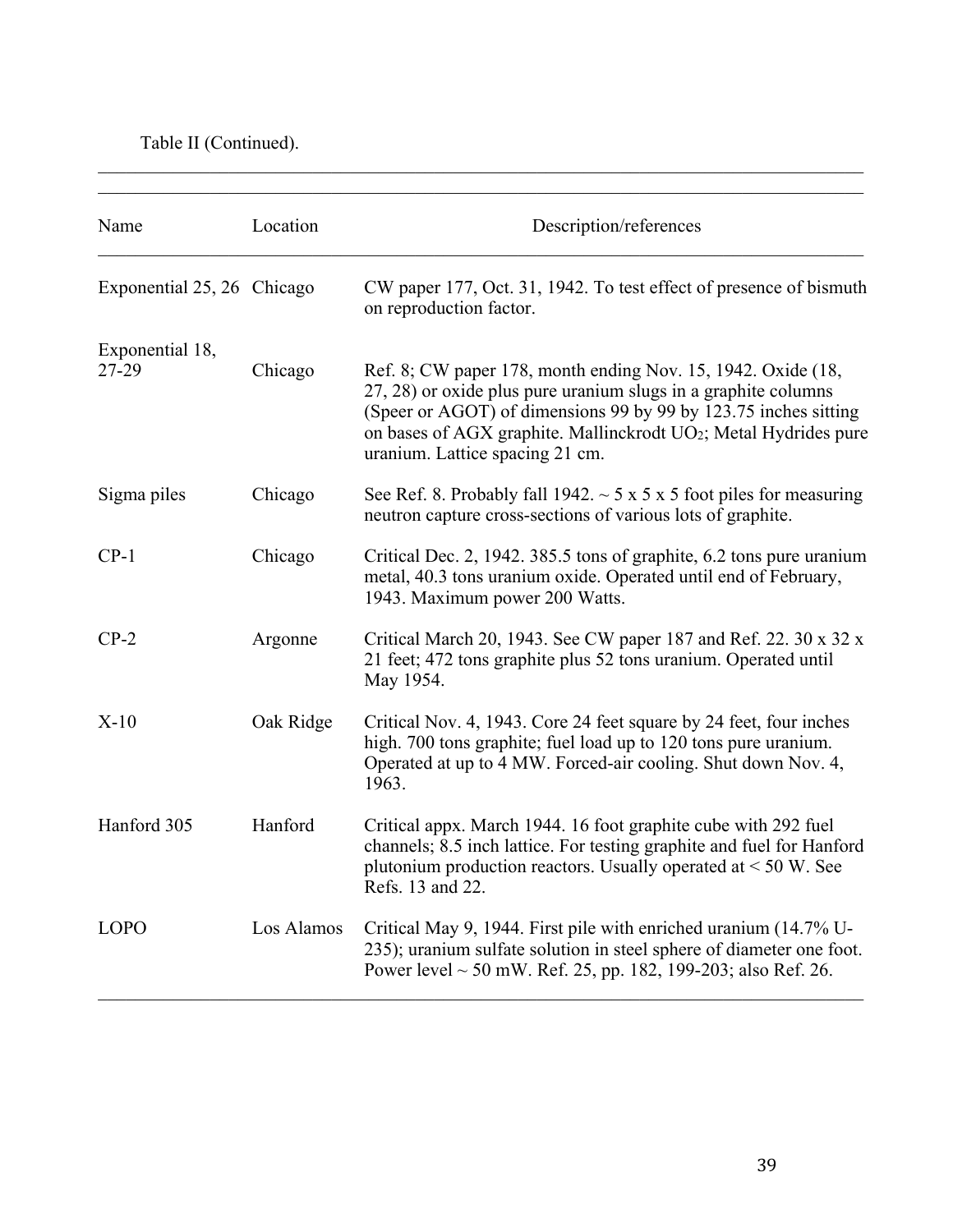Table II (Continued).

| Name            | Location   | Description/references                                                                                                                                                                                                                                                                               |
|-----------------|------------|------------------------------------------------------------------------------------------------------------------------------------------------------------------------------------------------------------------------------------------------------------------------------------------------------|
| $CP-3$          | Argonne    | Critical May 15, 1944. First heavy water moderated and cooled<br>reactor. Aluminum cylinder 6 feet diameter by nine fete high; 120<br>rods of uranium metal six feet long by 1.1 inches diameter (total $\sim$<br>2500 kg). Normal operating power 300 kW. See Ref. 22 and Weart<br>(Ref. 2) p. 189. |
| <b>HYPO</b>     | Los Alamos | Successor to LOPO. Critical December 1944. 15.5% U-235 uranyl<br>nitrate solution in steel sphere of diameter one foot. Peak power 6<br>kW; water cooled. Ref. 26.                                                                                                                                   |
| Hanford B, D, F | Hanford    | 250 MW plutonium production piles. 250 tons of uranium metal<br>slugs passing through 38 x 38 x 28 foot graphite core in 2004<br>aluminum fuel channels. Water-cooled. Each pile was theoretically<br>capable of producing about 180 grams of plutonium per day when<br>operating at full power.     |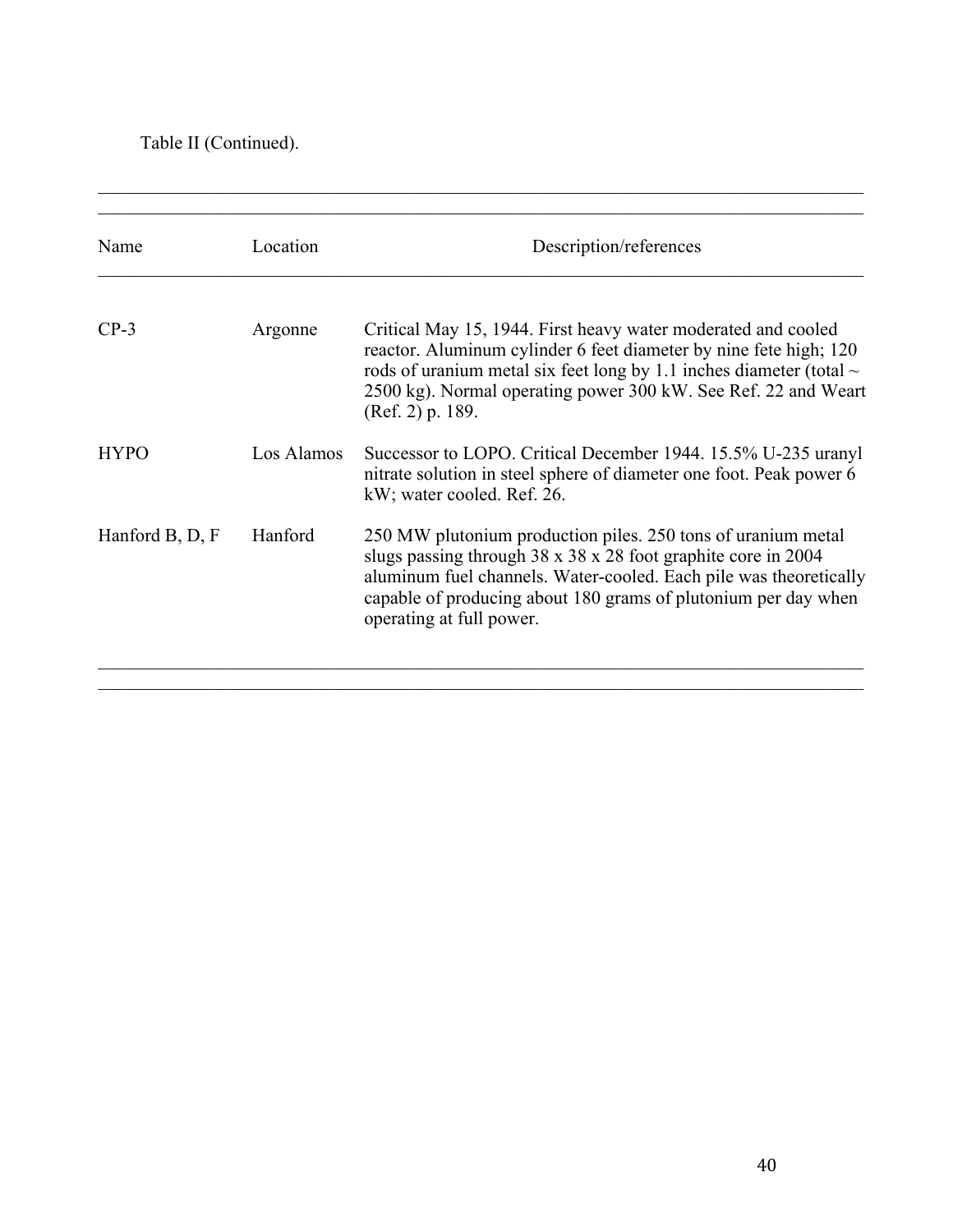# Table III. German piles.

| Name              | Location   | Description/references                                                                                                                                                                                                                                                                                                                                                                                       |
|-------------------|------------|--------------------------------------------------------------------------------------------------------------------------------------------------------------------------------------------------------------------------------------------------------------------------------------------------------------------------------------------------------------------------------------------------------------|
| Dry-ice pile      | Hamburg    | May-June 1940. Paul Harteck, University of Hamburg. $\sim$ 200 tons<br>uranium oxide in $\sim$ 15 ton block of dry ice. Pile $\sim$ 6 feet square by<br>seven feet high. No neutron multiplication detected. Irving pp. 66-<br>69; Walker pp. 25-26; Dahl p. 142.                                                                                                                                            |
| Berlin            | Berlin     | Gottfried von Droste, fall 1940. $\sim$ 2 tons sodium uranate in $\sim$ 2000<br>packages arranged into $\sim$ 3 foot cube. Irving pp. 86-87.                                                                                                                                                                                                                                                                 |
| Leipzig L-I, L-II | Leipzig    | Late 1940/early 1941. Robert & Klara Döpel. Concentric spheres<br>of water or heavy water moderator alternating with uranium oxide.<br>Irving p. 89 indicates that paraffin was used as a moderator;<br>Walker pp. 40-41 indicates both water and heavy water were used.<br>See illustration Walker p. 40. For L-II, Dahl p. 189 gives 164 kg<br>heavy water $+$ 142 kg uranium oxide; outer diameter 75 cm. |
| Heidelberg        | Heidelberg | Late 1940? Walter Bothe & Arnold Flammersfeld; four tons<br>uranium oxide plus 435 kg water. Conclude than an oxide/heavy<br>water pile should be possible. Irving p. 89 describes the oxide as<br>"black", which is usually used to designate $U_3O_8$ .                                                                                                                                                    |
| Heidelberg        | Heidelberg | January 1941; Walter Bothe. 100 cm diameter graphite sphere.<br>Concludes that graphite will not be feasible as a moderator, forcing<br>the German program to rely on heavy water as a moderator.<br>Bothe's graphite must have contained impurities. Irving pp. 92-94.                                                                                                                                      |
| $B I, B-II$       | Berlin     | Late 1940. "Virus House" piles. Layers of uranium oxide ( $\sim 6800$<br>kg total) and paraffin within a cylindrical vessel immersed in<br>water. Irving pp. 88-89. See illustration Walker pp. 39; he gives<br>the surrounding water vessel as two meters diameter by the same<br>height. No chain reaction. Also Dahl p. 188.                                                                              |
| $L-III$           | Leipzig    | Late summer/fall 1941. Uranium oxide $+$ heavy water in two layers<br>within aluminum sphere. Irving pp. 113-114; 130; Dahl p. 189.<br>Dahl gives $164$ kg heavy water $+108$ kg metal. Destroyed by fire<br>late 1941.                                                                                                                                                                                      |
| L-IV              | Leipzig    | May/June 1942. $\sim 0.75$ tons pure uranium plus 140 kg heavy water<br>in aluminum sphere. Net neutron generation detected. Destroyed<br>by hydrogen explosion June 23, 1942. Irving pp. 130-131; 137-<br>139; Dahl p. 190-191.                                                                                                                                                                             |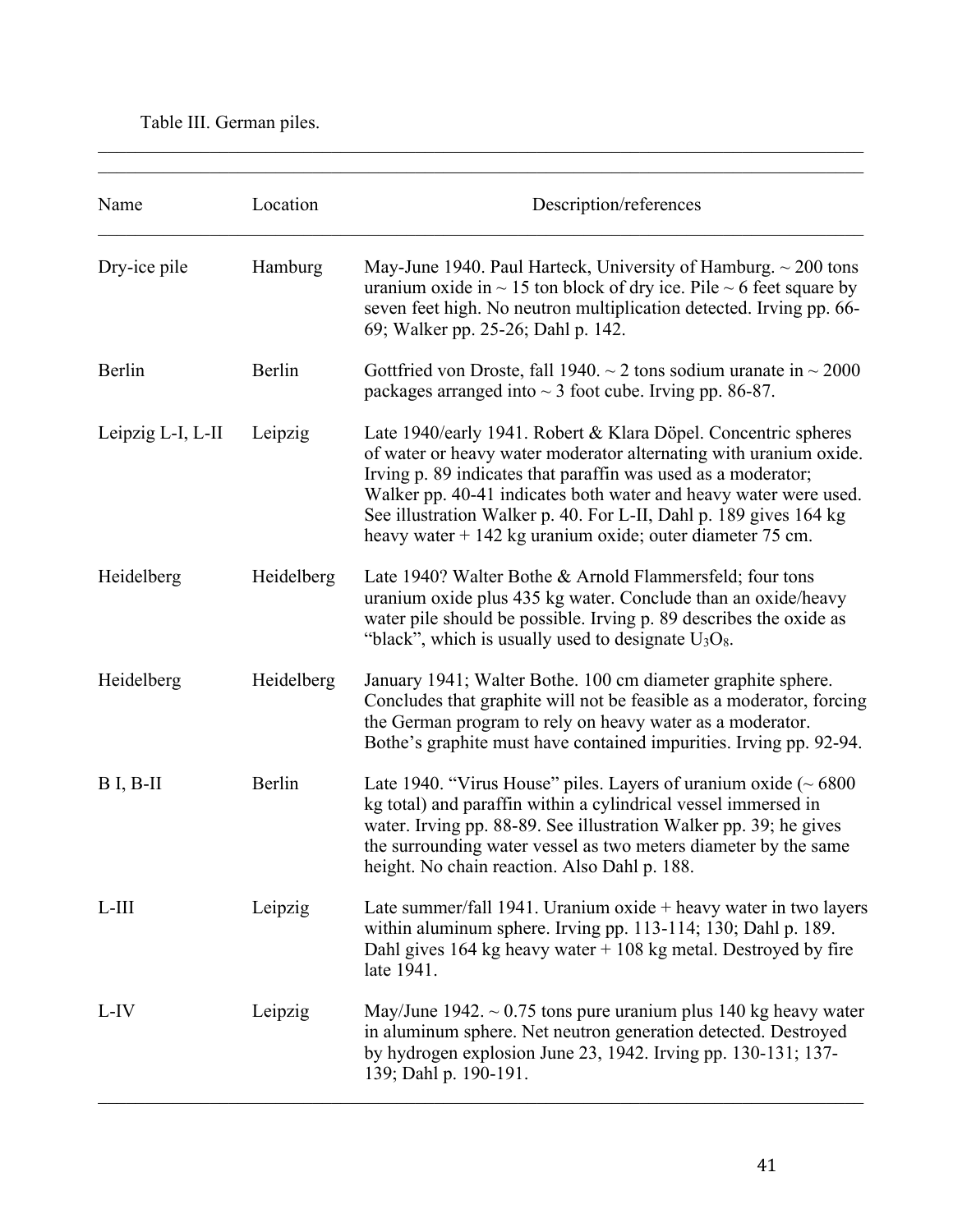# Table III (Continued).

| Name          | Location   | Description/references                                                                                                                                                                                                                                                               |
|---------------|------------|--------------------------------------------------------------------------------------------------------------------------------------------------------------------------------------------------------------------------------------------------------------------------------------|
| $G-I$         | Gottow     | Kurt Diebner; summer 1942. 25 tons powdered uranium oxide in<br>honeycombed layers of paraffin (4 tons). Irving pp. 167-168;<br>Walker pp. 95-96; Dahl p. 210.                                                                                                                       |
| B-III, IV, V  | Berlin     | 1942. Alternating layers of powdered uranium metal and paraffin<br>within $\sim 60$ cm diameter sphere. Walker pp. 53-54; Irving p. 168;<br>Dahl p.189.                                                                                                                              |
| $G-II$        | Gottow     | April 1943. 5 cm cubes of uranium embedded in $\sim 600$ liters<br>frozen heavy water. Walker pp. 99-100; Irving pp. 201, 221; Dahl<br>p. 210.                                                                                                                                       |
| $G-III$       | Gottow     | Late 1943. 5 cm cubes of uranium suspended in heavy water.<br>Walker p. 104; Irving pp. 223, 374; Dahl p. 221.                                                                                                                                                                       |
| $B-VI$        | Berlin     | Spring 1944. Alternating layers of uranium metal plates and heavy<br>water within magnesium-alloy cylinder. Irving pp. 274-276;<br>Walker p. 85. Dahl p. 223 indicates four different spacing<br>geometries, B-VIa through B-VId, with between 0.9 and 2.1 tons<br>of uranium metal. |
| <b>B-VII</b>  | Berlin     | Late 1944. B-VI cylinder within larger aluminum cylinder,<br>separated by graphite. Uranium metal plates plus heavy water.<br>Irving pp. 312-314; Walker p. 85; Dahl p. 223.                                                                                                         |
| <b>B-VIII</b> | Haigerloch | February - April 1945. 664 uranium cubes suspended in heavy<br>water, surrounded by graphite. Destroyed by Allied forces April<br>1945.                                                                                                                                              |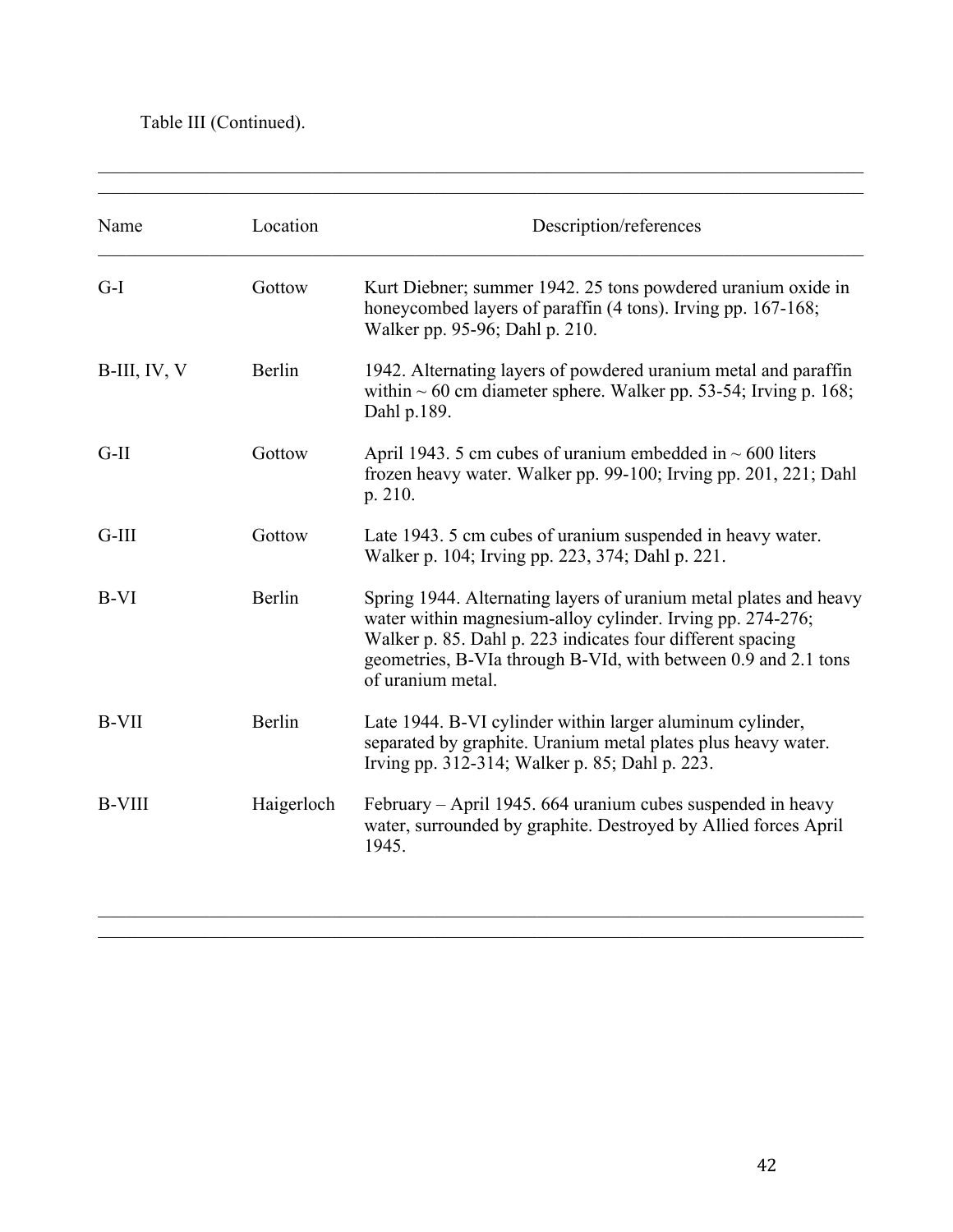#### **References**

 

<sup>2</sup> Spencer R. Weart, *Scientists in Power* (Cambridge, MA: Harvard University Press, 1979).

<sup>3</sup> Ronald W. Clark, The Birth of the Bomb: *The Untold Story of Britain's Part in the Weapon That Changed the World* (London: Phoenix House, 1961).

<sup>4</sup> Margaret Gowing, *Britain and Atomic Energy 1939-1945* (London: St. Martin's Press, 1964).

<sup>5</sup> Wilfrid Eggleston, *Canada's Nuclear Story* (Toronto: Clarke, Irwin & Co., 1965).

<sup>6</sup> https://www.nrc.gov/docs/ML0303/ML030360478.pdf. Accessed October 14, 2019.

<sup>7</sup> Enrico Fermi, *Collected Papers. Volume II: United States 1939-1954* (Chicago: University of Chicago Press, 1965).

<sup>8</sup> Enrico Fermi, "Experimental Production of a Divergent Chain Reaction," *American Journal of Physics* **20**(9), 536–558 (1952).

<sup>9</sup> David N. Schwartz, *The Last Man Who Knew Everything: The Life and Times of Enrico Fermi, Father of the Nuclear Age* (New York: Basic Books, 2017).

<sup>10</sup> David Irving, *The Virus House: Germany's Atomic Research and Allied Counter-Measures* (London: Kimber, 1967).

<sup>11</sup> Mark Walker, *German National Socialism and the Quest For Nuclear Power 1939-1949* (Cambridge: Cambridge University Press, 1989).

<sup>12</sup> P. Dahl, *Heavy Water and the Wartime Race for Nuclear Energy* (Bristol: IoP Publishing, 1999).

<sup>13</sup> https://en.wikipedia.org/wiki/F-1\_(nuclear\_reactor). Accessed October 14, 2019.

<sup>14</sup> R. Rhodes, *Dark Sun: The Making of the Hydrogen Bomb* (New York: Simon and Schuster, 1995).

<sup>15</sup> H. von Halban, F. Joliot, L. Kowarski, "Liberation of Neutrons in the Nuclear Expolsion of Uranium," *Nature* **143**(3620), 470-471 (1939).

<sup>16</sup> Ref. 2 (Weart), Ch. 12.

<sup>&</sup>lt;sup>1</sup> https://www.world-nuclear.org/nuclear-basics/global-number-of-nuclearreactors.aspx. Accessed October 10, 2019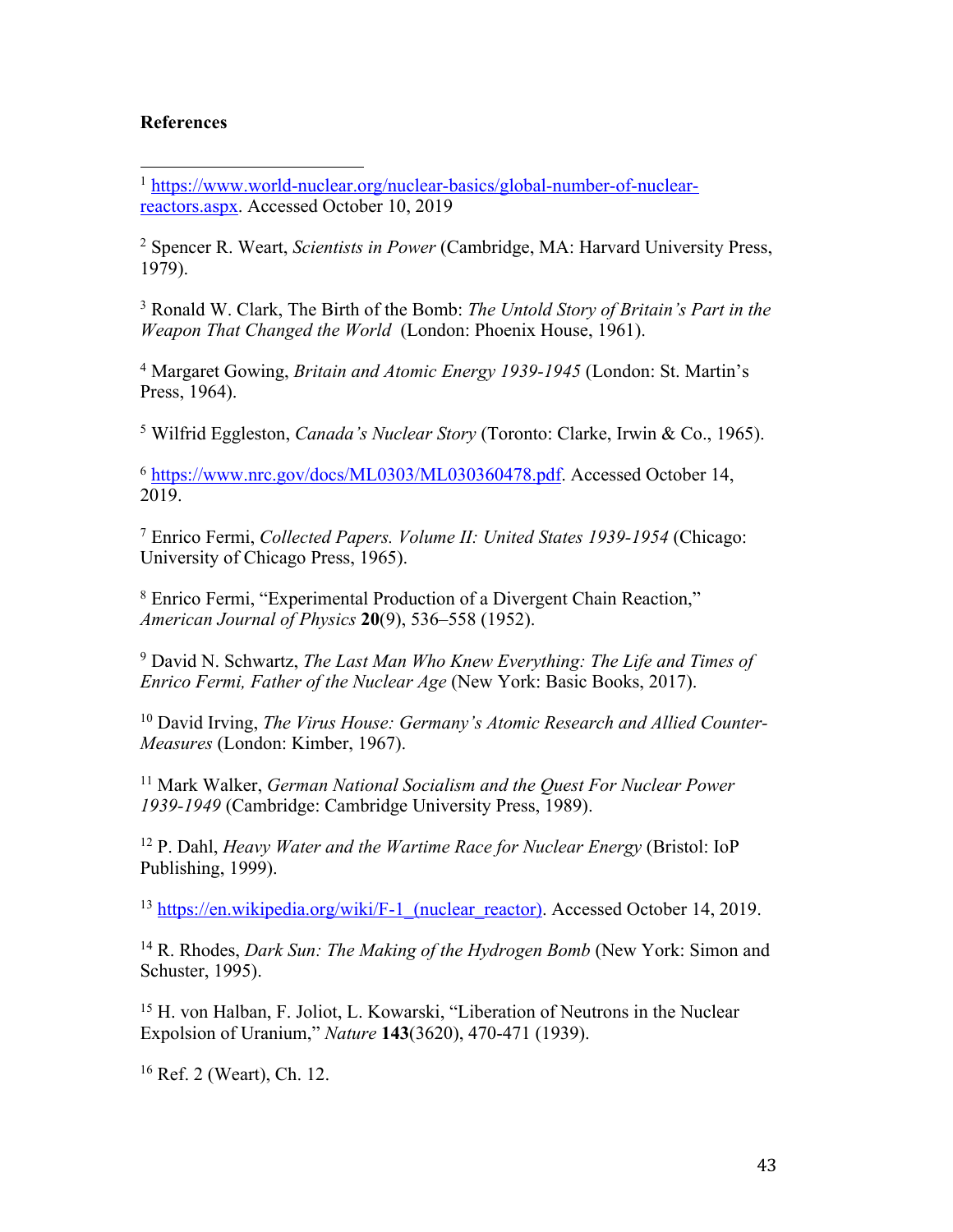<sup>17</sup> H. von Halban, F. Joliot, L. Kowarski, F. Perrin, "Mise en évidence d'une réaction nucléiare en chaîne au seine d'une mass urnanifère," *J. Phys. Radium* **10**(10), 428- 429 (1939).

<u> 1989 - Andrea Santa Andrea Andrea Andrea Andrea Andrea Andrea Andrea Andrea Andrea Andrea Andrea Andrea Andr</u>

<sup>18</sup> E. Fermi, "Physics at Columbia University: The Genesis of the Nuclear Energy Project," *Physics Today* **8**(11) 12-16 (1955).

<sup>19</sup> H. L. Anderson, E. Fermi, and H. B. Hanstein, "Production of Neutrons in Uranium Bombarded by Neutrons," *Physical Review* **55,** 797-798 (1939).

<sup>20</sup> H. L. Anderson, E. Fermi, and L. Szilard, "Neutron Production and Absorption in Uranium," *Physical Review* **56,** 284-285 (1939).

<sup>21</sup> See, for example, https://www.energy.gov/sites/prod/files/The%20First%20Reactor.pdf

<sup>22</sup> https://www.ne.anl.gov/About/reactors/History-of-Argonne-Reactor-Operations.pdf

 $^{23}$  https://en.wikipedia.org/wiki/X-10 Graphite Reactor

<sup>24</sup> https://www.osti.gov/servlets/purl/10116166

<sup>25</sup> L. Hoddeson, P. W. Henriksen, R. A, Meade, C. Westfall, *Critical Assembly: A Technical History of Los Alamos during the Oppenheimer Years, 1943-1945* (Cambridge: Cambridge University Press, 1993).

<sup>26</sup> Los Alamos Scientific Laboratory, "An Enriched Homogeneous Nuclear Reactor," *The Review of Scientific Instruments* **22**(7)**,** 489-499 (1951).

<sup>27</sup> B. C. Reed, *The History and Science of the Manhattan Project* (2nd ed., Berlin: Springer, 2019). See chapter 6.

<sup>28</sup> A. H. Snell, "Graveyard shift, Hanford, 28 September 1944 – Henry W. Newson," *American Journal of Physics* **50**(4)**,** 343-348 (1982).

 $29$  Union Minière's role in the feed materials program of the Manhattan Project is described in Chapter 6 of Ref. 27.

<sup>30</sup> W. Bothe and P. Jensen, "Die Absorption thermischer Neutronen in Kohlenstoff," *Zeitschrift für Physik* **122**(9-12) 749-755 (1944).

<sup>31</sup> N. Bascomb, *The Winter Fortress: The Epic Mission to Sabotage Hitler's Atomic Bomb* (Boston: Houghton Mifflin Harcourt, 2016).